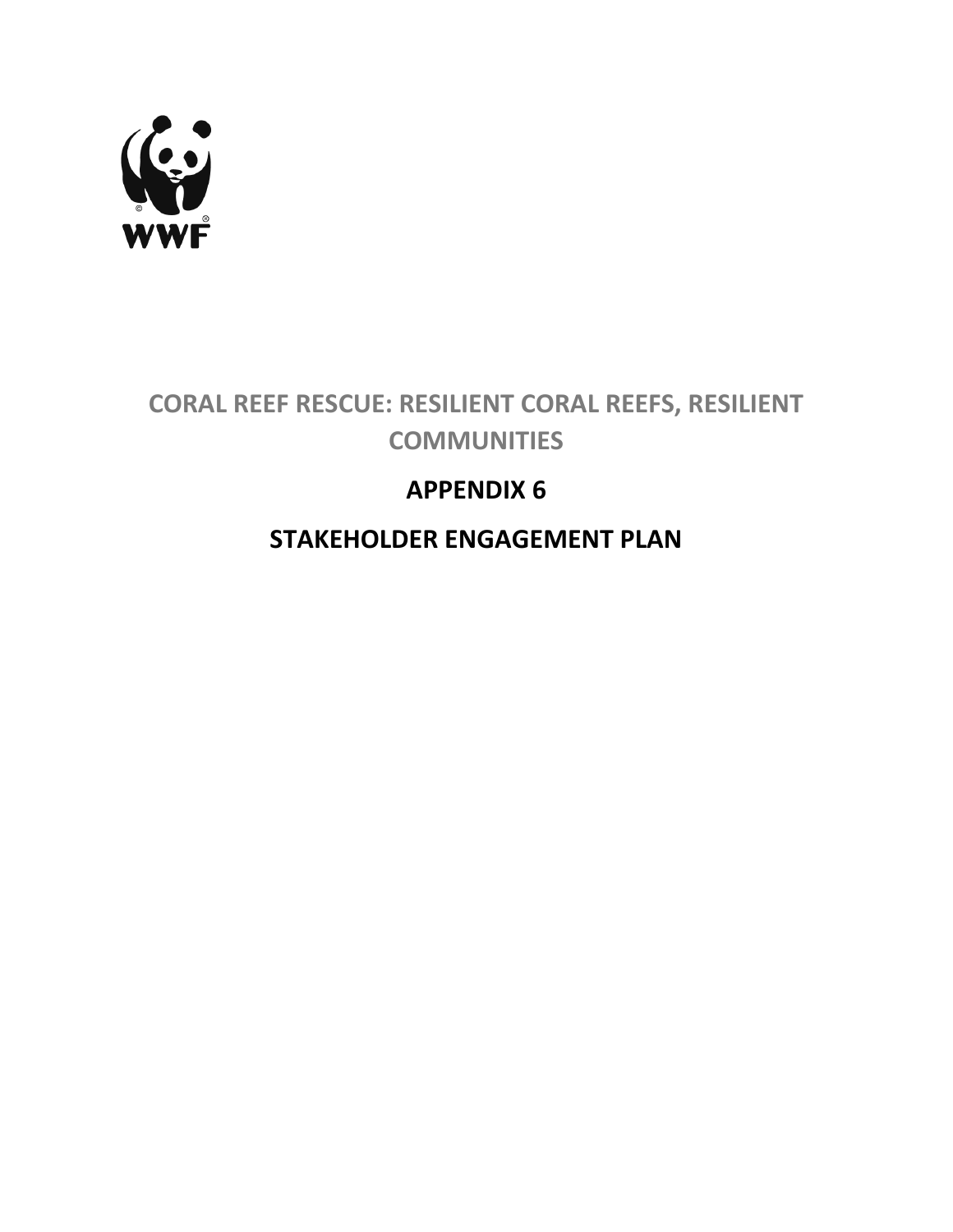# 1. Introduction

The WWF GEF *Coral Reef Rescue: Resilient Coral Reefs, Resilient Communities* project is linked to the The Global Coral Reef Rescue Initiative (CRRI) and partnership. The objective of the CRRI Partnership is to enhance reef productivity and resiliency in 7 key countries, to protect resilient coral reefs with regeneration potential to globally secure reefs while ensuring co-benefits of biodiversity and livelihoods for the 120 million+ reef-dependent people over the next decade. As a catalyst of the Global Coral Reef Initiative, the four-year CRR GEF project will contribute to these objectives by securing public and key private sectors in 6 of the target countries while building capacity through knowledge hubs and technical task forces surrounding reef management. The overall project objective is: "To build capacity and solutions to ensure the long-term survival of climate resilient coral reef ecosystems, thereby supporting the blue economies and communities dependent on these reefs".

During project execution countries will be supported in identifying key threats to coral reefs and guided in building national strategies that provide a path towards reducing those threats in each country. The project will also facilitate the alignment of the different co-finance opportunities to the priorities identified in the national strategies and will assist countries to mobilize additional public and private investments towards those identified priorities. Part of the project will center around the development of an investment portfolio of sustainable businesses and long-term sustainable livelihood investments for local communities. Finally, there is a strong component on knowledge management to ensure best practices and lessons learnt are captured, documented, applied during project execution, and shared with the project stakeholders and broader conservation community.

These interventions will be achieved through outputs and outcomes delivered through the following four Components:

- **Component 1**: Global to local capacity building for resilient coral reefs monitoring, knowledge and conservation action.
- **Component 2:** Planning for resilient Coral Reef Rescue at the National Level
- **Component 3:** Financial solutions for resilient Coral Reef Rescue
- **Component 4:** Knowledge Management & Monitoring and Evaluation

# 2. Regulations and Requirements

## **WWF Standard on Stakeholder Engagement**

The WWF GEF Agency requires all GEF projects comply with GEF and WWF standards on Stakeholder Engagement, specifically the WWF [Standard on Stakeholder Engagement](https://wwfgeftracks.com/sites/default/files/2019-02/Standard%20on%20Stakeholder%20Engagement.pdf) and the associated [Procedures](https://wwfgeftracks.com/sites/default/files/2019-02/Procedures%20for%20Implementation%20of%20Standard%20on%20Stakeholder%20Engagement.pdf)  [for Implementation of the Standard on Stakeholder Engagement](https://wwfgeftracks.com/sites/default/files/2019-02/Procedures%20for%20Implementation%20of%20Standard%20on%20Stakeholder%20Engagement.pdf). Stakeholder engagement is an overarching term that encompasses a range of activities and interactions with stakeholders throughout the project cycle and is an essential aspect of good project management.

The WWF Standard on Stakeholder Engagement requires the Executing Agency to engage stakeholders throughout the life of the project; communicate significant changes to project stakeholders and consult on potential risks and impacts; establish a grievance redress mechanism and register and respond to grievances throughout project execution, and; disseminate information in a way that is relevant, transparent, objective, meaningful, easily accessible. The Standard on Stakeholder Engagement promotes an inclusive process to support the development of strong, constructive and responsive relationships that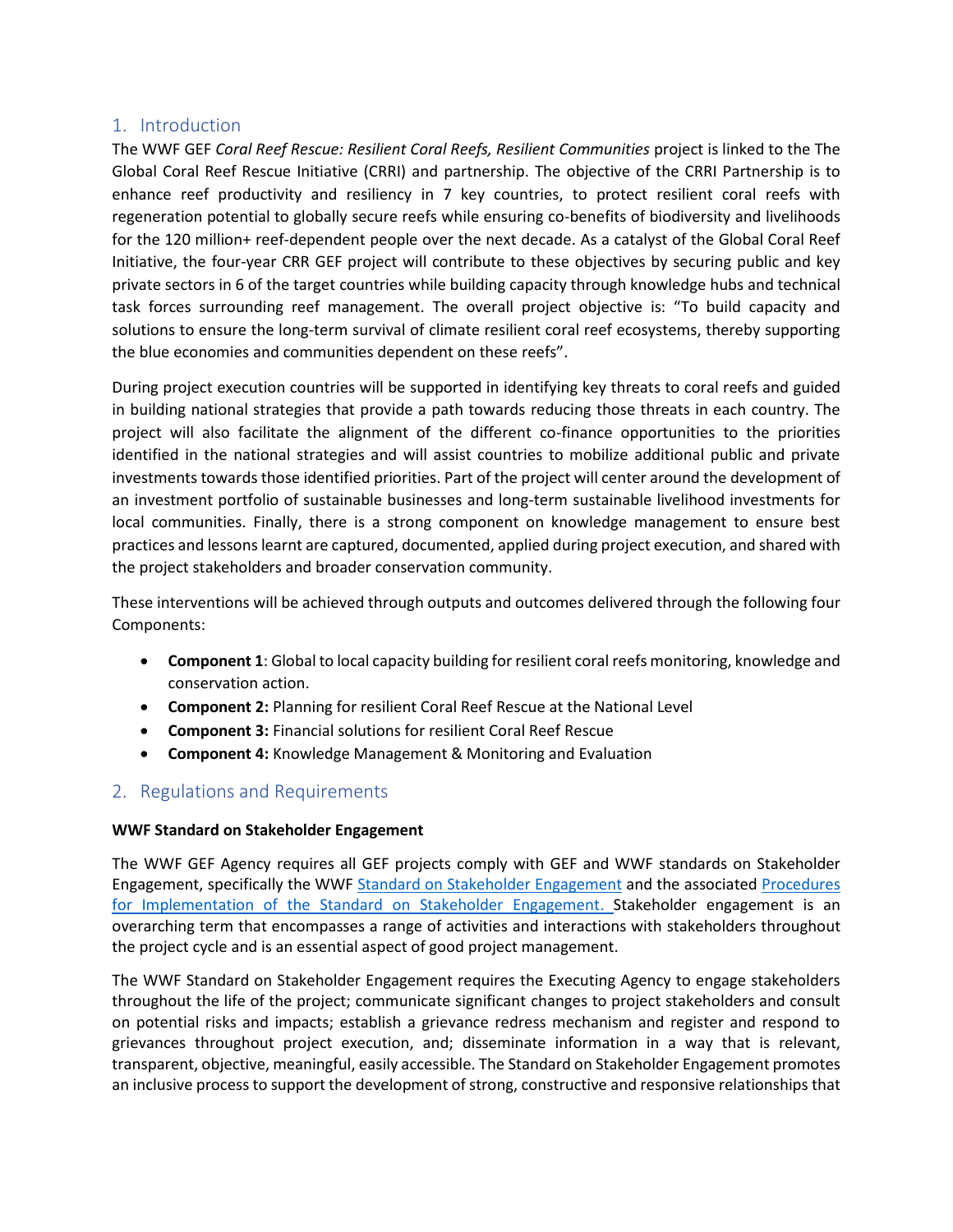help to identify and manage risks, and which encourage positive outcomes for stakeholders and project activities.

The project will also comply with the national government policies on stakeholder engagement.

\*The project will comply with WWF and government restrictions to prevent the spread of the COVID-19 virus. During field visits and in-country travel, all attempts to practice social distancing will be made, as well as the use of personal protective equipment (PPE).

# 3. Project Stakeholders

#### **National Government Entities**

In the 6 countries there will be representatives from different government bodies, agencies and ministries such as the Philippines' Department of Environment and Natural Resources Biodiversity Management Bureau, Philippines' Climate Change Commission, Solomon Islands' Ministry of Fisheries and Marine Resources, Fiji's Ministry of Fisheries and Ministry of Environment, Tanzania's Ministry of Local Government and Regional Administration, Indonesia's Ministry of Marine Affairs and Fisheries Indonesia and Madagascar's Ministry in charge of the Environment. Government representatives have participated in the development of the project design thus far and have shown an interest in supporting the delivery of the project objectives. Government bodies in the six countries will benefit from this project as it bolsters national baselines that include policy, national action plans, monitoring, and actions to protect reefs through MPAs, LMMAs, and other management initiatives. The project will bring government agencies together with partners to improve resilient reef management, a priority for country governments, by introducing coral reef hubs that will include multisectoral governmental focal points.

#### **NGOs**

International and National Non-Governmental Organizations including the WWF country offices, WCS, Blue Ventures, WorldFish, The Nature Conservancy, International Union for Conservation of Nature, CARE, and Conservation International will all be included in the Project through several modalities including the National Hubs created in component 1. These NGOs have provided critical support in the development of the project and will continue to do so through sharing lessons learned and potentially aiding in the implementation of the project. Both National and International NGOs will benefit from this project by gaining access to local and global data on monitoring of resilient coral reefs as well as being involved in trainings offered throughout the project. The project will create space for NGOs to form a link with governments to specifically address the gaps that countries face between marine resource policy and action.

#### **Indigenous Peoples and Local Community Organizations**

Community organizations, local organizations and indigenous people's groups that will be involved in the project include the Solomon Islands' Tetepare Descendants Association, Tanzanian Women Fish Workers Association, Solomon Islands Community Conservation Partnership, The Philippines National Commission on Indigenous People, Madagascar's Federation of Fishermen's Unions of Ambaro Bay, Tsimipaika, Ampasindava and Nosy-Be, and Fiji's Fiji Locally Managed Marine Area Network among others. Throughout the 4 years of project implementation, and particularly Under Components 1 and 2, the project will place special emphasis on ensuring the participation of local communities in the development of the national strategies, task forces, and national hubs. At a national level, there are a number of initiatives that have successfully developed tools and approaches for ensuring community voice and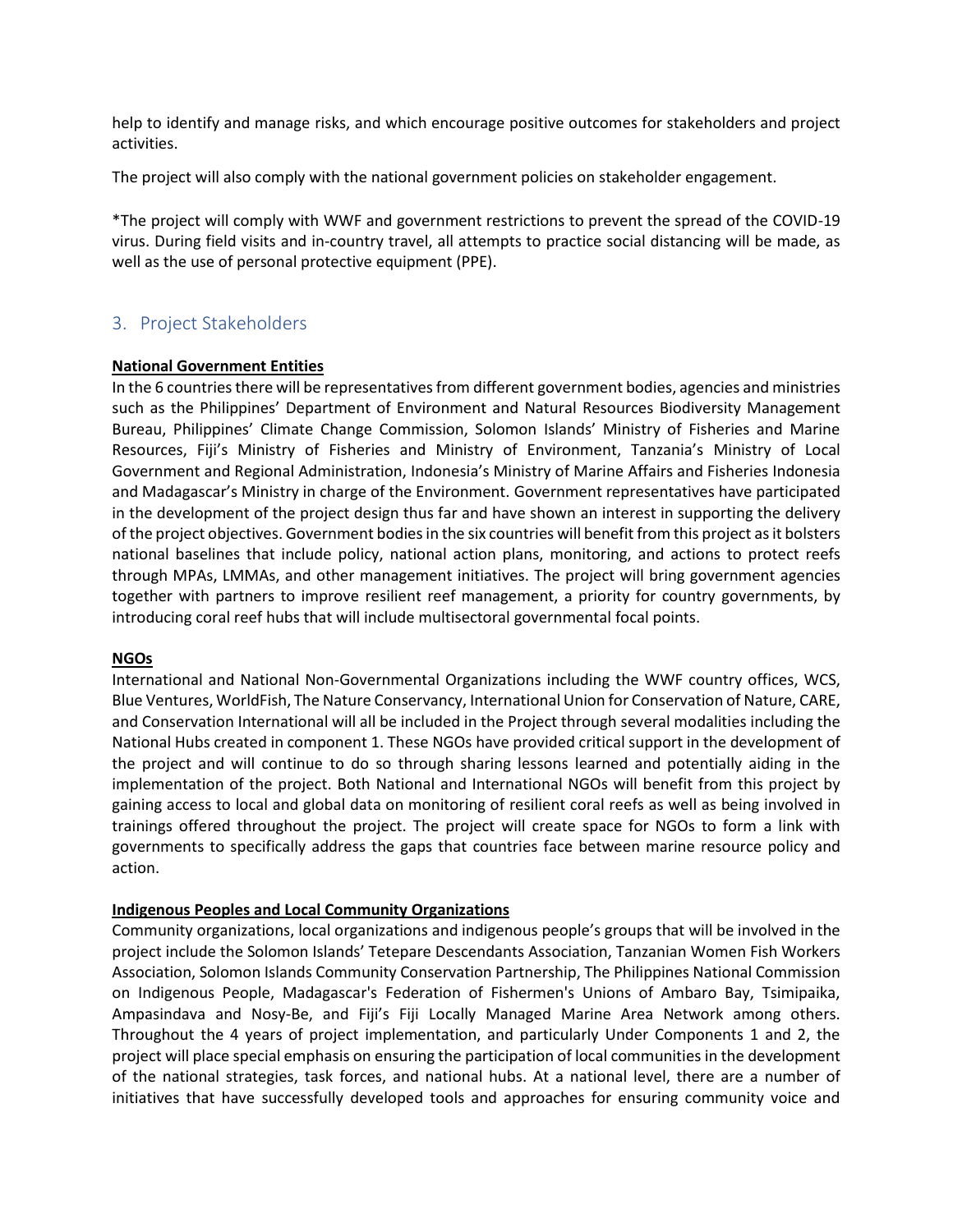effective community participation in governance and management that this project will look to. Men, Women and youth, indigenous peoples and minority g roups in the target areas will all be consulted to ensure an inclusive community vision is defined and that traditional knowledge is incorporated into national plans and strategies. Community representatives will also be invited and encouraged to participate in the national hubs as well as in trainings and knowledge exchanges throughout the project and to engage with the technical working groups. Community based organizations, indigenous peoples and coastal communities will gain access to trainings, data on coral reefs, a platform to express their priorities and, by being offered opportunities in reef friendly businesses and improved livelihoods through component 3.

## **Private Sector Stakeholders**

The private sector will be involved throughout the execution of the project and will benefit from the project's impacts. Some of the potential private sector partners that the project has identified are; Matanataki, Solomon Islands Chamber of Commerce and Investment (SICCI), Strongim Bisnis, Regalia Media, and Kokonut Pacific, among others. The private sector will have representative members within the National Hubs in each country and will be included in the Technical Task Forces. As members of these groups, stakeholders from the private sector will contribute to the development of National Plans and strategies for the project ensuring private sector business priorities are considered. They will also be engaged in, and benefit from, the activities under Component 3 during the development of an investment portfolio for reef friendly businesses and small and medium enterprises.

# **Academic and Research Institutions**

Having already been involved in the development of the project document, Academic Institutions and Research Institutions will continue their involvement for the four years of the project execution, with institutions identified in all six of the project countries. These institutions include; Batangas State University, Palawan State University, Western Philippines University, the KIT Royal Tropical Institute, the Oceanographic Research Station in Vangaindrano, and the Indonesian Institute of Sciences, among others. Academic bodies and research institutions will be represented within the composition of the National Hubs and will provide input and feedback into the National Strategies and Plans developed. These Institutions will also be invited to participate in National Knowledge Units and Technical Task Forces established by the project, and assist in the preparation and validation of learning content on key topics focused on resilient reefs as described in Component 1 of the project. Research institutions will also be key collaborators in the development of monitoring tools and data for local coral reef monitoring.

# 4. Summary of any previous stakeholder engagement activities

The project has been designed through a series of participatory workshops that have included key stakeholders in each of the participant countries. Consultations haven occurred during the PIF stage of the project and more recently, during the Project Document development phase, (or PPG).

# **4.1 PIF Stage Stakeholder Engagement:**

Since November 2018, stakeholders to the Coral Reef Rescue Initiative were identified and meetings and workshops were held to solicit feedback and input.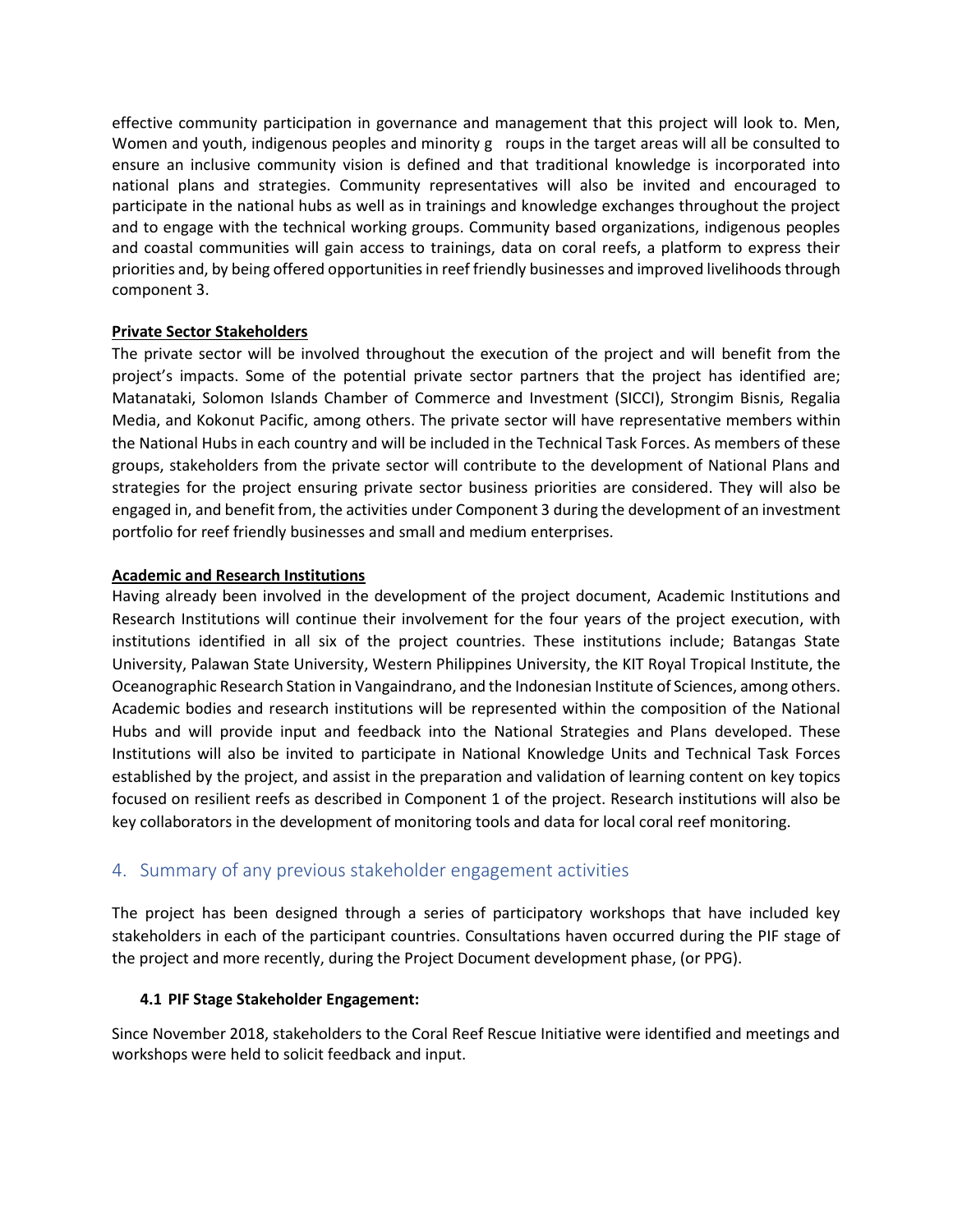**The Philippines**: In the Philippines, the consultative workshop was convened in August 2019 involving 40 representatives from NGO, academia, national and local government units and MPA management units. [A6] Participants identified critical threats and identified provincial-wide and reef MPA network cluster specific actions that would build on current actions addressing threats. . The suggested additional actions included: (i) outsourcing qualified experts to train and build capacity of local staff; (ii) setting up transboundary mechanisms and agreements; (iii) advancin0g regular coordination with local security agencies and communities; (iv) networking with informal leaders of local communities; (v) developing an accessible communications plan; (vi) creating a calendar of project activities to help prepare for natural disasters, and (vii) conducting a tourism carrying capacity study, and implementing local tourism regulations. Stakeholders highlighted the importance of identifying critical risks and risk mitigation strategies, especially as they pertain to financial and operational procedures.

In addition, partnerships and implementation arrangements were discussed. Based on this workshop and the refined project design, stakeholders were further prioritized. These include Palawan Council for Sustainable Development Staff (PCSDS), Bureau of Fisheries and Aquatic Resources (BFAR), Provincial Government of Palawan, City Government of Puerto Princesa, Western Philippines University, Tubbataha Management Office (TMO), Department of Environment and Natural Resources - Community Environment and Natural Resources Office (DENR CENRO), local governments of Taytay and Roxas, Palawan Biodiversity Conservation Advocates Inc, Malampaya Foundation, FISH RIGHT Project of USAID, Environmental Legal Assistance Center Inc. and will be engaging with them during prodoc development.

**Solomon Islands**: In the Solomon Islands, consultations with community representatives, provincial governments and national governments took place from the 23rd of August to the 6th of September 2019. Consultations took place in the Central Islands, Isabel and Malaita Provinces, involving a total of 128 people in focused group discussions (75 men and 53 women). Through this process, information on stakeholder views on coral reefs, trends, threats and priorities were identified. The outcomes of the consultation process informed a stakeholder planning workshop involving about 30 participants representing government line ministries as well as non-governmental organizations. Over the course of the three days, participants: a) Carried out a broad-based scoping analysis, identifying critical threats and opportunities; b) Agreed on an overarching vision for the Coral Reef Rescue Initiative (CRRI) in the region; c) Identified and agreed upon priority areas, strategies and actions and d) Defined core capacity requirements for delivery.

Stakeholder feedback resulting from this workshop suggested strategies for successful project design and implementation such as ensuring project ownership by government partners and the community, involving women in the decision making process, creating reporting lines that are transparent, as well as implementing internal controls and checks and balances. Stakeholders emphasized the importance of communication, and their hopes that the project will use monitoring and evaluation for learning and sharing knowledge.

**Fiji:** In Fiji, a regional workshop was convened in May 2019, involving about 70 participants representing NGOs and regional organizations and platforms, universities, government agencies and line ministries from a range of sectors (including agriculture, water, forests, economy, fisheries etc.), NGOs and community representatives including farmers, fisherwomen, representatives of community committees and traditional leaders. The workshop utilized participatory approaches to develop situational models, mapping threats, drivers and opportunities, developed results chains and identified implementation mechanisms. Stakeholder feedback from this workshop included several suggestions on actions to be taken to address the presented barriers and threats. Suggested actions included: increasing the support for involvement of communities in innovative and sustainable small and medium-sized enterprises (particularly focusing on women and youth); identifying alternative options for local level ecologically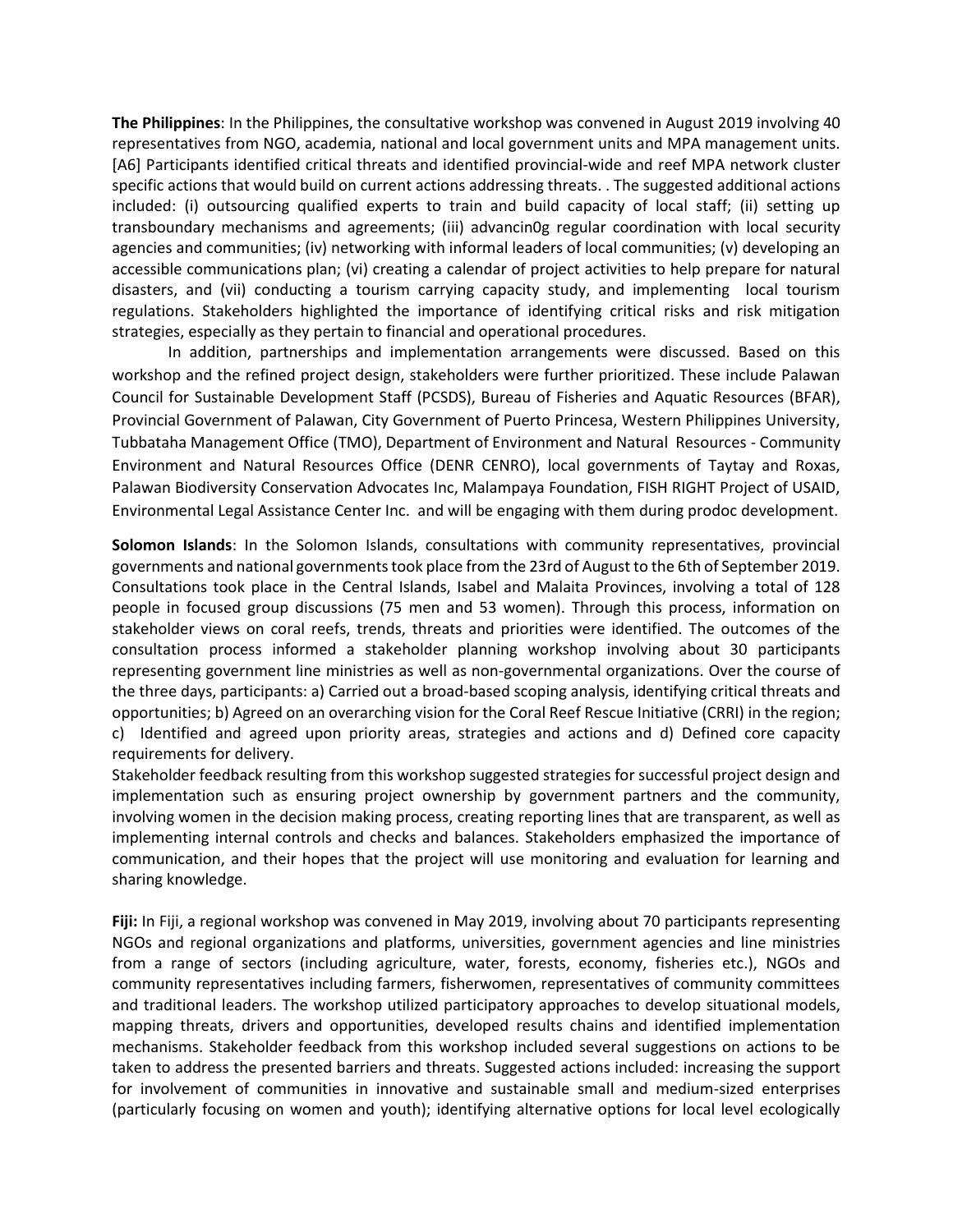sustainable agriculture; support for production and processing, and low emission transport options such as traditional canoes. Stakeholders also identified opportunities through learning and innovation platforms to raise awareness around complex and persistent threats, research on climate projections and modelling to demonstrate the value of natural infrastructure, and research on effective forest restoration strategies to address barriers.

**Indonesia**: A regional workshop in Indonesia was organized in November 2019. The workshop involved participants from Alor, Belu, East Flores, Ende, Kupang, Manggarai Barat and Sumba, including representatives of the national and local governments, communities (Baranusa, Bangkit Muda Mudi Mekko, Kelompok Cinta Persahabatan - mangrove community, Kangge - coral rockpile), nongovernmental organisations (NGOs) and Universities. The workshop reviewed the CRRI theory of change and discussed national priorities, including discussions on priority resilient reefs and vulnerable communities. Key barriers and threats stakeholders raised included: poverty and limited income generating options; limited funding for conservation activities; weak law enforcement, and the lack of awareness that local communities have on the importance of coral reefs and other natural resources. Strategies to address these threats were presented by stakeholders and comprised of: reducing the negative impacts of traditional whale hunting; supporting or encouraging environmentally friendly business development; increasing the availability of funding; improving awareness to preserve nature; strengthening the capacity of individuals at the government and community level to support an MPA, and improving regulation through inclusion of community members in monitoring and surveillance. Stakeholders highlighted the need to develop a strong MPA network in East Nusa Tenggara (NTT), and suggested doing so by drawing on the wealth of local wisdom that already exists in this region.

**Tanzania and Madagascar**: A coastal east Africa regional workshop was held in Unguja, Tanzania, in November 2018. This workshop involved a cross section of stakeholders from CSOs and Government line ministries from Tanzania and Madagascar, as well as global teams and resource persons. The workshop utilized participatory planning approaches and tools, in order to build the theory of change of the Initiative and ensure alignment to local and regional realities and priorities. Subsequent country-level workshops were held in Madagascar (June 2019) and Tanzania (December 2019) to convene a broader set of diverse stakeholders (local and national government; resource users; NGOs) to build dialogue on broader issues and opportunities for community-driven conservation. In Tanzania, a follow up workshop with the national coral reef committee was organized on March 12th and 13th, to review and validate the PIF proposal. In March 2020, several consultations were organized in the Ministry of Environment and Sustainable Development of Madagascar.

Some ideas for strategies that emerged from stakeholders participating in the workshop included: (i)strengthening community groups and institutions; (ii) controlling fishing efforts or limiting open access; (iii) strengthening coordinated enforcement including in monitoring and surveillance; (iv) utilizing integrated coastal and ocean management; (v) developing a charter of conduct covering coral reef use in Madagascar; (vi) establishing multi-stakeholder platform for collaboration of activities; (vii) empowering communities to participate in surveillance and biodiversity monitoring; (viii) perform natural capital accounting at local to national levels, and (ix) ensuring unified messaging from NGOs.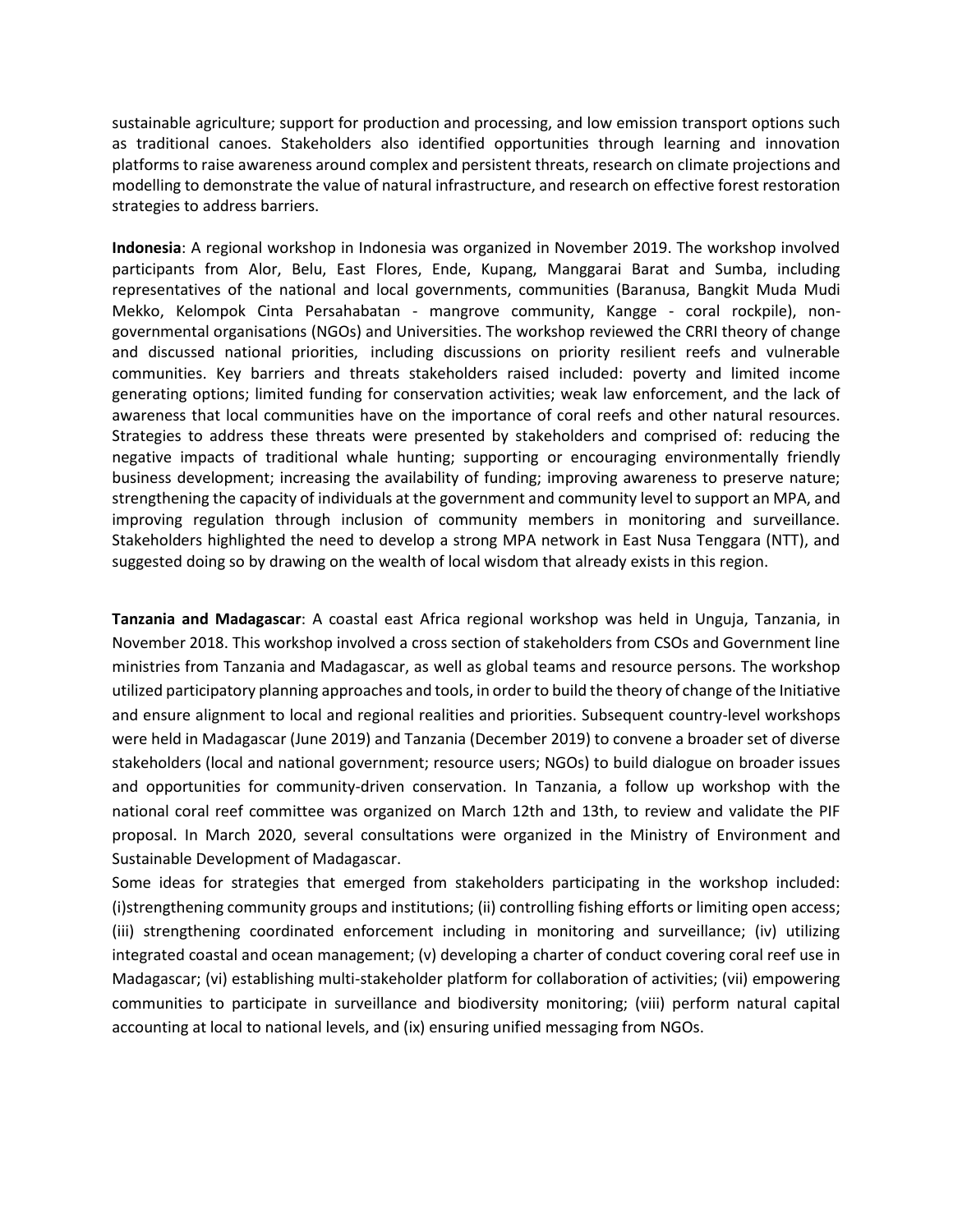#### **4.2 Project Preparation Grant Phase Stakeholder Engagement:**

Since the PIF was approved on November 9<sup>th</sup>, 2020, stakeholders involved in the Coral Reef Rescue GEF project were identified and meetings and workshops have been held to solicit feedback and input.

### **The Philippines**:

WWF Philippines, with the PPG Team, hosted the GEF Coral Reef Rescue Inception Workshop in the Philippines virtually on August 4th, 2021. The inception workshop was participated by different stakeholders from DENR offices, NGAs, NGOs, academic institutions, regional bodies, development partners and research institutions. Significant inputs from the participants were taken into consideration in the design of the project such as site selection, value-added of the project to current government initiatives, clear definition of capacity needs assessment, livelihood at the community enterprise level, important baseline initiatives, and the likelihood of the Department of Environment and Natural Resources - Biodiversity Management Bureau (DENR-BMB) to handle the project implementation and fund transfers from GEF.

An Ad-Hoc Technical Working Group (TWG) was also formed to help validate the information gathered, review and comment on the Draft ProDoc, as well as contribute to the development of project strategy. of In October and November of 2021, three Ad-Hoc TWG meetings were convened. The first meeting focused on the specific roles and responsibilities of the TWG on the project development, clarification on the co-financing aspect of the project, and the general ProDoc and project component overviews. Institutional arrangement and the project workplan were discussed during the second TWG meeting, led by the DENR-BMB (TWG Chair) and Rare (TWG Co-chair), and with the project development team and WWF Philippines as the secretariat. Lastly, a third TWG meeting was conducted to validate and finalize the ProDoc package, specifically on the important institutional arrangement (i.e. NTF arrangement and TOR) and the workplan and budget, as well as run through the results framework. These meetings had been very helpful in decision making, familiarizing with the institutional arrangements and processes, prioritization of activities, and ultimately completing the project document.

## **Solomon Islands**:

During project preparation, WWF Solomon Islands worked closely with the Ministry of Environment, Climate Change, Disaster Management and Meteorology through several meetings, workshops and presentations starting in April of 2021. Three meetings held at the MECDM headquarters in April, May and June all covered the Coral Reef Rescue Initiative and the WWF GEF Project development process. Attendees included members of the Ministry including the GEF National Focal Point as well as the Coral Triangle Initiative Coordinator. Attendees agreed on the composition of the National Working Group. Members include the Ministry of Foreign Affairs (Ocean and Climate Desk), Live and Learn, WCS, the Ministry's Climate Change Division, WWF, WorldFish, and the Ministry of Fisheries. Following the establishment of the National Working Group, four meetings of the NWG were convened in August 2021 at the MECDM Headquarters to work on consolidating the National Inputs used to inform the project document. Inputs gathered and consolidated by the National Working Group have been incorporated into the project document.

## **Fiji:**

In August of 2021, The WWF-Fiji office staff organized and hosted several stakeholder consultations and workshops to prepare for the GEF CRR Project Document. Five meetings were held throughout the course of one week, all virtual due to the pandemic. The first meeting was held to solicit feedback from local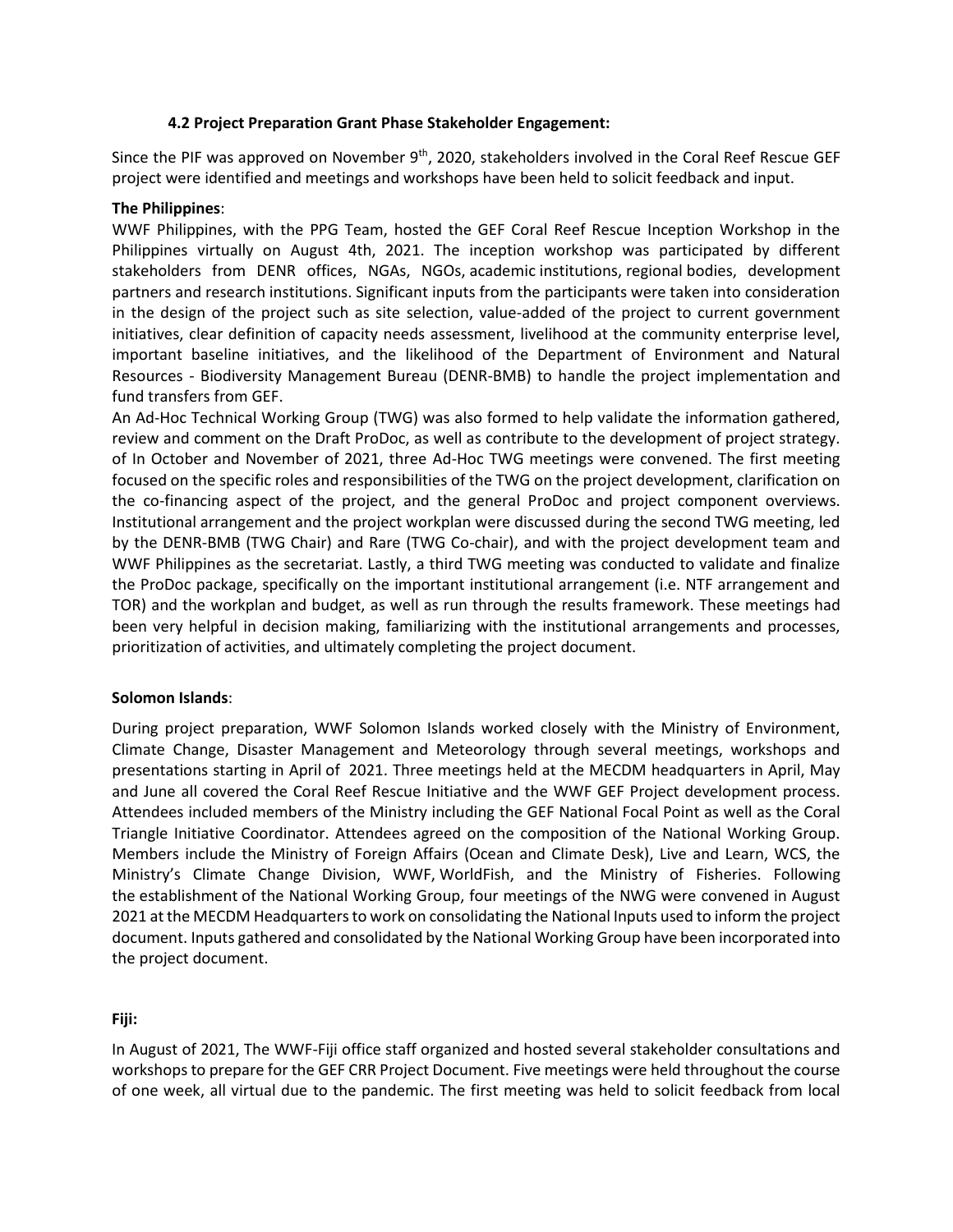NGOs such as FLMMA, WCS, Resort Support, IUCN and CI, with suggestions arising such as ensuring all project documents are translated into the Itaukei language, research on community coral reef monitoring tools and to be cautious using language around "resilient reefs". The second meeting held was to discuss the work program over the next two years with the Macuata Provincial Office. The provincial office representatives in attendance expressed support for the need to bring committees in communities together around Natural Resource management and suggested that WWF work closely with NGOs and CSOs already working in the area. The third and fourth meetings were held to discuss the project with the Ministry of Itaukei Affairs and the Ministry of Economy and the Ministry of Industry, Commerce Trade and Transport. During both of these meetings the ministries expressed no major concerns and provided suggestions on stakeholder engagement. The most recent meeting, held at the end of August, engaged private sector partners from Matanataki as well as the Ministry of Fisheries. The meeting was an excelent platform for Matanataki and the Ministry to establish a working relationship with ideas for collaboration on the project going forward. WWF-Fiji continued to host validation workshops for the project document final draft and validate the document with stakeholders.

## **Tanzania:**

During the project preparation phase, WWF-Tanzania and the CRR team hosted and participated in stakeholder consultation meetings to provide inputs to the Project design and implementation. In Mid-August, 2021, the team met with the GEF focal point in Tanzania to introduce the project and plan an inception workshop. Shortly after this meeting another two meetings were held with the Ministry of Tourism and then the Ministry of Livestock and Fisheries. Both ministries raised issues surrounding monitoring and law enforcement limitations and the lack of funding to provide training to communities. The project document has included these concerns as barriers/threats to coral reefs in Tanzania. In late August, the National Coral Technical group convened to discuss and explore the components of the CRR GEF project. Issues raised during this meeting included the challenges of transferring knowledge to coastal communities, the lack of fundraising to support these communities, and how to improve livelihoods within these communities to create financial stability. The project document places significant emphasis on community engagement and support, including ensuring that community visions and priorities inform the national action plan on resilient reefs, a focus on identifying community businesses and SMEs in Component 3 and providing support to share community narratives around resilient reefs in Component 4.

#### **Indonesia**:

Originally, a consultation to inform the Project Design was held over three days in November of 2019. The workshop reviewed the CRRI theory of change and discussed national priorities, including discussions on priority resilient reefs and vulnerable communities. The workshop involved participants from national government (Ministry of Marine Affairs, Ministry of Home Affairs, The National Agency of Research and Innovation (BRIN) - formerly known as LIPI), local government and local communities from East Nusa Tenggara Province, NGOs (WWF-Indonesia, Coral Triangle Center, WCS) and Universities. There was also a discussion on the priority areas in-country based on the previously identified resilient reefs. Some issues identified during these discussions included the lack of human resources, the insufficient training and leadership and the lack of funding. The GEF CRR project document has included specific activities to (i) provide training to communities and stakeholders, and (ii) strengthen coordination and involvement with government through policy development.

In August of 2021, a virtual workshop was help by the WWF GEF Agency and CRRI that included all six countries involved in the project. Members from Indonesia that participated included representatives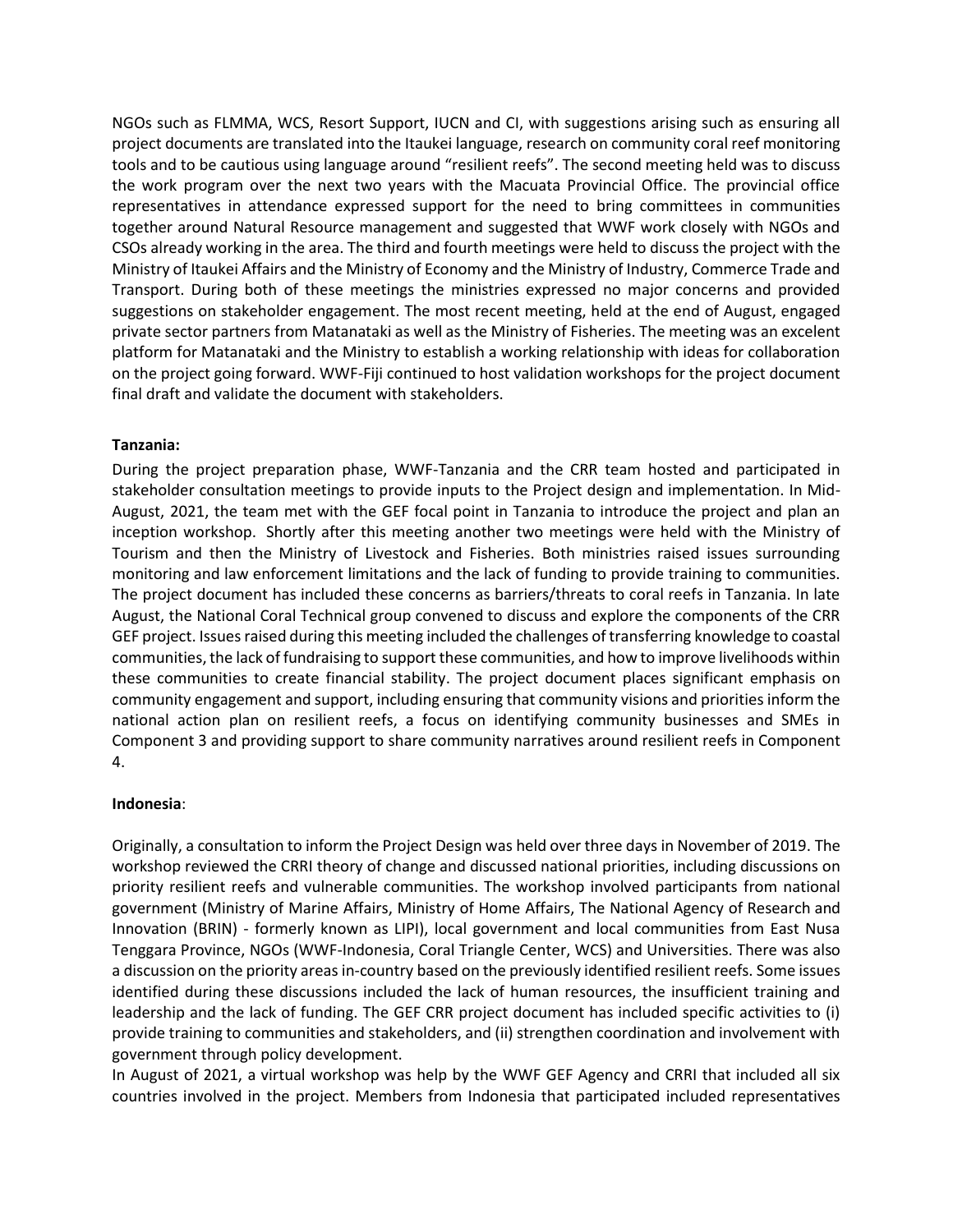from Indonesian Institute of Sciences (LIPI), and The Ministry of National Development Planning (Bappenas). See the Global Section below for details on the technical workshop held in August.

In September and October of 2021 two more meetings were convened by WWF Indonesia to discuss the GEF CRR project. The first meeting was convened within WWF-Indonesia to finalize inputs into the gender profile for the country. The office staff recommended incorporating gender issues in the marine and fisheries sectors in Indonesia into the gender analysis. The meeting held in October of 2021 was a consultation with the government (MMAF) in which WWF-Indonesia presented the GEF CRR project strategy, budget, activities, and institutional arrangements to the Ministry. The ministry noted that they would prefer for WWF-Indonesia to be the NTF selected to execute the project because of legal issues surrounding other NGOs working in Indonesia and because of the capacity and capability WWF-Indonesia has demonstrated. In November 2021, one more consultation meeting was conducted. The participants were varied divisions in MMAF and GEF Focal Point in Indonesia. The meeting finalized detailed strategy of this project as well as how this project could contribute signifcantly to the national target.

#### **Madagascar:**

In June and July of 2021, the WWF Madagascar office held two virtual Technical Working Group meetings. The first meeting helped clarify methods of stakeholder engagement as participants wanted to understand how to fill in the Stakeholder Engagement Plan section within the National Inputs Document. The second meeting was used to consolidate all inputs gathered in both French and English from stakeholders into the National Inputs Document that would inform the Project Document. The working group members convened for a third time in September in a physical and virtual meeting to validate the Project Document Draft. The working group emphasized that this project is an enabling project that lays the groundwork for future coral reef conservation projects and programs in Madagascar. The project document has been drafted to accentuate the relationship between the CRR GEF project and other programs and projects that will follow as per this feedback. WWF-Madagascar had three more meetings in August with members of the ministry including one with the Director of the Ministry's Climate Change Division, the GEF National Focal Point and a meeting with the Ministry of Provincial Government & Institutional Strengthening. These meetings with the ministry were to update ministry members on the WWF GEF project and the CRRI program. The ministry representatives all expressed their support for the project thus far.

#### **Global:**

During the technical design workshop held in August 2021, members from ministries from the countries, as well as WWF-Country Office staff, members from partner NGOs and from the Private Sector, gathered virtually to work on the strategy and design of the project. The topics that were covered included brainstorming on the root causes of threats to coral reefs and what the countries see as challenges to managing Marine Protected Areas. A shared concern country representatives had was the lack of coordination and synergy among stakeholders. It was noted that the project needed to make the data gathered throughout the project available to all stakeholders and to insure there is a data management system as research is conducted by multiple stakeholders. The design of Component 1 in the project strategy addresses this concern as it aims to make global and local monitoring data available to members of the Government, NGOs, communities, and all other stakeholders, as well as linking these stakeholders into a network of knowledge and best practices.

WWF Country offices received draft copies of the Project Document in October of 2021 and convened independent virtual and in-person reviews of the document. The WWF-Country offices led these reviews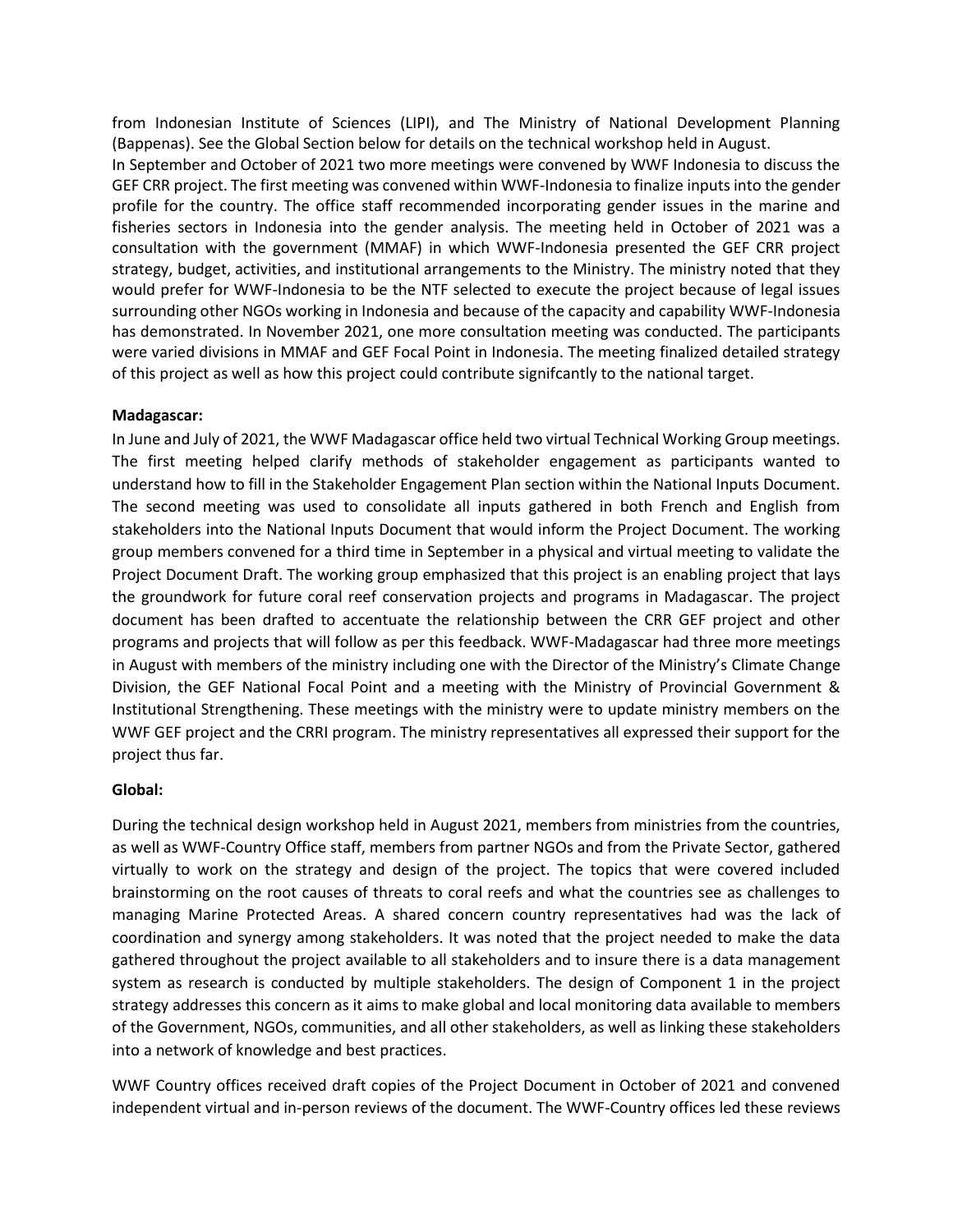and provided feedback to the WWF GEF Agency team in order to validate the project strategy and plan for implementation. The feedback was taken into account in the final drafting of the project strategy, as demonstrated in the final Project Document. It is critical to this project's success that the design and plan for implementation is feasible and will create impact within each of the 6 countries.

A virtual global validation workshop was held on December  $16<sup>th</sup>$ , 2021. This was an important meeting to receive any feedback from the relevant focal points from each government and ensure that they are aligned with the Project Document strategy and approve of submitting the document to the GEF Secretariat. Government focal points were invited to this meeting as well as country office representatives. The Project Document was validated by all stakeholders.

# 5. Stakeholder Engagement Plan

The strategy for stakeholder engagement during execution is detailed in this section. This plan will be reviewed at the onset of implementation and periodically, taking into consideration the lessons and experiences emerging from the project as well as to enable the project to respond to changes in the external context (such as the COVID situation in the country).

Stakeholder engagement is a fundamental strategy of the project, enabled primarily by the National Hubs which provide the space and mechanisms for meaningful engagement by local communities, private sector, development partners, non-governmental organizations, and governmental agencies across all four components of the project. The composition of National Hubs in each country is described in Annex 4. Responsibility for ensuring inclusive and meaningful engagement of stakeholders in each country lies with the NTFs.

Through the National Hubs, stakeholders will be involved in annual refection meetings which will allow for shared learning. The outcomes of these meetings will inform progress reports and the development of annual workplans. Stakeholders will also contribute to design of specific activities (for example, developing and/or reviewing ToRs); review, comment and sign off on outputs; as well as participate in the delivery of selected activities and outputs through the Technical Working Groups.

Project design places emphasis on the involvement of local communities that have an impact on or are impacted by resilient coral reefs. Under Component 2, resources are allocated to support communities in defining their visions and aspirations for resilient reefs, which will influence the national vision and action plans for resilient reefs as well as the investment portfolios which will be developed under Component 3. In Component 4, communities are supported to share their narratives, histories, and realities around resilient reefs through the communication campaigns and awareness raising activities.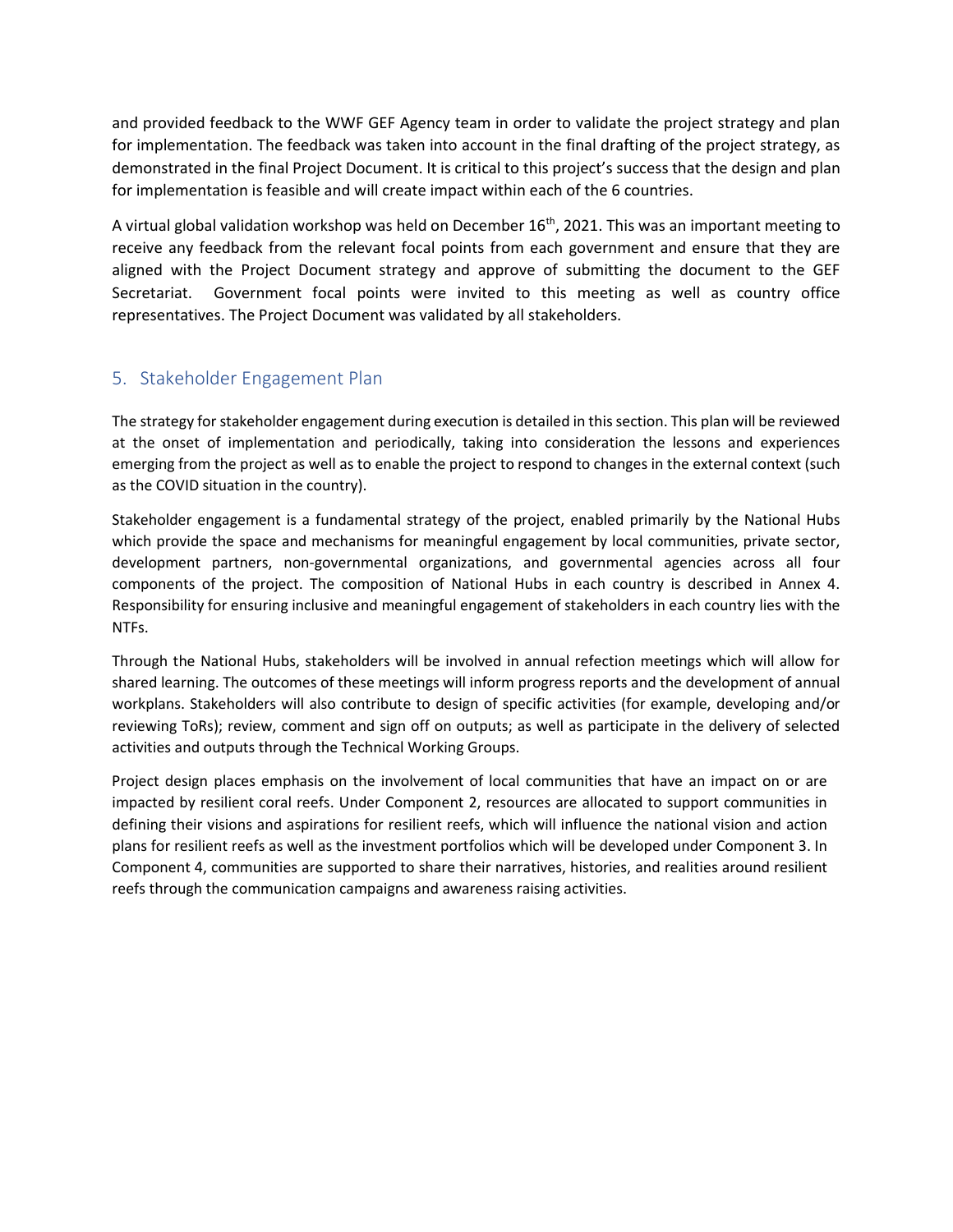| <b>Stakeholder</b><br><b>Type</b> | <b>Name</b><br>(see Appendix 1 for detailed stakeholders)                         | <b>Frequency</b><br>of<br><b>Engagement</b> | <b>During</b><br>Project<br><b>Engagement</b><br>Implementation              |
|-----------------------------------|-----------------------------------------------------------------------------------|---------------------------------------------|------------------------------------------------------------------------------|
| Governmen<br>t Ministries         | Philippines Government<br>Solomon Islands Government                              | Ongoing                                     | Government<br>Ministries<br>will<br>be<br>engaged as members of the National |
|                                   | Fiji Government                                                                   |                                             | Hubs as well as through the Technical                                        |
|                                   | Tanzania                                                                          |                                             | Task Forces established to guide and                                         |
|                                   | Indonesia                                                                         |                                             | support specific activities.                                                 |
|                                   | Madagascar                                                                        |                                             |                                                                              |
|                                   |                                                                                   |                                             | Focal Ministries will also chair the                                         |
|                                   |                                                                                   |                                             | National Steering Committees which                                           |
|                                   |                                                                                   |                                             | will meet twice a year as well as                                            |
|                                   |                                                                                   |                                             | participate in the Global Steering                                           |
|                                   |                                                                                   |                                             | Committee meetings twice a year.                                             |
| Community                         | Descendants<br>Tetepare<br>Association                                            | Ongoing                                     | Community<br>representatives<br>will                                         |
| based                             | (Solomon Islands)                                                                 |                                             | participate as members of<br>the                                             |
| organization                      | SI Community Conservation Partnership                                             |                                             | National Hub and Technical Task                                              |
| and<br>s                          | Macuata Yaubula Management Support                                                |                                             | Forces.                                                                      |
| Indigenous                        | Team                                                                              |                                             |                                                                              |
| People                            | Kastom Garden Association (KGA)                                                   |                                             | Engagement of the wider community                                            |
|                                   | Plastic Wise                                                                      |                                             | takes place through community                                                |
|                                   | Pacific Students Fighting for Climate                                             |                                             | visioning meetings under 2.1.3 which                                         |
|                                   | Change                                                                            |                                             | will then inform the national vision                                         |
|                                   | West AreAre Rokotanikeni Association                                              |                                             | and action plan for resilient reefs.                                         |
|                                   | (WARA)                                                                            |                                             | Under Component 4, communities will                                          |
|                                   | <b>FISHERIES</b><br><b>WOMEN</b><br><b>NETWORK</b><br>IN<br>(WINFISH)             |                                             | be supported to share their own<br>experiences, narratives and histories     |
|                                   | Commission<br>National<br>Indigenous<br>on                                        |                                             | with resilient reefs which forms a core                                      |
|                                   | People (NCIP) Philippines                                                         |                                             | part of the communication and                                                |
|                                   | Philippine Commission on Women (PCW)                                              |                                             | awareness raising campaign.                                                  |
|                                   | Tanzanian<br>Women<br>Workers<br>Fish                                             |                                             |                                                                              |
|                                   | <b>Association (TAWFA)</b>                                                        |                                             | Output 2.1.2 seeks to ensure that both                                       |
|                                   | GAPCM- Group of Aquaculturists and                                                |                                             | communities<br>well<br>as<br>as<br>other                                     |
|                                   | Shrimp Fishermen of Madagascar                                                    |                                             | stakeholders have capacities needed                                          |
|                                   | JOREDA - Group of economic operators in                                           |                                             | to ensure inclusive and meaningful                                           |
|                                   | fishing and tourism                                                               |                                             | engagement of local communities.                                             |
|                                   | ROSEDA-<br>Group<br>of Operators<br>for<br>Ambilobe's Environment and Development |                                             |                                                                              |
|                                   | Federation of Fishermen's Unions of                                               |                                             |                                                                              |
|                                   | Ambaro Bay, Tsimipaika, Ampasindava and                                           |                                             |                                                                              |
|                                   | Nosy-Be / (FUP-BATAN)                                                             |                                             |                                                                              |
|                                   | Madagascar's National Population, Health                                          |                                             |                                                                              |
|                                   | Network PHE                                                                       |                                             |                                                                              |
|                                   | Women's Solidarity (SP) for Human Rights                                          |                                             |                                                                              |
|                                   | in Indonesia                                                                      |                                             |                                                                              |
|                                   | National<br>Environmental<br>Advocacy                                             |                                             |                                                                              |
|                                   | Coalition                                                                         |                                             |                                                                              |
|                                   | Solomon Islands<br>National Council of                                            |                                             |                                                                              |
|                                   | Women (SINCW)                                                                     |                                             |                                                                              |
|                                   | Fiji Locally Managed Marine Area Network                                          |                                             |                                                                              |
|                                   | Macuata Bose ni Yasana (Provincial Forum)                                         |                                             |                                                                              |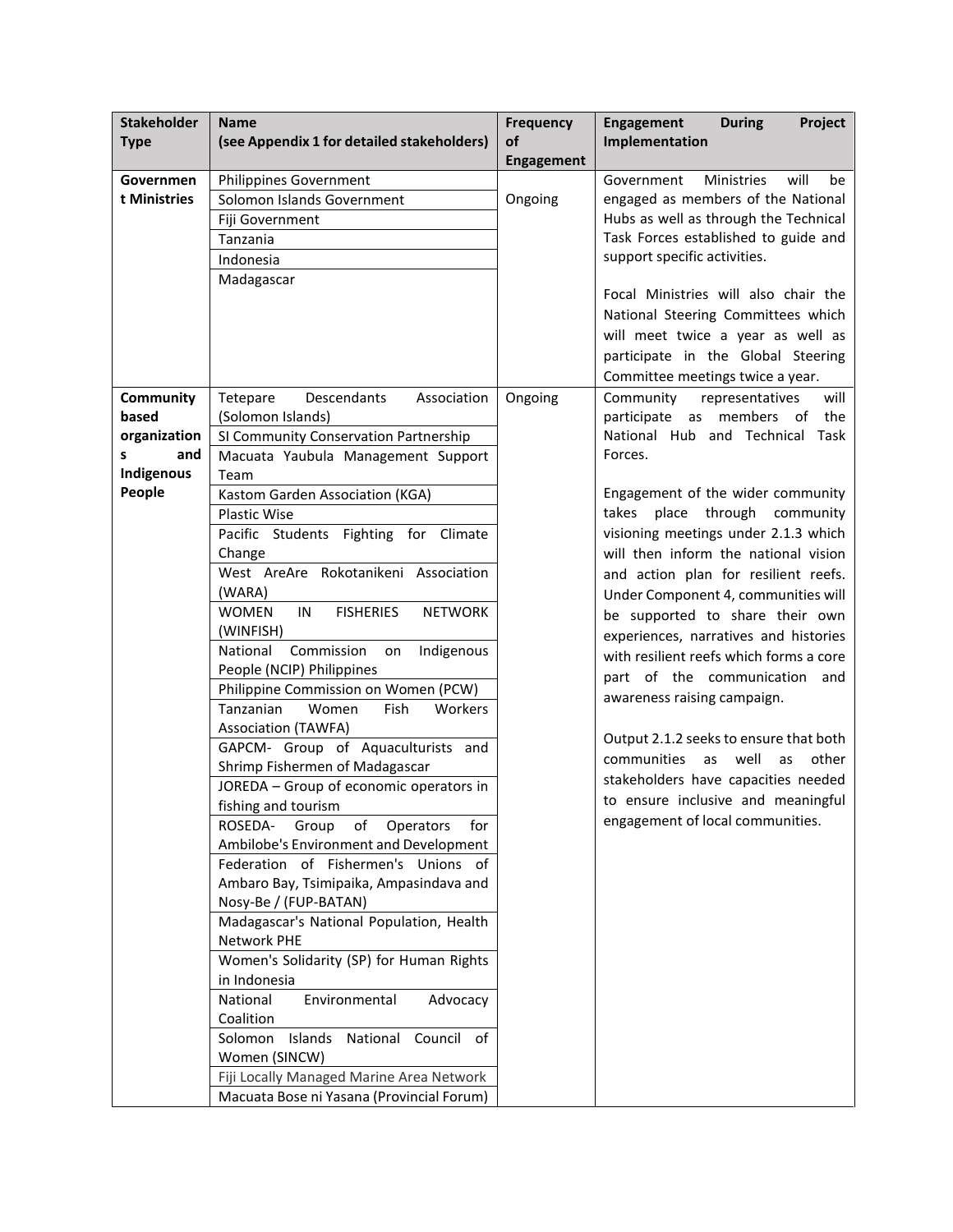| <b>Stakeholder</b><br><b>Type</b> | <b>Name</b><br>(see Appendix 1 for detailed stakeholders) | <b>Frequency</b><br>οf | <b>During</b><br>Project<br><b>Engagement</b><br>Implementation             |
|-----------------------------------|-----------------------------------------------------------|------------------------|-----------------------------------------------------------------------------|
|                                   |                                                           | <b>Engagement</b>      |                                                                             |
| <b>NGOs</b>                       | <b>Action Aid</b>                                         | Ongoing                | NGOs will be involved as members of                                         |
|                                   | <b>UNDP</b>                                               |                        | the National Hub and Technical Task                                         |
|                                   | <b>IUCN</b>                                               |                        | Forces.                                                                     |
|                                   | The Nature Conservancy                                    |                        |                                                                             |
|                                   | Conservation International                                |                        |                                                                             |
|                                   | <b>WWF-Country Offices</b>                                |                        |                                                                             |
|                                   | Coral Triangle Center                                     |                        |                                                                             |
|                                   | <b>Reef Doctor</b>                                        |                        |                                                                             |
|                                   | Philippine Business for Social Progress                   |                        |                                                                             |
|                                   | SI Climate Change Action Network                          |                        |                                                                             |
|                                   | Fiji Women's fund                                         |                        |                                                                             |
|                                   | Live and Learn SI                                         |                        |                                                                             |
|                                   | Plastic Wise                                              |                        |                                                                             |
|                                   | Pacific Students Fighting for<br>Climate                  |                        |                                                                             |
|                                   | Change                                                    |                        |                                                                             |
|                                   | Philippine Business for Social Progress<br>(PBSP)         |                        |                                                                             |
|                                   | Path Foundation Philippines                               |                        |                                                                             |
|                                   | Solomon Islands Women in Business                         |                        |                                                                             |
|                                   | Association (SIWIBA)                                      |                        |                                                                             |
|                                   | <b>Resort Support</b>                                     |                        |                                                                             |
|                                   | Sea Sense                                                 |                        |                                                                             |
|                                   | Tanzania Media Women's Association                        |                        |                                                                             |
|                                   | Zanzibar                                                  |                        |                                                                             |
|                                   | Media Association Solomon Islands (MASI)                  |                        |                                                                             |
| <b>Private</b>                    | Matanataki                                                | Ongoing                | The Private Sector is involved as                                           |
| <b>Sector</b>                     | Regalia Media                                             |                        | members of the National Hub and                                             |
|                                   | Solomon Islands Chamber of Commerce                       |                        | Technical Task Forces. They will also be<br>engaged in the activities under |
|                                   | and Investment (SICCI)                                    |                        | Component 3 in the development of                                           |
|                                   | <b>Strongim Bisnis</b><br>Kokonut Pacific                 |                        | investment portfolios for reef friendly                                     |
|                                   |                                                           |                        | businesses and small and medium                                             |
|                                   | Development Bank of Solomon Islands<br>(DBSI)             |                        | enterprises.                                                                |
|                                   | <b>PHAMA Plus</b>                                         |                        |                                                                             |
|                                   |                                                           |                        |                                                                             |
| <b>CRRI</b>                       | Rare                                                      | Ongoing                | CRRI partners are engaged at national                                       |
| <b>Partners</b>                   | <b>WCS</b>                                                |                        | level as members of the National Hub                                        |
|                                   | CARE                                                      |                        | as well as at global level in the Global                                    |
|                                   | WorldFish                                                 |                        | Steering Committee.                                                         |
|                                   | <b>Blue Ventures</b>                                      |                        |                                                                             |
|                                   | University of Queensland                                  |                        | CRRI partners are also invited to                                           |
|                                   | Vulcan Inc.                                               |                        | participate as National Technical                                           |
|                                   |                                                           |                        | Facilitators.                                                               |
| Academic                          | Solomon Islands National University (SINU)                | Ongoing                | Academic<br>Institutions<br>and                                             |
| and                               | Batangas State University - Verde Island                  |                        | Research<br>Institutions<br>will<br>be                                      |
| Research                          | Center for Oceanographic<br>Passage                       |                        | engaged in the project during the                                           |
| <b>Institutions</b>               | Research and Aquatic Life Sciences (BSU                   |                        | four years of project execution by                                          |
|                                   | VIP-CORALS)                                               |                        |                                                                             |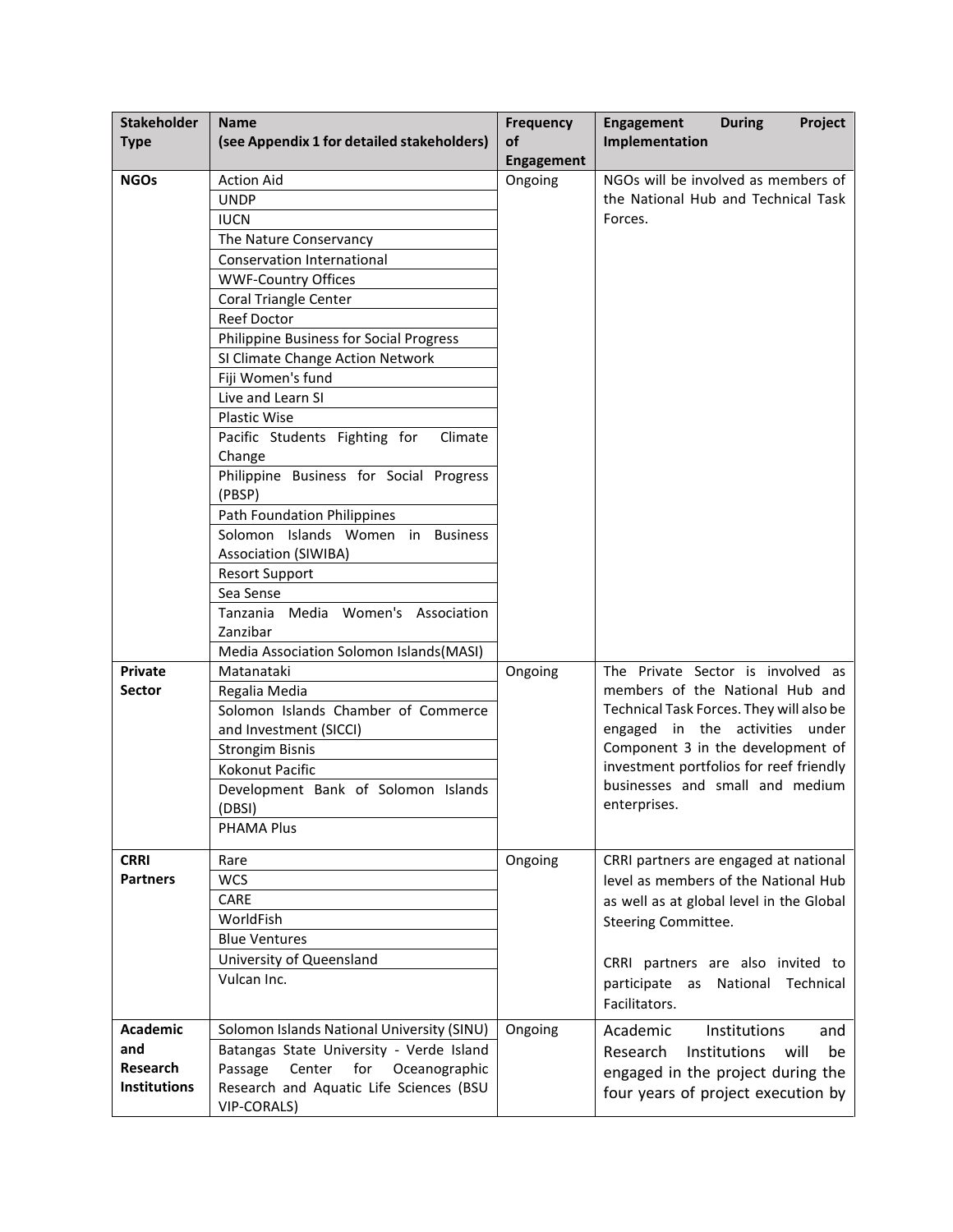| <b>Stakeholder</b><br><b>Type</b> | <b>Name</b><br>(see Appendix 1 for detailed stakeholders)                                                                                                                                                                                                                                                                                                                                                                                                                                                                                                                                                                                                                                                                                                                                                                                                                                                                            | <b>Frequency</b><br><b>of</b><br><b>Engagement</b> | <b>During</b><br>Project<br>Engagement<br>Implementation                                                                                                                                                                                                                                                                                                                                                                                                                                                                                                            |
|-----------------------------------|--------------------------------------------------------------------------------------------------------------------------------------------------------------------------------------------------------------------------------------------------------------------------------------------------------------------------------------------------------------------------------------------------------------------------------------------------------------------------------------------------------------------------------------------------------------------------------------------------------------------------------------------------------------------------------------------------------------------------------------------------------------------------------------------------------------------------------------------------------------------------------------------------------------------------------------|----------------------------------------------------|---------------------------------------------------------------------------------------------------------------------------------------------------------------------------------------------------------------------------------------------------------------------------------------------------------------------------------------------------------------------------------------------------------------------------------------------------------------------------------------------------------------------------------------------------------------------|
|                                   | Palawan State University (PSU) University<br>Research Office (URO) and Marine Science<br>Laboratory (MSL)<br>Western Philippines University (WPU)<br>Solomon Islands Association of Rural<br><b>Training Centers (SIARTC)</b><br>Island Knowledge Institute (IKI)<br>Institute of Resource Assessment-(IRA)<br>University of Dar es Salaam (UDSM)<br><b>UDBS</b><br>Institute of Marine<br>Science<br>$(IMS)$ ,<br>University of Dar es salaam and<br>Western Indian Ocean Marine Science<br>Association (WIOMSA)<br>Indonesian Institute of Sciences (LIPI)<br><b>KIT Royal Tropical Institute</b><br>National Institute of Aeronautics and Space<br>(LAPAN)<br>Institute of Marine and Halieutic Sciences<br>(IH.SM)<br>for<br>National<br>Center<br>Oceanographic<br>Research (CNRO)<br>Oceanographic<br>Research<br>Station<br>in<br>Vangaindrano (SROV)<br>University of the Philippines - Marine<br>Science Institute (UP-MSI) |                                                    | participating as members of the<br>National Hubs and providing input<br>and feedback into the National<br>Strategies and Plans developed.<br>These Institutions will also be<br>invited to participate in National<br>Knowledge Units and Technical<br>Task Forces established by the<br>project, and<br>assist<br>in<br>the<br>preparation and validation of<br>learning content on key topics<br>focused on resilient reefs. They will<br>key collaborators<br>the<br>in<br>be<br>development of monitoring tools<br>and data for local coral reef<br>monitoring. |

The project will ensure that the views of women and other relevant groups (minorities, elderly, young other marginalized groups) will be considered and their participation ensured and facilitated. This will be achieved by prioritizing the following objectives:

- Structure inclusive and gender-sensitive project teams with capacities and technical expertise to support gender-responsive action. This might require providing staff with basic training on gender dimensions specific to the project to increase understanding and capacity on gender mainstreaming for implementation.
- Ensure equality of voice and influence by women and men in all aspects of the project, using culturally sensitive and appropriate approaches.
- Ensures that the roles, needs, skills, and vulnerabilities of women, men and youth are equally recognized.
- Promote equal rights to access and derive benefits from the use, management, and conservation of coastal and marine resources.
- Ensure project activities, both in-person and virtual, are accessible to women and other relevant groups, considering location, timing, transportation constraints, household responsibilities, permission from a male family member(s), access to computers, phones, and internet, etc. which may affect their ability to attend/participate in project activities.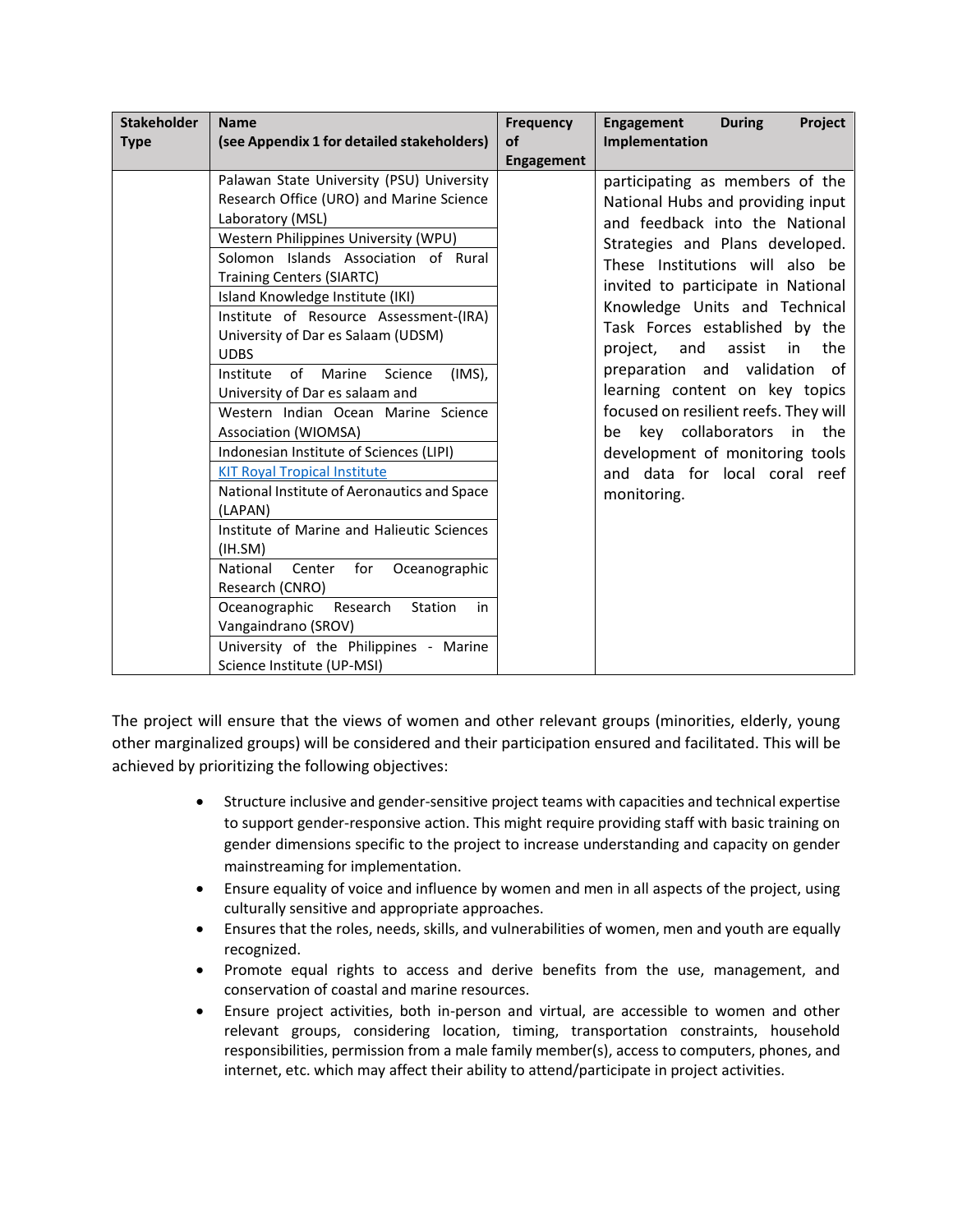• Ensure that the results framework is gender-sensitive along with a comprehensive sexdisaggregated data collection.

For further information on the project's inclusion of gender please view Annex 1 which includes the Gender Assessment conducted as well as the Gender Action Plan for project implementation.

- Resources and Responsibilities
- Indicate who will be responsible for carrying out the stakeholder engagement activities.
- Specify the budget and other resources allocated toward these activities.

The WWF GEF Project Agency is responsible for oversight. The lead Executing Agency is responsible for executing the Stakeholder Engagement Plan and overall compliance with the WWF Standard on Stakeholder Engagement.

Responsibility for ensuring that stakeholder engagement takes plan in accordance with the priciples and objecitves described here lie with the National Technical Facilitator (NTF) (refer to Annex 5), with oversight responsibility by the PMU.

# 6. Grievances Mechanism

The grievance redress mechanism is designed to enable the receipt of complaints of affected women and men and public concerns regarding the environmental and social performance of the project. In short, the aim of the mechanism is to provide people fearing, or suffering, adverse impacts with the opportunity to be heard and assisted. It is designed to address the concerns of the community(ies) with a particular project, identify the root causes of the conflicts, and find options for the resolution of grievances. Therefore, it is an essential tool to foster good cooperation with project stakeholders and ensure adequate delivery of previously agreed-upon results.

This mechanism is designed to:

- Address potential breaches of WWF's policies and procedures;
- Be independent, transparent, and effective;
- Be accessible to project-affected people;
- Keep complainants abreast of progress of cases brought forward; and
- Maintain records on all cases and issues brought forward for review.

**The PMU and NTF will be responsible for informing project-affected parties about the grievance mechanisms.** Contact information of the staff member responsible for the grievance mechanism in the PMU will be made publicly available.

The in-country grievance mechanisms will be determined based on the selection of the NTF within each country. The NTF is the organization responsible for sub-granting to partners in country during project execution and the selection process is ongoing. As the leading partner on the ground in each country, each NTF will be required to provide additional uptake channels for grievances in country. The NTFs will submit all grievances to WWF for redress within five days of receipt. The executing partner for the project, University of Queensland's International Development (UQID) department, also has a method to receive Grievances, and will pass on the complaint to the WWF-US GEF Agency within five days of receipt.

Grievances held by stakeholders and project affected parties at the local or national level should be submitted to the relevant NTF. The NTF will ensure that stakeholders and project affected peoples (PAPs)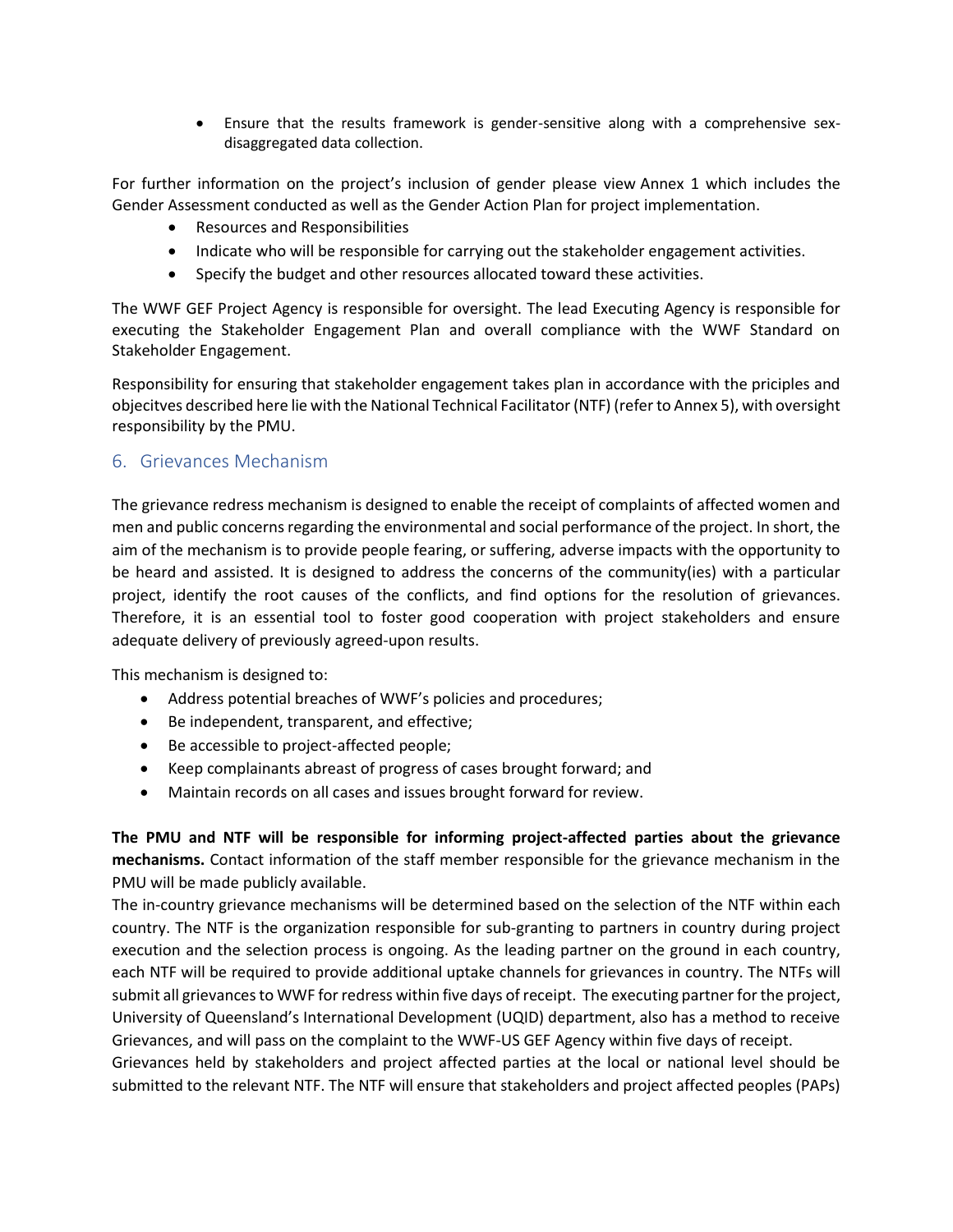are aware of and have access to associated grievance mechanisms in a language they understand and a format that is accessible to them.

Grievances held by stakeholders within the CRRI, against CRRI partners, or at the global level should be submitted to the PMU, hosted by the University of Queensland International Development Unit (UQID). Grievances may be sent to the UQID via a dedicated email address[, pmucomplaints.crri@uq.edu.au.](mailto:pmucomplaints.crri@uq.edu.au)

UQID will submit grievances to the WWF GEF Agency for resolution within 5 days of receipt. All grievances will be documented, and outcomes reported on in bi-annual Progress Reports submitted by the PMU.

Stakeholders may also submit a complaint online or over the phone through an independent third-party platform at<https://report.whistleb.com/en/wwf> . The WhistleB third party platform supports submission in languages applicable to countries involved in the project such as Swahili: <https://report.whistleb.com/sw/wwf> , Malagasy:<https://report.whistleb.com/mg/wwf> and Bahasa: <https://report.whistleb.com/id/wwf>

# **WWF GEF Agency Grievance Mechanism**

Project-affected communities and other interested stakeholders may raise a grievance at any time to the WWF GEF Agency. Contact information of the WWF GEF Agency will be made publicly available.

A grievance can be filed with the Project Complaints Officer (PCO), a WWF staff member fully independent from the WWF GEF Agency, who is responsible for the WWF Accountability and Grievance Mechanism and who can be reached at: Email: [SafeguardsComplaint@wwfus.org.](mailto:SafeguardsComplaint@wwfus.org)

## **Mailing address:**

Project Complaints Officer Safeguards Complaints, World Wildlife Fund 1250 24th Street NW Washington, DC 20037

Complaints may be submitted in the Affected Party's native language and should include the following information:

- Complainant's name and contact information;
- If not filed directly by the complainant, proof that those representing the affected people have authority to do so;
- The specific project or program of concern;
- The harm that is or may be resulting from the project;
- The relevant Environmental and Social Safeguards policy or provision (if known);
- Any other relevant information or documents;
- Any actions taken so far to resolve the problem, including contacting WWF;
- Proposed solutions; and
- Whether confidentiality is requested (stating reasons).

The PCO will respond within 10 business days of receipt, and claims will be filed and included in project monitoring.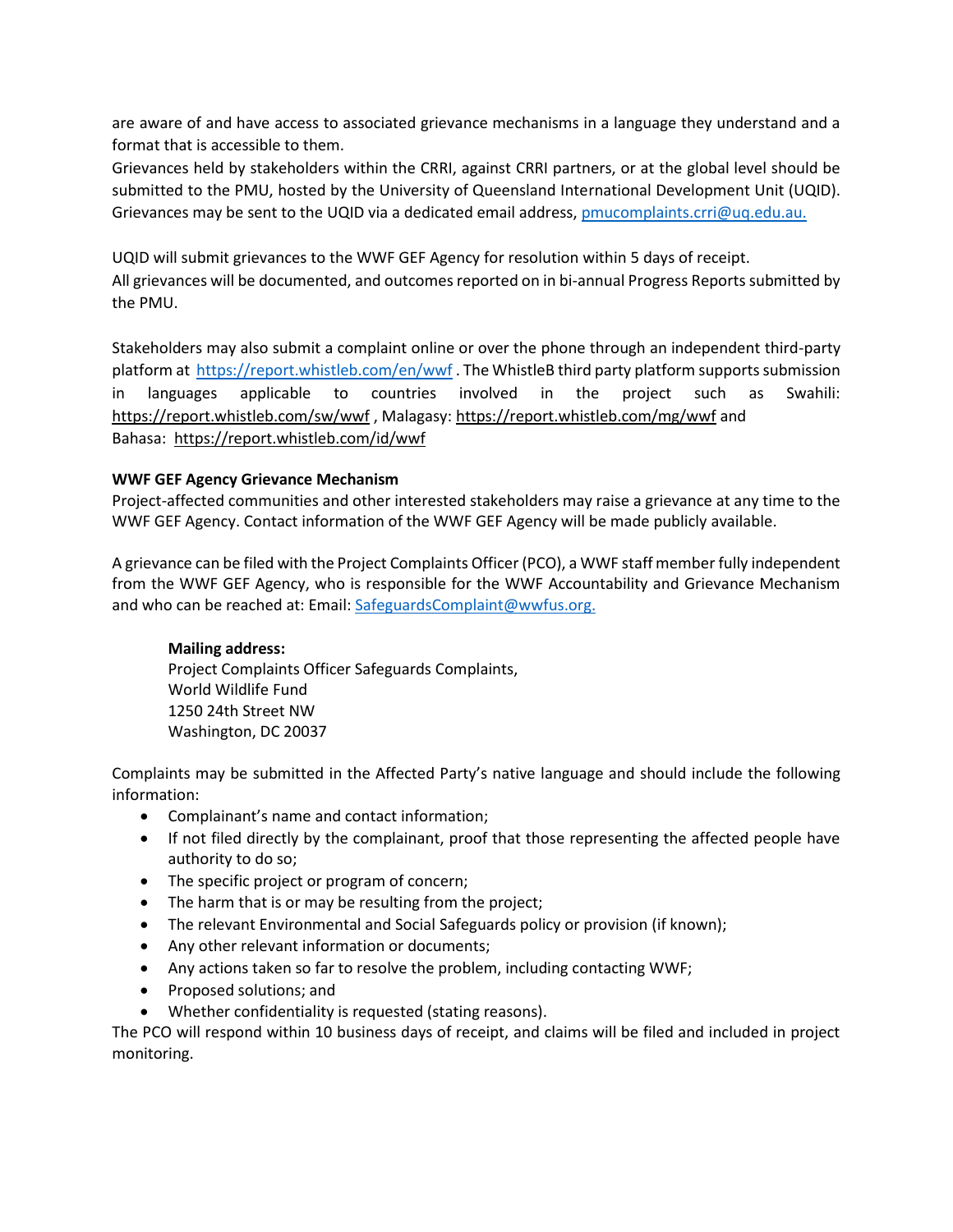# 7. Monitoring and Reporting

Progress against the Stakeholder Engagement Plan will be monitored and reported on throughout implementation.

The following comprises the monitoring and reporting activities to be undertaken with respect to stakeholder engagement **by the PMU**:

- The SEP will be periodically reviewed and updated as necessary at an annual Reflection Workshop. The review will ensure that the list of project stakeholders and methods of engagement remain appropriate.
- Activities related to stakeholder engagement will be documented and reported by the PMU every 6 months in a Project Progress Report (as part of regular reporting). The project Results Framework and Annual Work Plan and Budget will track beneficiaries of the project and activities related to the Stakeholder Engagement Plan.

GEF Core Indicator 11: Number of direct beneficiaries disaggregated by gender as co-benefit of GEF investment

Through the creation of global knowledge networks, the project will increase knowledge and technical capacities of governmental and non-governmental practitioners, and coral reef hubs that will include multisectoral governmental focal points. At the national level, the project will also create capacities in research institutions and government line ministries for monitoring resilient coral reef health. The project will also identify a portfolio of investments on sustainable business and sustainable livelihoods that will benefit local communities- women, men and youth - in coral reef areas.

Stakeholder Engagement will be evaluated by **independent consultants** recruited for the project midterm and terminal evaluation. The **WWF GEF Agency** will undertake annual supervision missions, virtually if inperson is not feasible during the COVID-19 pandemic, to ensure compliance, and report on progress against the Stakeholder Engagement Plan annually to the GEF through Project Implementation Reports.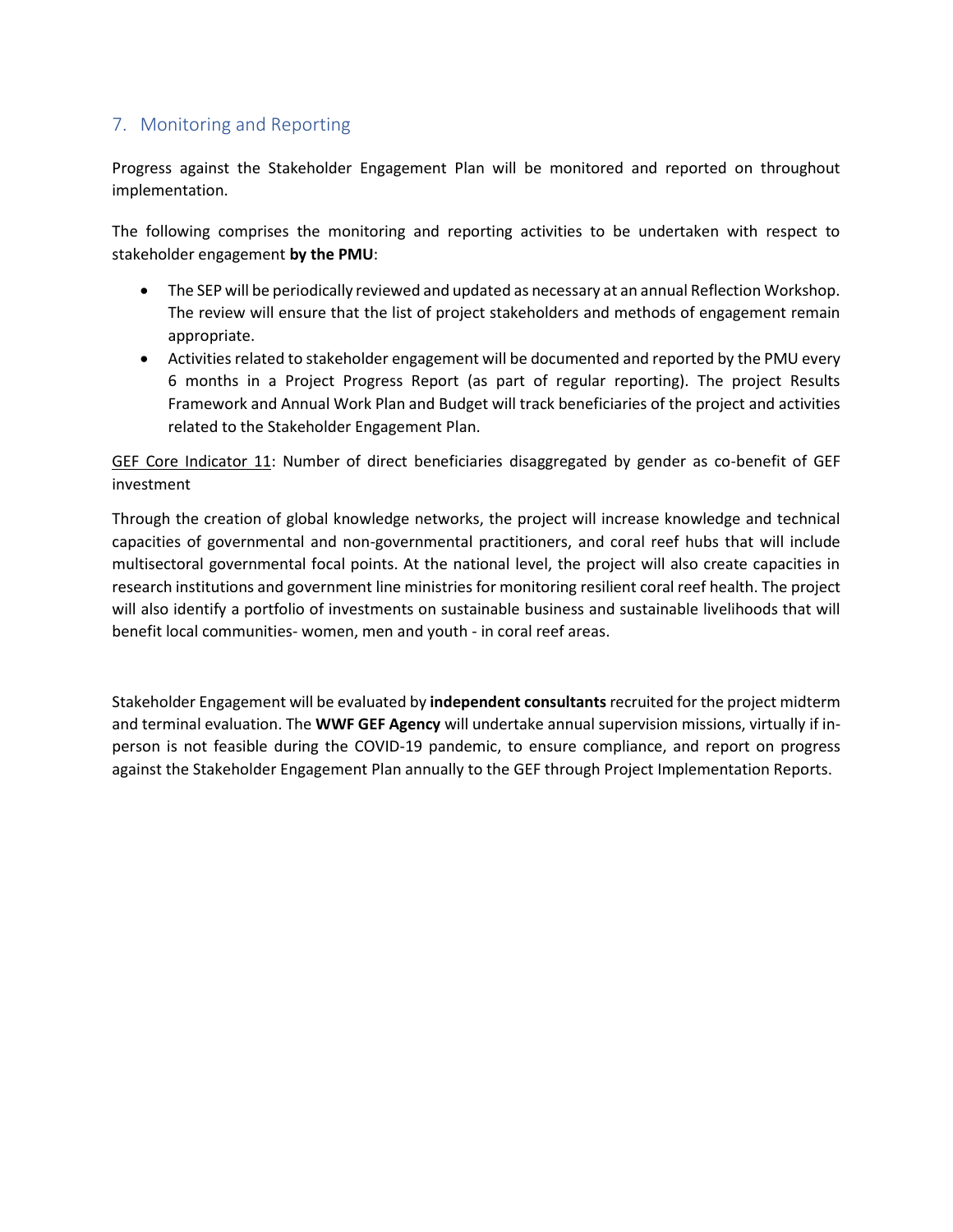# Appendix 1: Stakeholder Analysis

| <b>Name of Stakeholder</b>                        | Mandate (Role) and Relevance to the project                                                                           |
|---------------------------------------------------|-----------------------------------------------------------------------------------------------------------------------|
| <b>PHILIPPINES</b>                                |                                                                                                                       |
| Government Ministries (National/ Central & Local) |                                                                                                                       |
| Department of Environment and                     | DENR is responsible for the formulation and implementation of policies, guidelines, rules and regulations relating to |
| <b>Natural Resources</b>                          | environmental management and pollution prevention and control.                                                        |
| Biodiversity Management Bureau -                  | BMB is mandated with the establishment of protected areas, managing coastal biodiversity and wetlands                 |
| Coastal and Marine Management                     | ecosystems. The department is responsible for biodiversity conservation and implementation of the NIPAS and           |
| <b>Division</b>                                   | Wildlife Act. Under the BMB is the CMD which oversees coordinating work in the coastal marine sector including        |
| (DENR-BMB-CMD)                                    | coral reef environments.                                                                                              |
| Department of Environment and                     | The agency oversees and provides technical and administrative services for foreign assisted projects in coordination  |
| Natural Resources Foreign Assisted                | with other DENR operating units. They are also responsible for monitoring and evaluating approved projects.           |
| and Special Project Service (DENR-                |                                                                                                                       |
| <b>FASPS)</b>                                     |                                                                                                                       |
| Bureau of Fisheries and Aquatic                   | They are responsible for the development, improvement, management, and conservation of the country's fishery          |
| <b>Resources (BFAR)</b>                           | and aquatic resources including assisting in the establishment of Fish sanctuaries/MPAs. They are also directly in-   |
|                                                   | charge of reef fisheries policies and restrictions at both the national and site level.                               |
| National Fisheries Research<br>and                | NFRDI is mandated to provide leadership in fisheries research. The institute functions as the main research agency    |
| <b>Development Institute (NFRDI)</b>              | for the fisheries research and development sector of BFAR.                                                            |
| Department<br>of<br><b>Science</b><br>and         | The department formulates policies, plans, programs, projects, and strategies for Science and technology              |
| Technology - Philippine Council for               | development in the Agriculture, Aquatic, and Natural Resources (AANR) sector. PCAARRD has been supporting and         |
| Agriculture, Aquatic and Natural                  | funding local research, training and development projects and programs including coral reef technology in             |
| <b>Resources</b><br>Research<br>and               | conservation, coral restoration and rehabilitation, and coral reef assessment, monitoring and evaluation.             |
| <b>Development</b>                                |                                                                                                                       |
| <b>National Economic and Development</b>          | NEDA is primarily responsible for formulating continuing, coordinated and fully integrated social and economic        |
| <b>Authority (NEDA)</b>                           | policies, plans and programs. NEDA has an Agriculture, Natural Resources, and Environment Staff (ANRES), which        |
|                                                   | provides representation to various councils, technical working groups and inter-agency committees concerned with      |
|                                                   | the ANRE sector, including agrarian reform and climate change.                                                        |
| Department of Interior and Local                  | DILG is the agency that has oversight of the Local Government Units (LGUs, and in the implementation of the Local     |
| <b>Government (DILG)</b>                          | Government Code. These include coastal and environmental protection regulations of reefs.                             |
| Department of Social Welfare and                  | The department is mandated to develop policies and set standards to effectively implement Social Welfare and          |
| <b>Development (DSWD)</b>                         | Development (SWD) programs in target areas. DSWD can provide assistance to the Project in developing and              |
|                                                   | coordinating social and financial solutions to vulnerable coastal fishing communities.                                |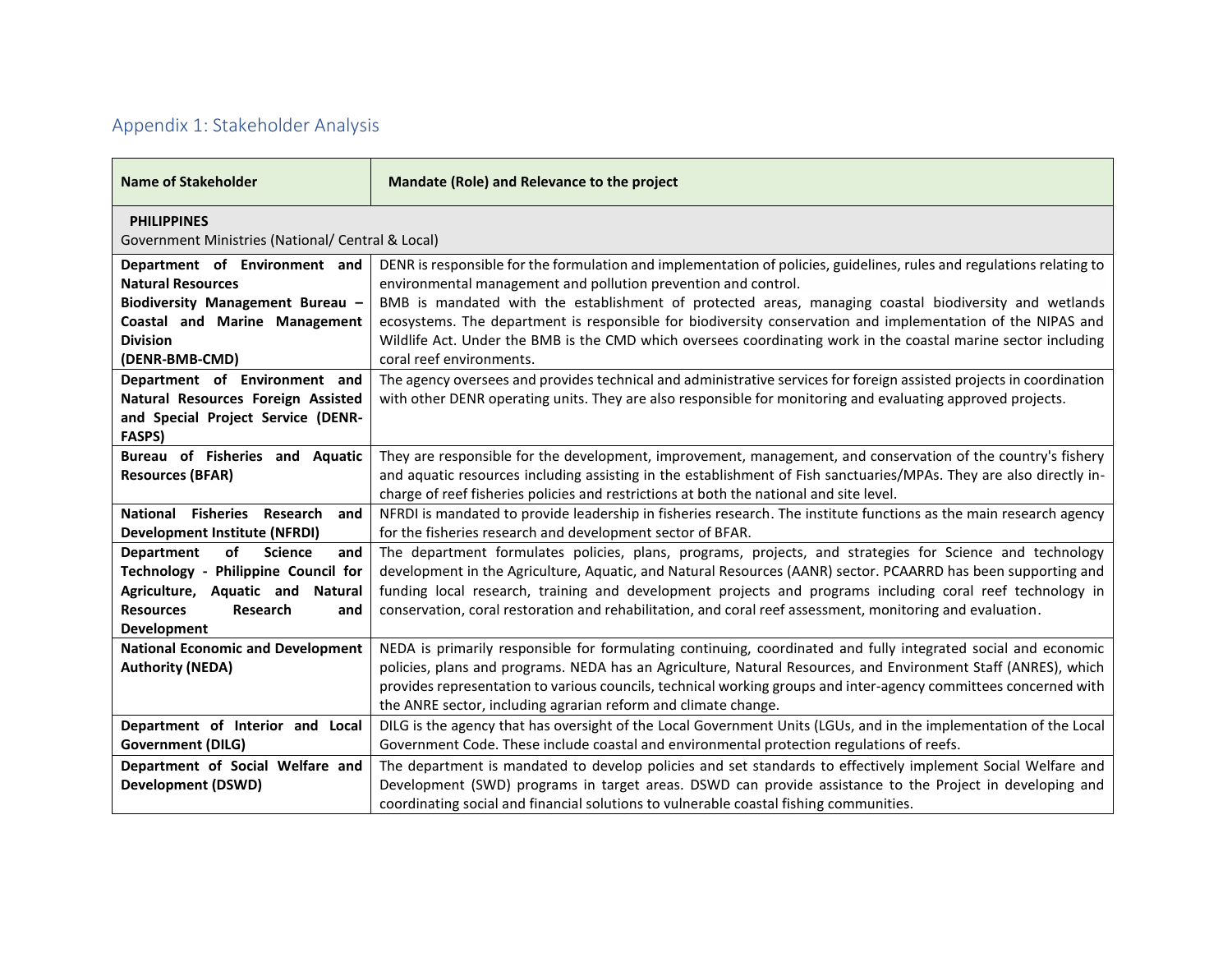| Name of Stakeholder                                                                                      | Mandate (Role) and Relevance to the project                                                                                                                                                                                                                                                                                                                                                                                               |  |
|----------------------------------------------------------------------------------------------------------|-------------------------------------------------------------------------------------------------------------------------------------------------------------------------------------------------------------------------------------------------------------------------------------------------------------------------------------------------------------------------------------------------------------------------------------------|--|
| <b>Department of Tourism (DOT)</b>                                                                       | The department is mandated to encourage, promote, and develop tourism as a major socio-economic activity to<br>generate foreign currency and local employment and to spread the benefits of tourism. Coral reefs are one of the<br>major marine tourism sites in the country.                                                                                                                                                             |  |
| <b>Coastal Law Enforcement Bodies</b><br><b>Philippine National Police Maritime</b><br>Group (PNP-MARIG) | The PNP-MARIG is the National Operational Support Unit of the PNP. Coastal law enforcement agencies handle all<br>violations, penalties and illegal activities in coastal ecosystems. These agencies have insights on various illegal,<br>detrimental, and anthropogenic stressors on coral reefs.                                                                                                                                        |  |
| Land Bank of the Philippines (LBP)                                                                       | LBP is a relevant stakeholder to the Project since it can provide credit assistance to fisherfolks through their<br>Agricultural and Fishers Financing Program, Sustainable Aquaculture Lending Program, Financing Program for<br>Commercial Fishing Vessel, and Agricultural Credit Support Project.                                                                                                                                     |  |
| <b>Climate Change Commission (CCC)</b>                                                                   | CCC is mandated to ensure the mainstreaming of climate change in national, sectoral and local development plans<br>and programs. The commission is involved in projects and programs pertaining to the negative effects of climate<br>change to the country's marine ecosystems.                                                                                                                                                          |  |
| Palawan Council for Sustainable<br><b>Development (PCSD)</b>                                             | PCSD is a special council that implements and enforces environmental policies in Palawan. Palawan province harbors<br>immense marine biodiversity. It is directly under the Office of the President of the Republic of the Philippines.                                                                                                                                                                                                   |  |
| Department of Trade and Industry<br>(DTI)                                                                | As DTI is mandated to improve the industry and services sector to be globally competitive and innovative, DTI can<br>help in providing financial solutions through the involvement of fishing and coastal communities in the industry and<br>services sector.                                                                                                                                                                             |  |
| <b>SOLOMON ISLANDS</b><br>Government Ministries (National/ Central & Local)                              |                                                                                                                                                                                                                                                                                                                                                                                                                                           |  |
| Honiara City Council - Environment<br>and Waste management division                                      | Responsible for Honiara city's household waste collection, beautification of the city and looking after the<br>environment in the Honiara City.                                                                                                                                                                                                                                                                                           |  |
| <b>Entrepreneurs</b><br>Young<br>Council<br><b>Solomon Islands (YECSI)</b>                               | YECSI is an organization created under an innovative arrangement or public-private partnership between the<br>Solomon Islands Government and Solomon Islands Chamber of Commerce (SICCI). The main purpose of YECSI is to<br>represent the young entrepreneurs of the Solomon Islands and advocate for an improved business environment<br>that allows young entrepreneurs to succeed thereby creating jobs and investment in the nation. |  |
| Policy,<br>Implementation,<br><b>The</b><br><b>Monitoring and Evaluation Unit</b>                        | They give support to the current traditional Governance and Custom Facilitation Bill Consultation Programme by<br>the Ministry of Governance, Peace and Ecclesiastical Affairs.                                                                                                                                                                                                                                                           |  |
| <b>Tourism Solomons</b>                                                                                  | Tourism Solomons is the marketing arm of the Solomon Islands Government for the country's tourism activities. In<br>2018, they rebranded from being known as the Solomon Islands Visitors Bureau. Tourism Solomons' marketing<br>brand promotes the pristine marine environments of Solomon Islands.                                                                                                                                      |  |
| <b>Ministry of Tourism and Culture</b>                                                                   | The Role of this Ministry is to oversee the development of Tourism and Preserving Cultures and Arts in the Solomon<br>Islands                                                                                                                                                                                                                                                                                                             |  |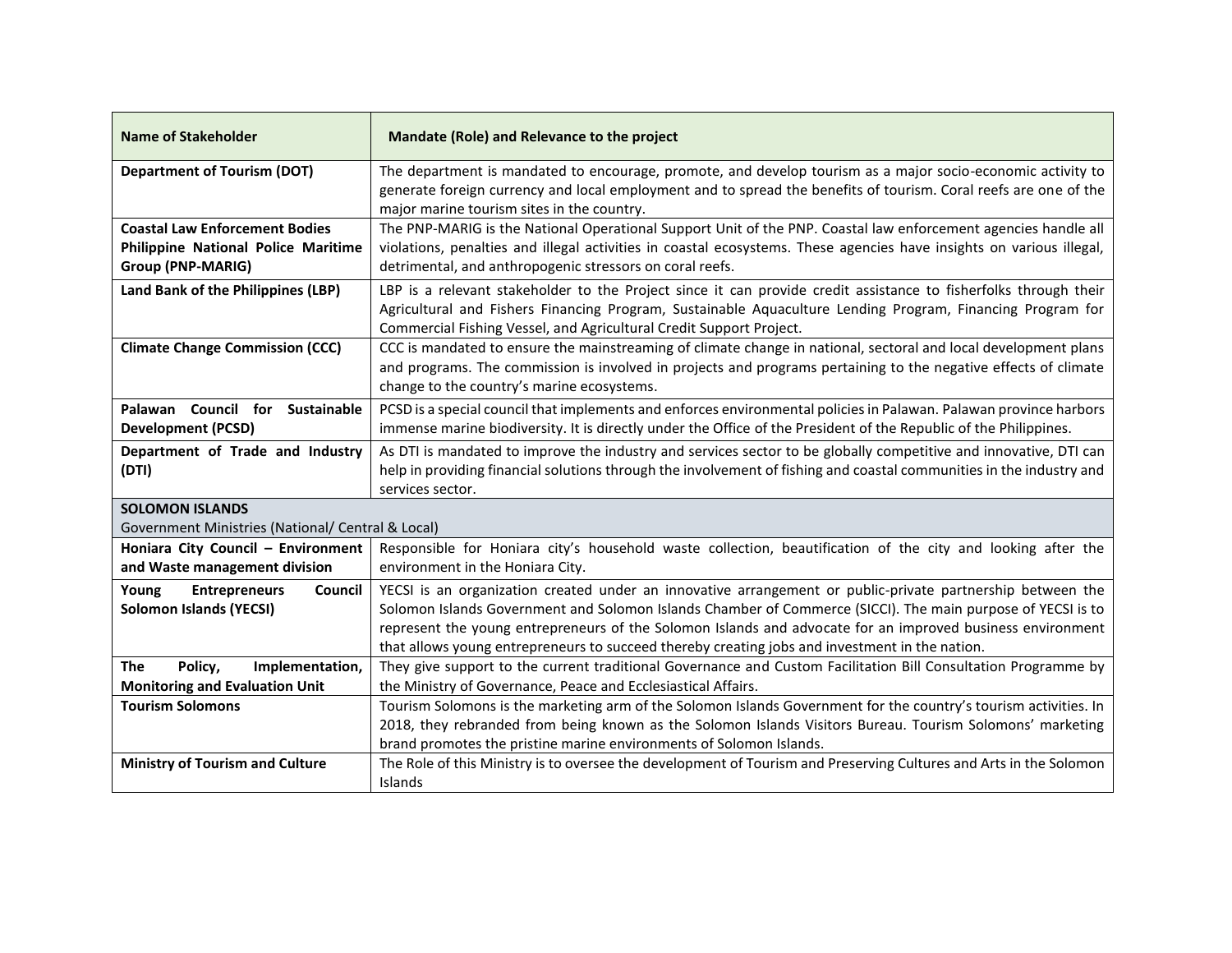| <b>Name of Stakeholder</b>              | Mandate (Role) and Relevance to the project                                                                              |
|-----------------------------------------|--------------------------------------------------------------------------------------------------------------------------|
| Ministry of Provincial Government       | The Solomon islands comprises of 9 provinces and the Ministry of Provincial Government is responsible for the            |
| Institutional<br>Strengthening<br>and   | administration of the 9 Provincial governments. It aims to establish strong and resilient rural communities that         |
| (MPGIS)                                 | effectively plan and respond to emergent risks of environment, disaster, climate change and cultural conflicts.          |
| Ministry of Fisheries and Marine        | Responsible for the conservation, management and development of fisheries, marine and aquatic resources in               |
| <b>Resource (MFMR)</b>                  | Solomon Islands. Within its Inshore Fisheries Division, there are 2 units that are potentially crucial to participate in |
|                                         | this project.                                                                                                            |
|                                         | The Community Based Resource Management Unit's task is to increase the knowledge and awareness of resource               |
|                                         | users as well as owners on the importance of sustainable management and utilization of their coastal fishery             |
|                                         | resources for food security and livelihoods                                                                              |
|                                         | The Inshore Research Unit is responsible for providing technical and scientific advice to the Solomon Islands            |
|                                         | Government on fisheries resources of the country, ensuring that they are properly managed and exploited at a             |
|                                         | sustainable level for the long term benefit of the country and its people.                                               |
| Coral Triangle Initiative - National    | CTI works to coordinate and promote country-level implementation of the national and regional CTI-CFF Plans of           |
| <b>Coordination Committee (CTI-NCC)</b> | Action. The NCC is led by the MECDM and the MFMR. Its members include stakeholders representing the public,              |
|                                         | non-government organizations, academic and community sector. The multi-sectoral NCC membership ensures that              |
|                                         | stakeholder consultation is given importance in the development and implementation of its CTI-CFF National Plan          |
|                                         | of Action (NPOA). The NCC provides an opportunity as a potential partner to lead the oversight of the CRRI               |
|                                         | stakeholders engagement and planning processes.                                                                          |
| Ministry of Finance and Treasury        | The Ministry has the responsibility of providing strategic advice, leadership and reporting on economic reforms,         |
| (MOFT)                                  | monetary, budget and fiscal policy to Solomon Island Government.                                                         |
| Ministry of National Coordination       | Assists the Government to develop National Development Strategies, term development plans and annual                     |
| and Development Planning (MNCDP)        | development budgets. This Division supports the Ministry in building, fostering and strengthening the partnership        |
|                                         | between the Ministry itself and designated Ministries in the Economic and Productive sectors. This is mainly within      |
|                                         | the subsectors of natural resources, economy and infrastructure development, finance and trade, and                      |
|                                         | environmental and disaster risk.                                                                                         |
| Ministry of Women, Youth, Children      | A Ministry of the Government committed to upholding, promoting, protecting and fulfilling the rights of women,           |
| & Family Affairs                        | youth, children and Families in the Solomon Islands                                                                      |
| Ministry of Education & Human           | It's Curriculum Development Centre is responsible for development of learning and teaching materials. Currently          |
| <b>Resources Development (MEHRD)</b>    | there are limited learning materials on corals or climate change topics. The Ministry can assist to facilitate capacity  |
|                                         | building with teachers across the resilient coral reef communities.                                                      |
| Office of the Prime Minister and        | The leading office and coordinating Ministry of the Government in the Solomon Islands. They form the head of             |
| Cabinet/ The Policy, Implementation,    | public service in terms of coordinating, managing and monitoring the implementation of government policies and           |
| <b>Monitoring and Evaluation Unit</b>   | programs.                                                                                                                |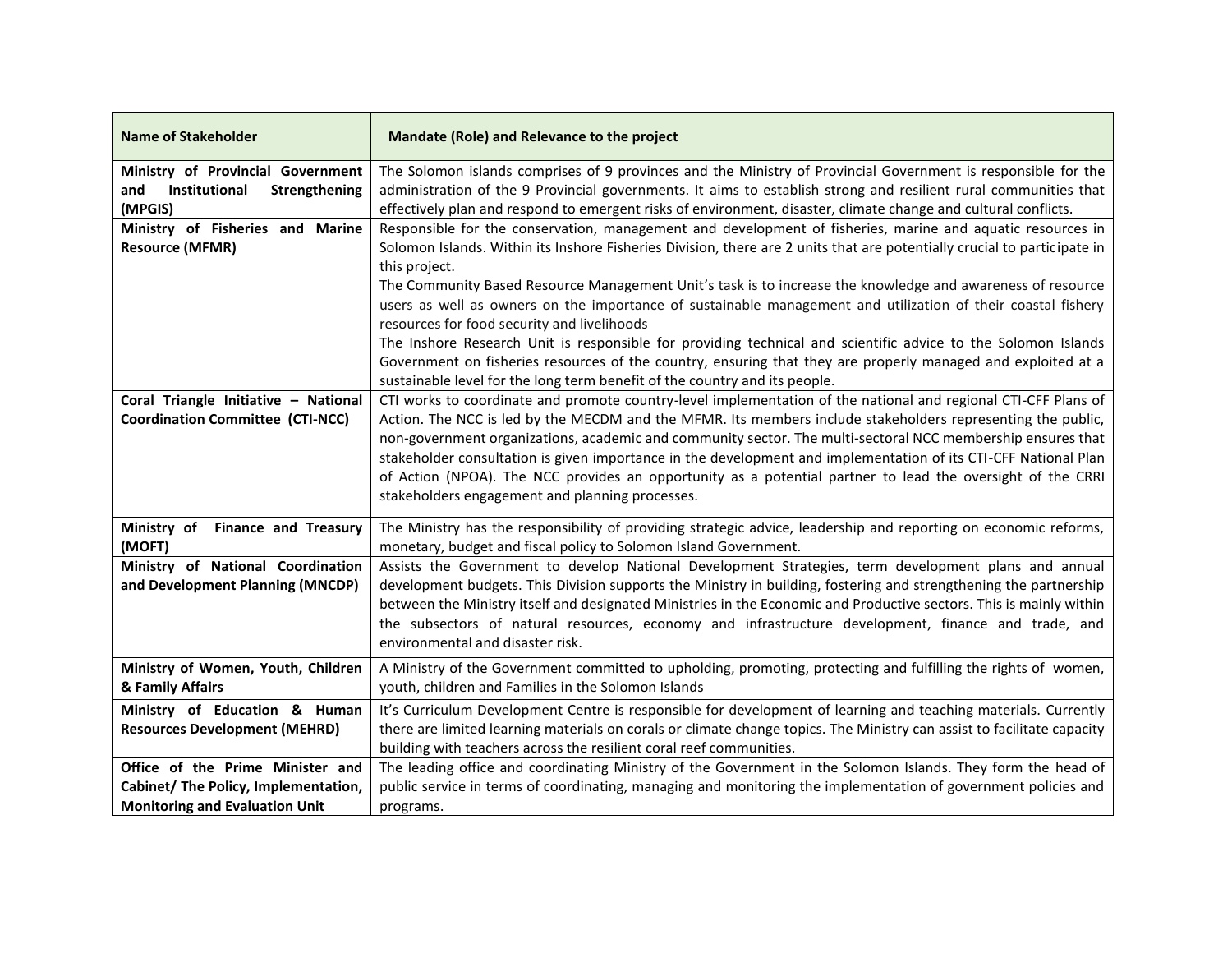| <b>Name of Stakeholder</b>                                   | Mandate (Role) and Relevance to the project                                                                            |
|--------------------------------------------------------------|------------------------------------------------------------------------------------------------------------------------|
| Ministry of Foreign Affairs and                              | Oversees diplomatic relations and engagements with external partners and donors on ocean governance and                |
| <b>External Trade (MFAET)</b>                                | climate issues.                                                                                                        |
| Ministry of Environment, Climate                             | This Ministry is responsible for sustainable environmental management, climate change adaption and disaster risk       |
| Change, Disaster and Meteorology                             | management and meteorological services for the Solomon islands. The Ministry is divided into 4 technical divisions;    |
| MECDM (CCD, ECD, Met)                                        | (i) Environment and Conservation, (ii) Climate Change, (iii) Disaster Management, and (iv) Meteorology.                |
| <b>Solomon Islands Marine Authority</b>                      | Solomon Islands Marine Authority is a developing self-sufficient and independent maritime administration which         |
|                                                              | facilitates implementation of international and regional maritime agreements and applicable maritime laws. SIMA        |
|                                                              | administers the Solomon Islands maritime sector, inspecting vessels, coordinating maritime search and rescue,          |
|                                                              | preventing and coordinating response to pollutions from ships.                                                         |
| <b>Commodity</b><br><b>Marketing</b><br>Export               | Governed by Board of Directors, it is responsible for regulating commodities under the regulatory function and its     |
| <b>Authority (CEMA)</b>                                      | activities include; Inspection, Grading and certification of agricultural products for purpose of export.              |
|                                                              |                                                                                                                        |
| Solomon<br><b>Islands</b><br><b>Environmental</b>            | A Unit of the Public Solicitors Office that is dedicated to educating customary Land Owners about their rights under   |
| Law/Land Owners Advocacy- Support                            | Environmental and Resource Law.                                                                                        |
| Unit                                                         |                                                                                                                        |
| Ministry of Commerce,<br>Industry,                           | Responsible for delivering services that are essential for the Economic development and National Security of the       |
| <b>Labor and Immigration</b>                                 | Solomon Islands. Policies and Plans are set in place to ensure the safety of its citizens.                             |
| <b>FIJI</b>                                                  |                                                                                                                        |
| <b>Government Ministries (National/ Central &amp; Local)</b> |                                                                                                                        |
| <b>Ministry of Environment</b>                               | This is the National Environment Agency and National GEF Focal Point                                                   |
| <b>Ministry of Fisheries</b>                                 | This is the National Agency responsible for the sustainable management and commercial extraction of marine             |
|                                                              | resources.                                                                                                             |
| Ministry of Economy - Climate                                | They are the Lead National Agency responsible for climate change and oceans priorities, planning and dialogue.         |
| <b>Change Division</b>                                       |                                                                                                                        |
| <b>iTaukei</b><br><b>Affairs</b><br><b>Ministry</b><br>of    | This ministry is the Lead National Agency and repository for traditional knowledge. It is the focal Ministry for       |
| (Indigenous Peoples)                                         | engaging Provincial offices and focal communities targeted by the project.                                             |
| <b>TANZANIA</b>                                              |                                                                                                                        |
| <b>Government Ministries (National/ Central &amp; Local)</b> |                                                                                                                        |
| Marine Park and Reserve Units                                | This agency has management authority of, and is a partner in, all activities relating to marine parks. They are the    |
| (MPRU)                                                       | custodian of coral reef data base.                                                                                     |
| MLFD- Ministry of Livestock and                              | Management authority for, and partner in, all activities relating to, fisheries/coral reef management in the coastline |
| <b>Fisheries</b>                                             | of Tanzania.                                                                                                           |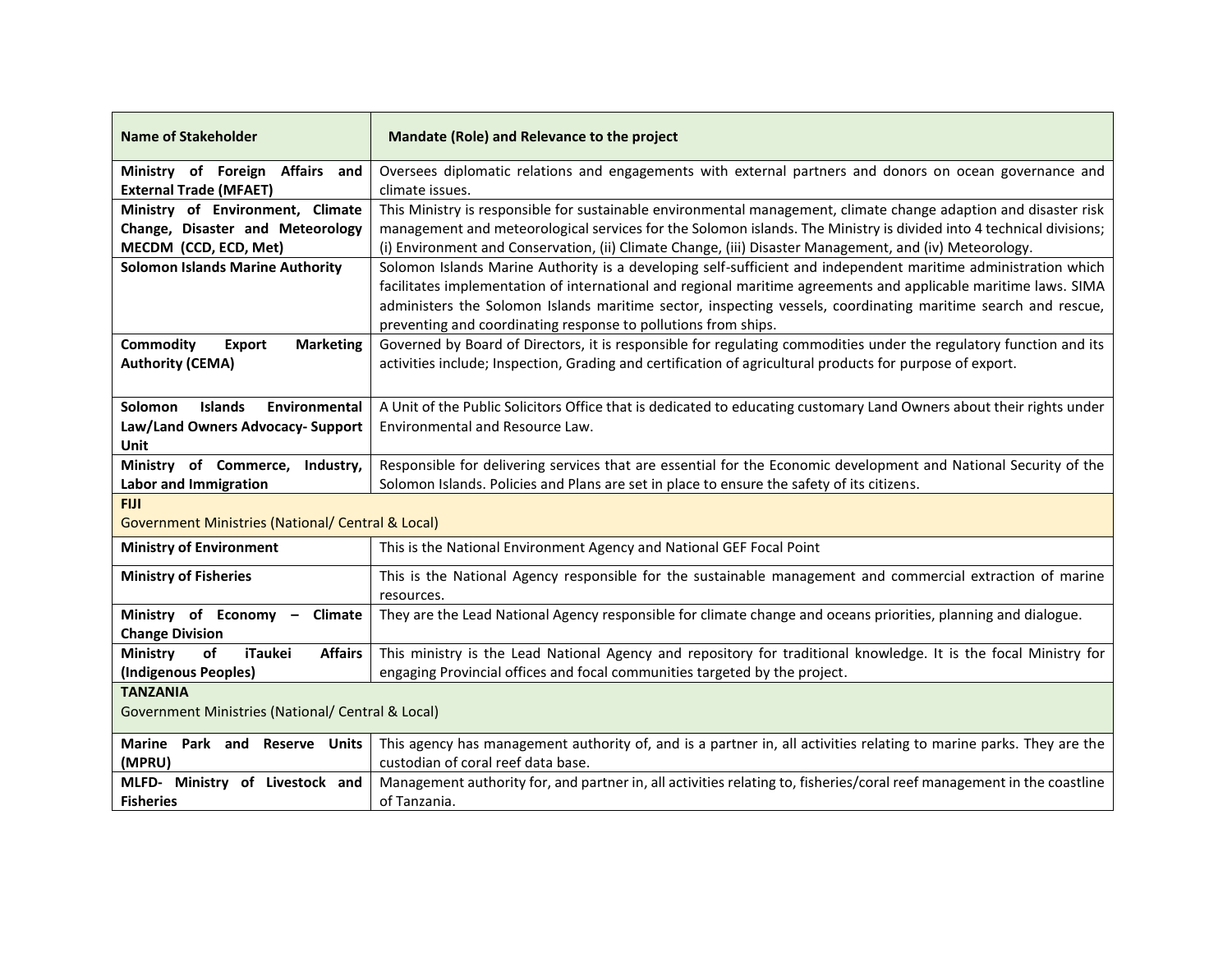| Name of Stakeholder                                                                                                                     | Mandate (Role) and Relevance to the project                                                                                                                                                                                                                                                                                                                                                                                                                                                                                                                                                                                                                                                                                                       |
|-----------------------------------------------------------------------------------------------------------------------------------------|---------------------------------------------------------------------------------------------------------------------------------------------------------------------------------------------------------------------------------------------------------------------------------------------------------------------------------------------------------------------------------------------------------------------------------------------------------------------------------------------------------------------------------------------------------------------------------------------------------------------------------------------------------------------------------------------------------------------------------------------------|
| of<br>Ministry<br>Community<br><b>The</b><br>Development, Gender, and Children                                                          | This ministry has experience in awareness creation, mobilization, group management, mentorship, empowerment<br>and coaching.                                                                                                                                                                                                                                                                                                                                                                                                                                                                                                                                                                                                                      |
| PO-RALG (TAMISEMI): Ministry of<br>Local Government and Regional<br>Administration (Tawala za Mikoa na<br>Serikali za Mitaa - TAMISEMI) | (a) General reef and other fisheries management within the district and (b) BMU activities (c) Passes all bylaws Legal<br>operational processes (d) ensure peace and security to the people (e ) Provision of facilities -roads, health centers,<br>schools, tourism attractions (f) Collection of levels from goods and services in their area/district. (g) Through<br>technical staff at district level, ensures permanent, formal solution to BMU revenue-generation e.g. issuance of<br>permit for BMU to collect levies as part of income generation (h) ensures core BMU functions are secured, including<br>monitoring, control and surveillance; data collection and management oversight through district fisheries technical<br>staff. |
| NEMC under VPO-Vice President<br><b>Office</b><br>(VPO)<br><b>National</b><br>and<br><b>Environmental Management council.</b>           | This is the focal institution for, and partner in hosting coral reef national task force committee<br>NEMC is the only office under VPO                                                                                                                                                                                                                                                                                                                                                                                                                                                                                                                                                                                                           |
| (Local Government Authorities -<br>Districts/cities/municipalities,                                                                     | Partners in planning and implementing project activities in fisheries and coral reef management areas, CFMAs and<br>also supervising in reef fisheries opening/harvesting such as octopus                                                                                                                                                                                                                                                                                                                                                                                                                                                                                                                                                         |
| <b>INDONESIA</b><br>Government Ministries (National/ Central & Local)                                                                   |                                                                                                                                                                                                                                                                                                                                                                                                                                                                                                                                                                                                                                                                                                                                                   |
| <b>Agency of Geospatial</b>                                                                                                             | This agency is responsible for the mapping of marine resources, conservation areas, and conducting survey standard<br>protocols.                                                                                                                                                                                                                                                                                                                                                                                                                                                                                                                                                                                                                  |
| Ministry of Marine Affairs<br>and<br><b>Fisheries Indonesia (MMAF)</b>                                                                  | By mid 2021, there will be 10 national marine conservation areas managed by the MMAF                                                                                                                                                                                                                                                                                                                                                                                                                                                                                                                                                                                                                                                              |
| <b>MPA Authority within MMAF</b>                                                                                                        | The MPA authority is the division for MPA management on the ground. This agency will benefit from the project<br>through the training programs and sustainable financing solutions. The MPA Authority participated in the<br>stakeholder consultation and validation meetings during the development of the GEF CRR Project Document.                                                                                                                                                                                                                                                                                                                                                                                                             |
| Pengelolaan<br>Sumberdaya<br><b>Balai</b><br>Pesisir)/<br>Coastal<br><b>Resource</b><br><b>Management Agency</b>                        | This agency has expertise in engagement with local communities and local governments, the ageny will be a good<br>partner to coordinate with during stakeholder consultations in project execution.                                                                                                                                                                                                                                                                                                                                                                                                                                                                                                                                               |
| <b>National Government-Ministry</b><br>of<br><b>Environment and Forestry</b>                                                            | MoEF manages 30 national marine conservation areas.                                                                                                                                                                                                                                                                                                                                                                                                                                                                                                                                                                                                                                                                                               |
| Department of Marine Affairs and<br><b>Fisheries</b><br><b>Provincial</b><br>at<br>Level,<br>especially where the BCUs are              | The conservation areas at sub national level are managed by the department of marine affairs and fisheries at<br>provincial level.                                                                                                                                                                                                                                                                                                                                                                                                                                                                                                                                                                                                                |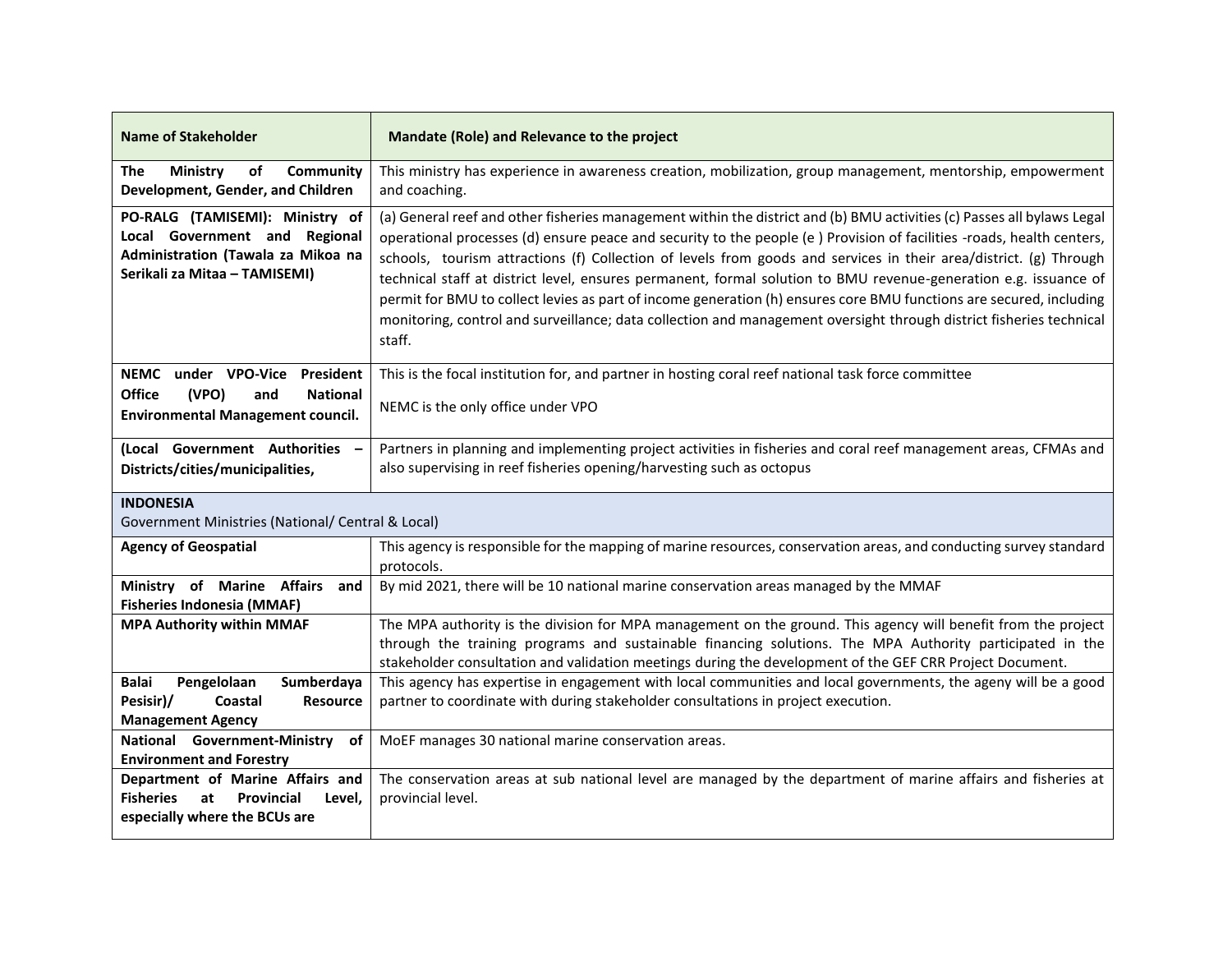| <b>Name of Stakeholder</b>                                         | Mandate (Role) and Relevance to the project                                                                            |  |
|--------------------------------------------------------------------|------------------------------------------------------------------------------------------------------------------------|--|
| <b>MADAGASCAR</b>                                                  |                                                                                                                        |  |
| <b>Government Ministries (National/ Central &amp; Local)</b>       |                                                                                                                        |  |
| charge<br>of<br><b>Ministry</b><br>in<br>the                       | MEDD is the national focal point to organize and to coordinate the participation of Madagascar in the regional and     |  |
| Environment, presently the Ministry                                | global knowledge networks, learning and capacity building events, hubs and platforms.                                  |  |
| of Environment and Sustainable                                     | MEDD is also responsible for mainstreaming the environment in development policies at the sector level, playing a      |  |
| <b>Development (MEDD)</b>                                          | large role in ensuring climate resilient reefs are managed sustainably.                                                |  |
| Ministry in charge of Fisheries,                                   | MAEP works to improve resilience to climate change through the application of its own strategy to address climate      |  |
| presently the Ministry of Agriculture,                             | change that will align with this project and build on the previous experiences from SWIOFISH project (aiming at        |  |
| <b>Husbandry and Fishery (MAEP)</b>                                | providing alternative livelihoods for targeted fishers) that was co-implemented by MAEP. MAEP also contributes to      |  |
|                                                                    | regional and global knowledge networks, learning and capacity building events, hubs and platforms.                     |  |
| Madagascar National Parks - MNP                                    | In charge of the establishment, conservation, and sustainable management of a national network of Parks and            |  |
| (Organization attached to MEDD)                                    | Reserves representative of the biodiversity of Madagascar. Marine Protected Areas (MPAs) are part of Protected         |  |
|                                                                    | Areas (PAs) targeted by the project.                                                                                   |  |
| National Office of the Environment                                 | Responsible for reducing environmental risks in public and private investments or in pollution control strategies.     |  |
| (ONE)                                                              | ONE also ensures that all protected areas develop and implement a social and environmental safeguards plan during      |  |
|                                                                    | the creation phase and beyond. ONE ensures that PAs conform to investment policy and legislation.                      |  |
| <b>Regional Governors</b>                                          | The Regional Governors know the needs and strengths of their regions. They can define their lines of development       |  |
|                                                                    | and investments, and establish partnerships (with the private sector, various organizations, researchers, etc.). They  |  |
|                                                                    | are organized as Decentralized Territorial Collectivities.                                                             |  |
| <b>Environment</b><br><b>Ministry</b><br>of<br>and                 | To represent the ministries' interests and to coordinate the activities of more local offices within the region. DREDD |  |
| Sustainable Development (DREDD)                                    | and DRAEP work closely with the local communities and their NGO/CSO partners.                                          |  |
| <b>Directorate</b><br>Regional<br>and<br>for                       | At the coastal level, DRAEP, has developed a system for local communities to improve fisheries management in           |  |
| Agriculture DRAEP, (respectively the                               | specific areas through fisheries management plans (PAPs) which are formally                                            |  |
| regional directorates of MEDD and                                  | recognized by the fisheries regulators and are supported by technical personnel within the ministry.                   |  |
| MAEP)                                                              |                                                                                                                        |  |
| <b>PHILIPPINES</b>                                                 |                                                                                                                        |  |
| Local Community Groups (LMMAs, CBOs, Traditional Authorities, etc) |                                                                                                                        |  |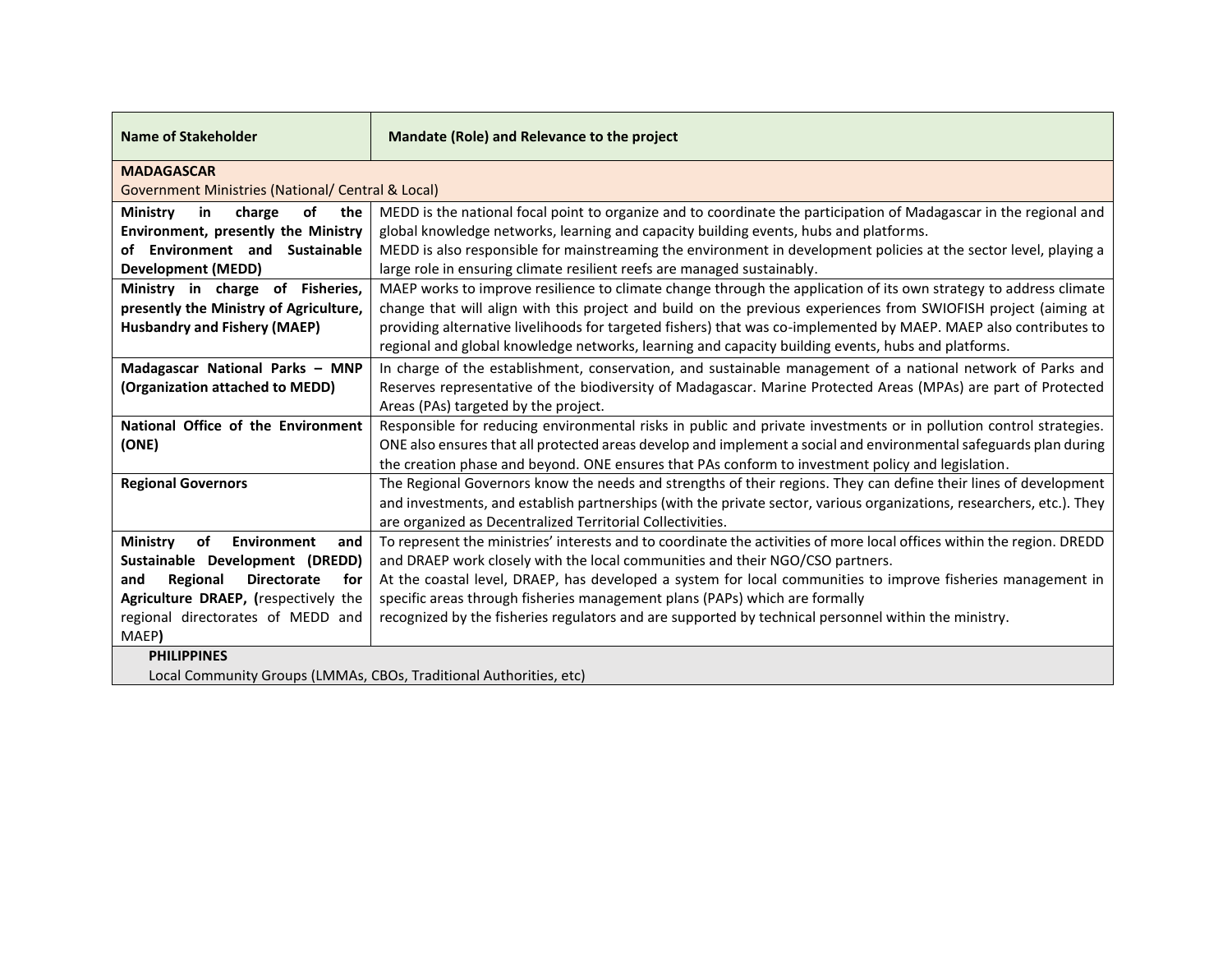| <b>Name of Stakeholder</b>                                          | Mandate (Role) and Relevance to the project                                                                                                                                                             |
|---------------------------------------------------------------------|---------------------------------------------------------------------------------------------------------------------------------------------------------------------------------------------------------|
| WOMEN IN FISHERIES NETWORK                                          | WINFISH was established in March of 2000. Its mission is to recognize, utilize and enhance women's potentials and                                                                                       |
| (WINFISH)                                                           | capabilities in the fisheries sector for sustainable and equitable development. It has three goals: Recognition and                                                                                     |
|                                                                     | appreciation of women's role in nation-building through their participation in fisheries-related activities; organized                                                                                  |
|                                                                     | women in the fisheries sector for advocacy and networking activities; and more focused direction for fisheries-                                                                                         |
|                                                                     | related activities of women in partnership with men.                                                                                                                                                    |
| National Commission on Indigenous                                   | The commission shall protect and promote the interest and well-being of the Indigenous Cultural Communities                                                                                             |
| People (NCIP)                                                       | (ICCs)/ Indigenous People (IPs) with due regard to their beliefs, customs, traditions and institutions. Some well-                                                                                      |
|                                                                     | managed reefs are within indigenous peoples' claims/areas which are considered OECMs.                                                                                                                   |
| Philippine Commission on Women                                      | The commission reviews, evaluates, and recommends measures to ensure the full integration of women for                                                                                                  |
| (PCW)                                                               | economic, social and cultural development at national, regional, and international levels. The PCW can be engaged                                                                                       |
|                                                                     | to provide inputs and guidance within the project on women and gender mainstreaming in coral reef ecosystem                                                                                             |
|                                                                     | management and knowledge products, as well as gender sensitivity training and other related activities.                                                                                                 |
| <b>SOLOMON ISLANDS</b>                                              |                                                                                                                                                                                                         |
| Local Community Groups (LMMAs, CBOs, Traditional Authorities, etc.) |                                                                                                                                                                                                         |
| <b>Kastom Garden Association (KGA)</b>                              | Works with the Solomon Island communities for the improvement of their food security through; (i)encouraging                                                                                            |
|                                                                     | self-reliance and sustainable, organic food production (ii) supporting farmer to farmer networks, and (iii) supporting                                                                                  |
|                                                                     | family nutrition. KGA works with the Solomon Islands Planting Material Network, the provision of training and                                                                                           |
| <b>Plastic Wise</b>                                                 | assistance in setting up and managing community-based crop planting /production/ distribution networks.                                                                                                 |
|                                                                     | A Recycling and Environmental awareness group in the western Province that is keen on finding ways to reduce<br>plastic waste and raising awareness on the pressing litter issue.                       |
| Pacific Students Fighting for Climate                               | This group currently engages tertiary students to advocate for climate change issues, their audience reaches as far                                                                                     |
| Change                                                              | as the United Nations Conference of Parties                                                                                                                                                             |
| Rokotanikeni<br>West<br><b>AreAre</b>                               | WARA is a women-led, volunteer run savings club that gives women a space to come together, learn more about                                                                                             |
| <b>Association (WARA)</b>                                           | managing finances, and store their savings safely. There are branches of these savings clubs all over the country,                                                                                      |
|                                                                     | meaning women living in isolated pockets are not excluded.                                                                                                                                              |
| Solomon Islands National Council of                                 | The SINCW is a non-governmental women's organization based in Honiara, with a vision of "Women as Equal                                                                                                 |
| Women (SINCW)                                                       | Partners in the Development of Solomon Islands." It encourages the participation of women in decision-making on                                                                                         |
|                                                                     | the Islands. The Council's guiding values are "leadership with inclusiveness, passion, wisdom, commitment, pro-                                                                                         |
| <b>Islands</b><br>Solomon<br>Community                              | activeness, ownership, transparency, competitiveness, trust, creativity and innovation.<br>A local NGO that supports the network of local communities engaging in conservation and resource management. |
| <b>Conservation Partnership (SICCP)</b>                             |                                                                                                                                                                                                         |
| <b>Tetepare Descendants Association</b>                             | A Registered Charitable Organization that aims to unite Tetepare's landowners to manage and conserve Tetepare                                                                                           |
| (TDA)                                                               | and its natural resources. Tetepare has experience in eco-tourism operations and scholarship funds for its                                                                                              |
|                                                                     | descendants which could be useful during execution in this area.                                                                                                                                        |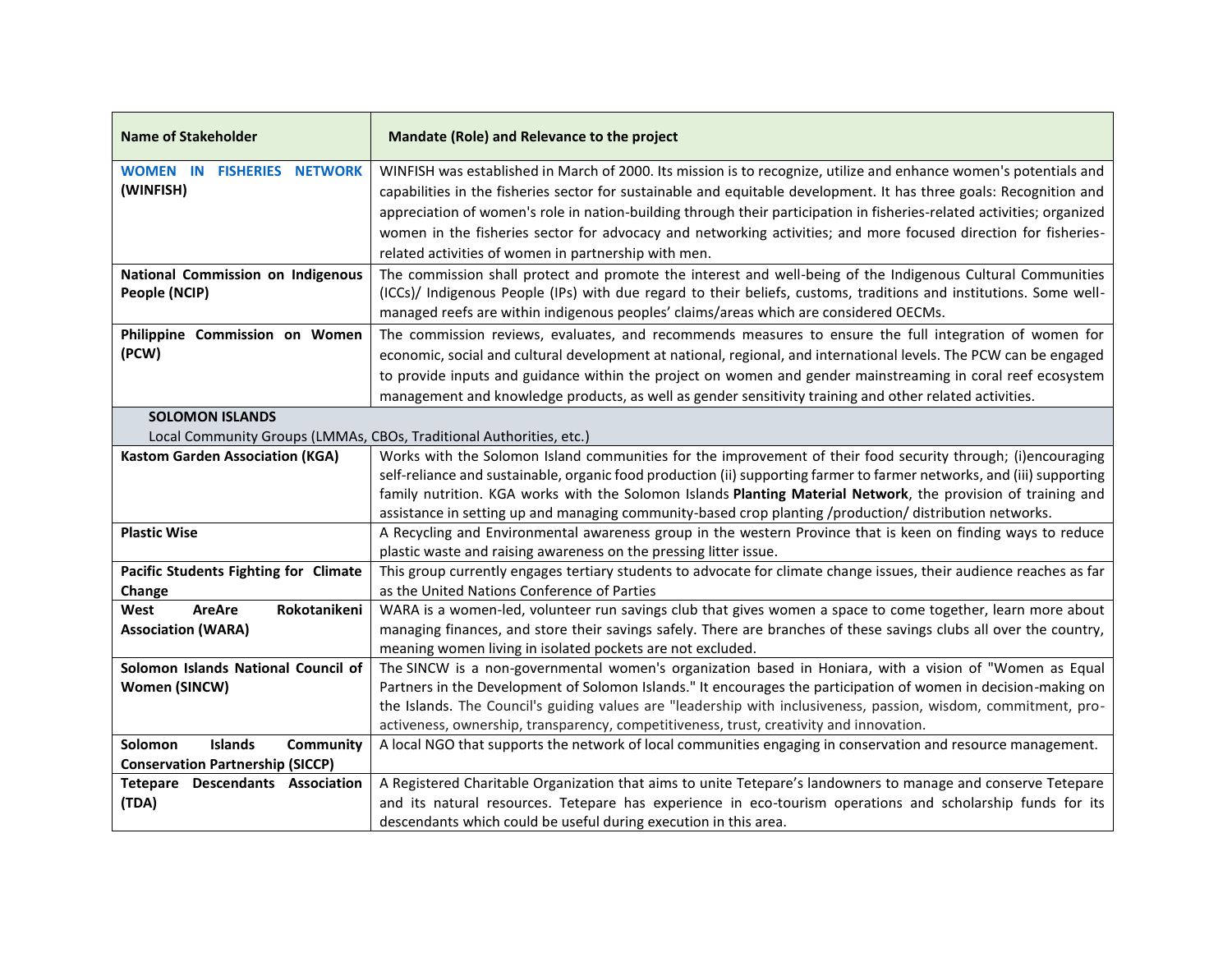| <b>Name of Stakeholder</b>                                          | Mandate (Role) and Relevance to the project                                                                                                                                                                                                                                                                                                                                                                                                                                                                                                                                                                                                                                                                                                                                                                                                                                                                                                                                                                                                                                                                                                                                                                        |  |
|---------------------------------------------------------------------|--------------------------------------------------------------------------------------------------------------------------------------------------------------------------------------------------------------------------------------------------------------------------------------------------------------------------------------------------------------------------------------------------------------------------------------------------------------------------------------------------------------------------------------------------------------------------------------------------------------------------------------------------------------------------------------------------------------------------------------------------------------------------------------------------------------------------------------------------------------------------------------------------------------------------------------------------------------------------------------------------------------------------------------------------------------------------------------------------------------------------------------------------------------------------------------------------------------------|--|
| <b>FIJI</b>                                                         |                                                                                                                                                                                                                                                                                                                                                                                                                                                                                                                                                                                                                                                                                                                                                                                                                                                                                                                                                                                                                                                                                                                                                                                                                    |  |
| Local Community Groups (LMMAs, CBOs, Traditional Authorities, etc.) |                                                                                                                                                                                                                                                                                                                                                                                                                                                                                                                                                                                                                                                                                                                                                                                                                                                                                                                                                                                                                                                                                                                                                                                                                    |  |
| Women in Fisheries Network                                          | The mission of the WiFN-Fiji is to facilitate networks and partnerships to enable opportunities for women to be<br>informed about all aspects of sustainable fisheries in Fiji and increase the meaningful participation of women in<br>decision making and management at all levels of sustainable fisheries in Fiji.                                                                                                                                                                                                                                                                                                                                                                                                                                                                                                                                                                                                                                                                                                                                                                                                                                                                                             |  |
| Macuata Provincial Council                                          | The Macuata Provincial Council provides services to Macuata Province, Fiji. Services include fishing license<br>distribution, support letters for bank accounts or housing applications, dispute resolution, village meeting<br>information, housing assistance application and title confirmation. This council will be a resource to use during<br>project implementation as they are closely connected to village heads and can provide input and support to CRR<br>initaitves.                                                                                                                                                                                                                                                                                                                                                                                                                                                                                                                                                                                                                                                                                                                                 |  |
| Yaubula<br>Macuata<br>Management<br><b>Support Team</b>             | This team implemented a GEF Small grants project for Rehabilitation and Integrated Resource Management and<br>Enhancement of Food Security. The CRR GEF Project will refer to this project for lessons learned.                                                                                                                                                                                                                                                                                                                                                                                                                                                                                                                                                                                                                                                                                                                                                                                                                                                                                                                                                                                                    |  |
| <b>TANZANIA</b>                                                     |                                                                                                                                                                                                                                                                                                                                                                                                                                                                                                                                                                                                                                                                                                                                                                                                                                                                                                                                                                                                                                                                                                                                                                                                                    |  |
| Local Community Groups (LMMAs, CBOs, Traditional Authorities, etc.) |                                                                                                                                                                                                                                                                                                                                                                                                                                                                                                                                                                                                                                                                                                                                                                                                                                                                                                                                                                                                                                                                                                                                                                                                                    |  |
| <b>Village Councils</b>                                             | The Village Councils Participated in project planning through selected representatives and will continue to engage<br>with the project during execution, benefiting from trainings and local consultations.                                                                                                                                                                                                                                                                                                                                                                                                                                                                                                                                                                                                                                                                                                                                                                                                                                                                                                                                                                                                        |  |
| Beach Management Units (BMUs)                                       | Within the framework of BMUs, the WWF Marine program has been able to establish 17 CFMAs - Collaborative<br>Fisheries Management Areas which is equivalent to LMMAs (Madagascar). The mandate/role of the BMUs includes;<br>(i) monitoring and control and surveillance in the area of their jurisdiction; (ii) lead in development of fisheries and<br>natural resource bylaws and ensure they are implemented; (iii) Undertake advocacy and awareness to the coastal<br>community with regards to community participation in use, access, management, control, ownership and decision<br>making power (iv) To coordinate between BMUs and village government (v) Prepare local area fisheries<br>management plan and ensure implementation of the plan. In this project, BMUs will help to ensure the corals are<br>not destructed or used commercially for various purposes such as construction. They will also be an important<br>partner in mapping out where coral is highly concentrated and why. They will help to provide a clear linkage between<br>coral cover and fish, between coral cover and mangroves, etc. The BCUs are successful in campaigning for the proper<br>management of the resources. |  |
| Tanzanian Women<br>Fish<br>Workers                                  | Supported by FAO, the Tanzanian Women Fish Workers Association (TAWFA) was launched in April 2019. The                                                                                                                                                                                                                                                                                                                                                                                                                                                                                                                                                                                                                                                                                                                                                                                                                                                                                                                                                                                                                                                                                                             |  |
| <b>Association (TAWFA)</b>                                          | network is a member of the African Women Fish Processors and Traders Network. TAWFA has over 200 member<br>groups, reaching up to 6000 women.                                                                                                                                                                                                                                                                                                                                                                                                                                                                                                                                                                                                                                                                                                                                                                                                                                                                                                                                                                                                                                                                      |  |
| <b>INDONESIA</b>                                                    |                                                                                                                                                                                                                                                                                                                                                                                                                                                                                                                                                                                                                                                                                                                                                                                                                                                                                                                                                                                                                                                                                                                                                                                                                    |  |
| Local Community Groups (LMMAs, CBOs, Traditional Authorities, etc.) |                                                                                                                                                                                                                                                                                                                                                                                                                                                                                                                                                                                                                                                                                                                                                                                                                                                                                                                                                                                                                                                                                                                                                                                                                    |  |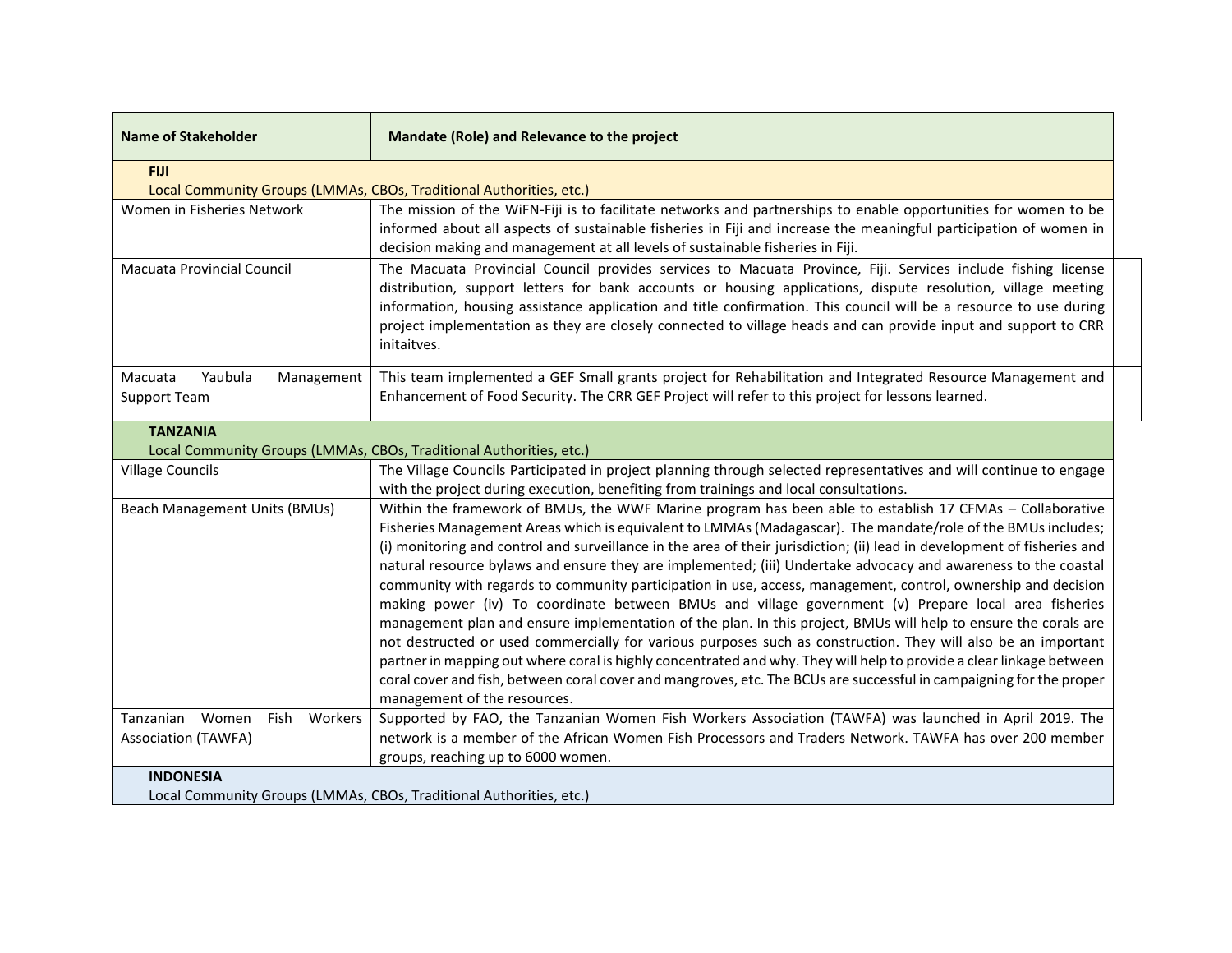| <b>Name of Stakeholder</b>                                                    | Mandate (Role) and Relevance to the project                                                                                                                                                                                                                                                                                               |  |
|-------------------------------------------------------------------------------|-------------------------------------------------------------------------------------------------------------------------------------------------------------------------------------------------------------------------------------------------------------------------------------------------------------------------------------------|--|
| <b>Solidaritas Perempuan Association</b><br>Women's Solidarity (SP) for Human | For more than 25 years, SP has worked with women to build democracy from the grassroots, based on the principles<br>of justice, ecological awareness, equal gender relations where women and men can share access and control over                                                                                                        |  |
| Rights                                                                        | natural, social, cultural, economic and political resources in an equitable way. Solidaritas Perempuan (SP) has 12<br>offices in 10 provinces throughout Indonesia, which channel its 778 individual members' energy and activism.<br>Together they engage directly with at least 5800 women and could help the project reach more women. |  |
| KIARA/Koalisi Rakyat Untuk Keadilan                                           | Kiara is committed to strengthening fishers' groups and people living in coastal regions and small islands. They                                                                                                                                                                                                                          |  |
| Perikanan or People's Coalition for                                           | advocated the poor coastal community. In addition, KIARA also support strengthening the fisher women association                                                                                                                                                                                                                          |  |
| Justice in Fisheries                                                          | in Indonesia                                                                                                                                                                                                                                                                                                                              |  |
| <b>MADAGASCAR</b>                                                             |                                                                                                                                                                                                                                                                                                                                           |  |
| Local Community Groups (LMMAs, CBOs, Traditional Authorities, etc.)           |                                                                                                                                                                                                                                                                                                                                           |  |
| <b>GAPCM- Group of Aquaculturists and</b>                                     | This group has demonstrated high levels of both interest and influence in the project and could be engaged to invest                                                                                                                                                                                                                      |  |
| <b>Shrimp Fishermen of Madagascar</b>                                         | in conservation activities                                                                                                                                                                                                                                                                                                                |  |
| JOREDA - Group of economic                                                    | This group has demonstrated high levels of both interest and influence in the project and could be engaged to invest                                                                                                                                                                                                                      |  |
| operators in fishing and tourism                                              | in monitoring and controlling resources as well as in conservation in general                                                                                                                                                                                                                                                             |  |
| ROSEDA- Group of Operators for                                                | This group would be key to engage if the project will work to monitor and control mangroves, and to sensitize local                                                                                                                                                                                                                       |  |
| Ambilobe's<br><b>Environment</b><br>and                                       | communities to project interventions.                                                                                                                                                                                                                                                                                                     |  |
| <b>Development</b><br>Federation of Fishermen's Unions of                     | This group would be beneficial to the project as they have experience providing linkages between the administration                                                                                                                                                                                                                       |  |
| <b>Ambaro</b><br>Tsimipaika,<br>Bay,                                          | and the fishing communities and other stakeholders, and can advocate for the project. This group also works to                                                                                                                                                                                                                            |  |
| Ampasindava and Nosy-Be / (FUP-                                               | ensure sustainable fishing.                                                                                                                                                                                                                                                                                                               |  |
| <b>BATAN</b> )                                                                |                                                                                                                                                                                                                                                                                                                                           |  |
| Madagascar's National Population,                                             | Madagascar's national Population, Health Network unites health and environmental actors working in some of the                                                                                                                                                                                                                            |  |
| <b>Health Network PHE</b>                                                     | island's most under-served and biodiverse zones. The network connects, inspires, and supports its members to                                                                                                                                                                                                                              |  |
|                                                                               | develop collaborative initiatives that improve both people's and the environment's health.                                                                                                                                                                                                                                                |  |
| <b>National</b><br><b>Environmental Advocacy</b>                              | The coalition works to advocate for environmental progress in marine resource governance and can be engaged to                                                                                                                                                                                                                            |  |
| Coalition                                                                     | be a catalyst and advocate for change within the marine governance system.                                                                                                                                                                                                                                                                |  |
| <b>PHILIPPINES</b>                                                            |                                                                                                                                                                                                                                                                                                                                           |  |
| <b>Private Sector Stakeholders</b>                                            |                                                                                                                                                                                                                                                                                                                                           |  |
| Travel and tourism groups, beach                                              | These groups play significant roles in tourism promotion and activities, as well as in coastal development and other                                                                                                                                                                                                                      |  |
| resort owners, dive shops and                                                 | activities, which may significantly affect coastal and marine ecosystems. The Project can engage these groups in the                                                                                                                                                                                                                      |  |
| operators                                                                     | implementation of sustainable financing solutions and ecotourism promotions in resilient reef sites.                                                                                                                                                                                                                                      |  |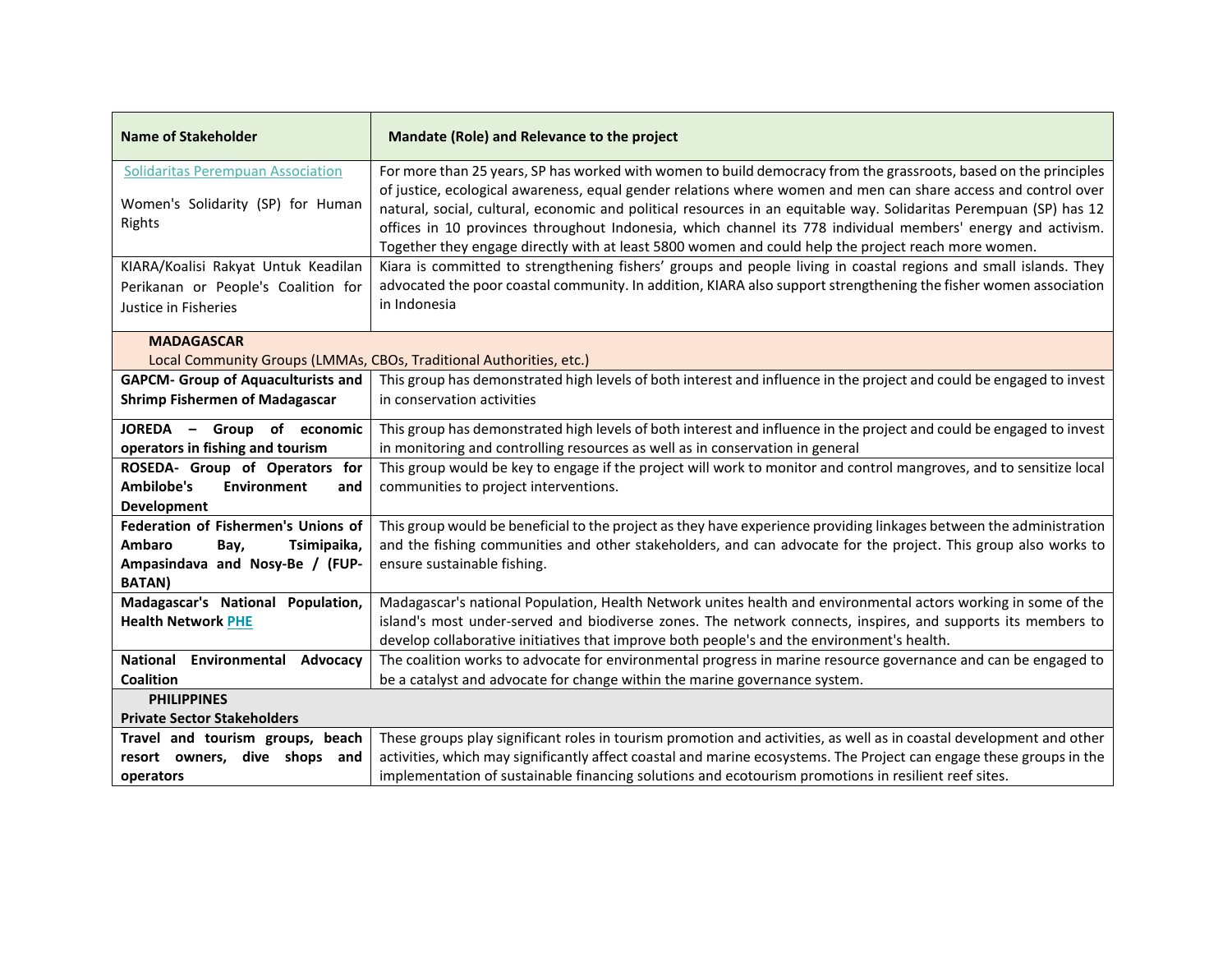| <b>Name of Stakeholder</b>                                                                         | Mandate (Role) and Relevance to the project                                                                                                                                                                                                                                                                                                                                                                             |  |  |  |  |
|----------------------------------------------------------------------------------------------------|-------------------------------------------------------------------------------------------------------------------------------------------------------------------------------------------------------------------------------------------------------------------------------------------------------------------------------------------------------------------------------------------------------------------------|--|--|--|--|
| <b>Business Groups</b>                                                                             | Private companies usually have Corporate Social Responsibility (CSR) and Corporate Sustainability policies that can<br>potentially support conservation efforts. Their actions can directly impact the conservation and sustainable use of<br>biodiversity. The Project can engage these groups to explore potential investment opportunities for coral reef<br>conservation and MPA management.                        |  |  |  |  |
| <b>SOLOMON ISLANDS</b><br><b>Private Sector Stakeholders</b>                                       |                                                                                                                                                                                                                                                                                                                                                                                                                         |  |  |  |  |
| <b>Solomon</b><br><b>Islands</b><br><b>Chamber</b><br>of<br><b>Commerce and Investment (SICCI)</b> | The main representative organization for the private sector in Solomon Islands. SICCI membership is made up of<br>Small Medium Enterprises employing less than 20 employees. SICCI is a strong advocate of private sector interests<br>- for both small and large companies alike, working towards a conducive business environment where the private<br>sector can grow and jobs are created for a growing population. |  |  |  |  |
| <b>Strongim Bisnis</b>                                                                             | Strongim Bisnis uses a market systems development approach to address poverty through inclusive economic<br>growth, the first of its kind in Solomon Islands. The company works with businesses and government to deal with<br>barriers to growing businesses, and use innovative approaches to build new businesses, diversify existing ones, or<br>scale up operations so that more people benefit.                   |  |  |  |  |
| <b>Kokonut Pacific</b>                                                                             | An empowering company keen on working with the locals in raising the well-being of coconut communities through<br>processing premium grade virgin coconut oil and other coconut products.                                                                                                                                                                                                                               |  |  |  |  |
| Development<br>Bank of<br>Solomon<br><b>Islands (DBSI)</b>                                         | This is a banking company owned by the Solomon Island Government. They provide small loans to communities and<br>Solomon Islands citizens.                                                                                                                                                                                                                                                                              |  |  |  |  |
| <b>PHAMA Plus</b>                                                                                  | This is an Agricultural Program that provides practical and targeted assistance to help Pacific Islands countries<br>manage and regulate features associated with exporting primary and value-added products.                                                                                                                                                                                                           |  |  |  |  |
| <b>FIJI</b><br><b>Private Sector Stakeholders</b>                                                  |                                                                                                                                                                                                                                                                                                                                                                                                                         |  |  |  |  |
| <b>Matanataki</b>                                                                                  | Matanataki might be able to provide the project with private sector business expertise and collaborate with project<br>partners to develop sustainable businesses for the project communities.                                                                                                                                                                                                                          |  |  |  |  |
| <b>TANZANIA</b><br><b>Private Sector Stakeholders</b>                                              |                                                                                                                                                                                                                                                                                                                                                                                                                         |  |  |  |  |
| Regalia Media                                                                                      | This private media organization engages in national marketing, mega events, conferences and exhibition<br>management, Advertising, PR, and Media and may be able to assist with the project's outreach efforts.                                                                                                                                                                                                         |  |  |  |  |
| <b>PHILIPPINES</b><br>International/Non-Governmental Organizations and Development Partners        |                                                                                                                                                                                                                                                                                                                                                                                                                         |  |  |  |  |
| <b>WWF Philippines</b>                                                                             | WWF Philippines is the national organization of the WWF Network in the country. The mission of the organization<br>is to put an end, and eventually reverse the accelerating degradation of the Philippine environment - to build a<br>better future for Filipinos living in harmony with nature.                                                                                                                       |  |  |  |  |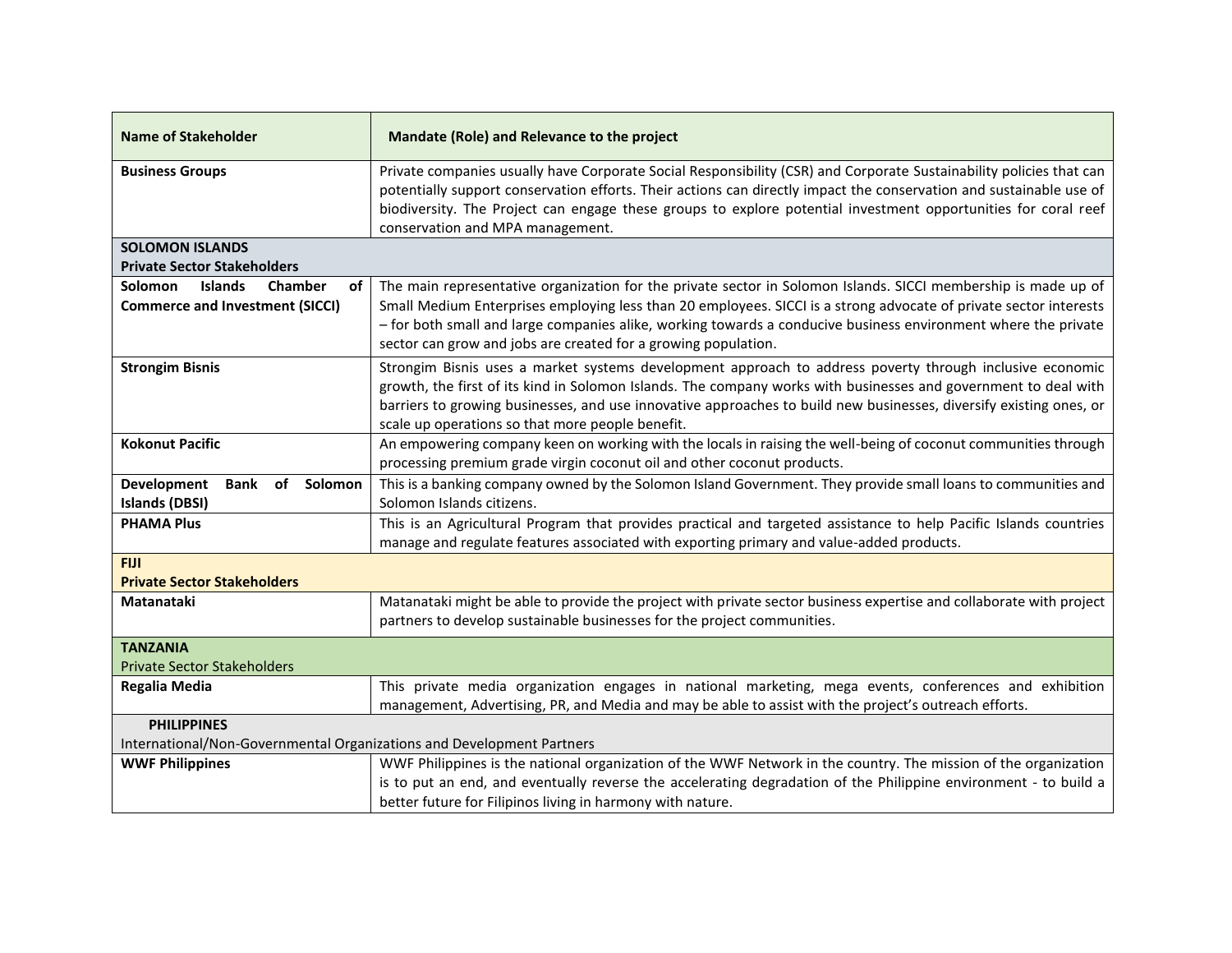| <b>Name of Stakeholder</b>                                                                      | Mandate (Role) and Relevance to the project                                                                                                                                                                                                                                                                                                                                                                                                                                 |  |  |  |  |
|-------------------------------------------------------------------------------------------------|-----------------------------------------------------------------------------------------------------------------------------------------------------------------------------------------------------------------------------------------------------------------------------------------------------------------------------------------------------------------------------------------------------------------------------------------------------------------------------|--|--|--|--|
| Rare, Inc. Philippines                                                                          | Rare implements the Fish Forever Program in the Philippines, which aims to strengthen community-based coastal<br>fisheries management of the country's municipal waters.                                                                                                                                                                                                                                                                                                    |  |  |  |  |
| Conservation<br><b>International</b><br>$\blacksquare$<br><b>Philippines (CI-P)</b>             | The role of CI is to protect ecosystems and provide innovative solutions to key environmental issues (e.g. climate<br>change) through science, policy, and fieldwork. CI works both with the government and local communities to help<br>protect nature. The organization has existing efforts in protecting the natural riches of the Verde Island Passage and<br>Sulu-Sulawesi Seascape such as establishing and managing protected areas and adapting to climate change. |  |  |  |  |
| <b>CARE Philippines</b>                                                                         | CARE is a humanitarian agency that helps in disaster response, emergency preparedness, livelihood recovery, and<br>integrated risk management programs. This agency can help inform the project in addressing poverty and social<br>injustice in coastal communities.                                                                                                                                                                                                       |  |  |  |  |
| <b>World Conservation Society (WCS)</b>                                                         | WCS is an international NGO and CRRI partner that helps save wildlife and wild places worldwide through science,<br>conservation, education, and inspiring people to value nature.                                                                                                                                                                                                                                                                                          |  |  |  |  |
| Philippine<br><b>Business</b><br><b>Social</b><br>for<br><b>Progress (PBSP)</b>                 | PBSP is the largest business-led NGO in the country that helps in poverty reduction. This organization is dedicated<br>to the empowerment of the poor and self-reliant communities. The Project can engage these groups to explore<br>potential investment opportunities for coral reef conservation and MPA management.                                                                                                                                                    |  |  |  |  |
| <b>Path Foundation Philippines</b>                                                              | PFPI has collaborated with multi-sectoral stakeholders at national and sub-national levels to enhance development<br>efforts in 75 key urban cities and rural coastal municipalities spanning five marine and forest biodiversity<br>conservation areas in the Philippines. This could provide ideas and lessons learned for the CRR GEF project.                                                                                                                           |  |  |  |  |
| <b>SOLOMON ISLANDS</b><br>International/Non-Governmental Organizations and Development Partners |                                                                                                                                                                                                                                                                                                                                                                                                                                                                             |  |  |  |  |
| World Wildlife Fund (WWF) Solomon<br><b>Islands</b>                                             | The leading Organization in conservation and endangered species. They collaborate at every level with people<br>around the world to develop and deliver innovative solutions that protect communities, wildlife and the places in<br>which they live.                                                                                                                                                                                                                       |  |  |  |  |
| Live and Learn - Solomon Islands                                                                | Live & Learn offices build broad-based coalitions with other non-government organisations, community groups,<br>private sector, local government, UN agencies and academic institutions to link knowledge to change that builds<br>thriving, resilient communities and sustains the environment. Live and learn provides an opportunity to reach<br>broader audience on the issues of coral reefs and climate change.                                                       |  |  |  |  |
| Solomon Island Climate<br>Change<br><b>Action Network (SICAN)</b>                               | A Civil Society Organisation that is established through Oxfam's Regional Pacific Climate Change and currently<br>advocates on climate change issues.                                                                                                                                                                                                                                                                                                                       |  |  |  |  |
| <b>Media</b><br><b>Association</b><br>Solomon<br>Islands(MASI)                                  | A nonprofit organization that provides quality news and information through printing, radio, tv and online media.<br>Opportunity to engage with journalists on issues of coral reefs and climate change.                                                                                                                                                                                                                                                                    |  |  |  |  |
| The Nature Conservancy (TNC)                                                                    | The Nature Conservancy is a global environmental nonprofit organization working to create a better world where<br>people and nature can thrive. TNC leads community. TNC leads Solomon Islands community in climate change<br>adaptation programs and climate financing.                                                                                                                                                                                                    |  |  |  |  |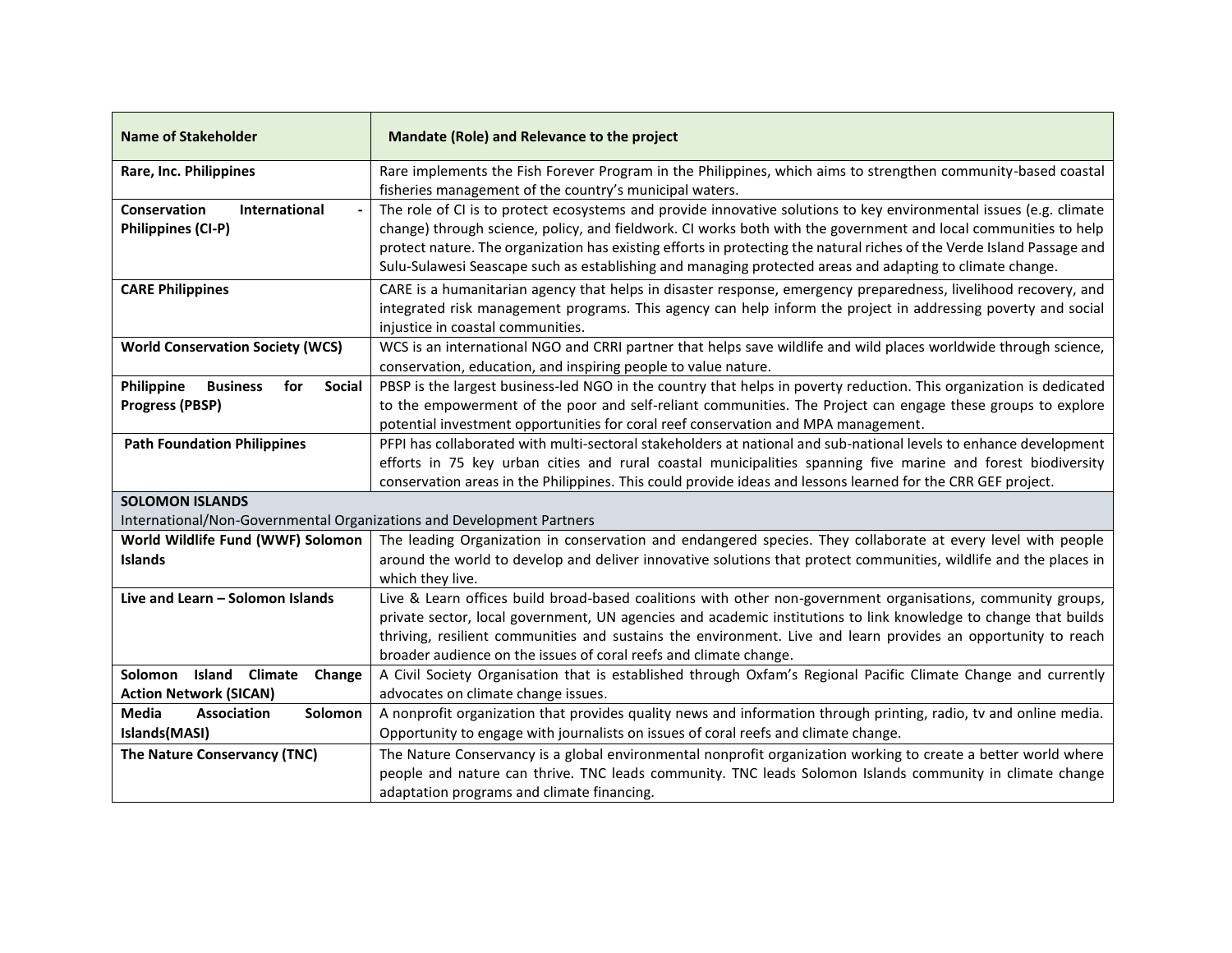| <b>Name of Stakeholder</b>                                            | Mandate (Role) and Relevance to the project                                                                                                                                                                                                                                                                                                                                                                                                                                               |  |  |  |  |
|-----------------------------------------------------------------------|-------------------------------------------------------------------------------------------------------------------------------------------------------------------------------------------------------------------------------------------------------------------------------------------------------------------------------------------------------------------------------------------------------------------------------------------------------------------------------------------|--|--|--|--|
| Solomon Islands Women in Business<br><b>Association (SIWIBA)</b>      | SIWIBA is a non-profit making organisation. It was established to promote and build business opportunities for<br>Solomon Islands women to participate at all levels.                                                                                                                                                                                                                                                                                                                     |  |  |  |  |
| <b>Wildlife Conservation Society (WCS)</b>                            | In Solomon Islands, WCS has built a conservation program covering three cores areas: (1) working with partnerships<br>to promote long-term integrated island management; (2) assisting government and industry towards sustainable<br>offshore marine management; and (3) partnering with communities to promote community-based resource<br>management. WCS is focused in Western Province but has the potential and interest to engage with the CRR GEF<br>Project in the national hub. |  |  |  |  |
| WorldFish                                                             | WorldFish is an International non-profit research and innovation Organization that leads research work on<br>community engagement and will be a crucial partner in planning and decision making processes for CRRI project.                                                                                                                                                                                                                                                               |  |  |  |  |
| <b>FIJI</b>                                                           |                                                                                                                                                                                                                                                                                                                                                                                                                                                                                           |  |  |  |  |
| International/Non-Governmental Organizations and Development Partners |                                                                                                                                                                                                                                                                                                                                                                                                                                                                                           |  |  |  |  |
| <b>WWF-Fiji</b>                                                       | WWF Pacific's long-term goal is for there to be supportive legislation and policies that protect the customary cultural<br>and heritage rights of Pacific islands people, ensure the environment is managed in a sustainable manner, and<br>promote the socio-economic development of the South Pacific's island communities.                                                                                                                                                             |  |  |  |  |
| <b>Wildlife Conservation Society WCS</b>                              | This NGO Has local coral reef expertise that will value add to project objectives regarding resilient reefs.                                                                                                                                                                                                                                                                                                                                                                              |  |  |  |  |
| <b>Conservation International</b>                                     | This NGO Has local coral reef expertise that will value add to project objectives regarding resilient reefs.                                                                                                                                                                                                                                                                                                                                                                              |  |  |  |  |
| <b>Resort Support</b>                                                 | This NGO Has local coral reef expertise that will value add to project objectives regarding resilient reefs.                                                                                                                                                                                                                                                                                                                                                                              |  |  |  |  |
| Fiji CSO Alliance For COVID-19                                        | Seven NGOs and CSOs from across different Fiji areas have come together to form the Fiji CSO Alliance for COVID-<br>19 Humanitarian Response. The aim of this Alliance is to build on existing partnerships and allies to coordinate                                                                                                                                                                                                                                                      |  |  |  |  |
| <b>Humanitarian Response</b>                                          | COVID-19 response efforts, information, and analysis and provide support to each other.                                                                                                                                                                                                                                                                                                                                                                                                   |  |  |  |  |
| <b>TANZANIA</b>                                                       |                                                                                                                                                                                                                                                                                                                                                                                                                                                                                           |  |  |  |  |
| International/Non-Governmental Organizations and Development Partners |                                                                                                                                                                                                                                                                                                                                                                                                                                                                                           |  |  |  |  |
| <b>WWF-Tanzania</b>                                                   | This is the WWF Office in Tanzania, which has experience in working with research communities to train individuals,<br>communities, businesses and government officials in the area of natural resources and wildlife. WWF Tanzania aims<br>to restore wildlife and natural resources by stopping the mass extinction and promoting sustainable use.                                                                                                                                      |  |  |  |  |
| <b>International Union for Conservation</b>                           | Experiences in research and knowledge development with regard to status of the natural world and the measures                                                                                                                                                                                                                                                                                                                                                                             |  |  |  |  |
| of Nature (IUCN)                                                      | needed to safeguard it. Experiences in mobilizing organization and government institutions in developing and<br>implementing measures needed to safeguard natural systems/nature                                                                                                                                                                                                                                                                                                          |  |  |  |  |
| Sea Sense                                                             | Providing community-based conservation financial solutions/fundraising. Community sensitizations in relation to<br>conservation and protection of endangered marine wildlife in Coastal Tanzania                                                                                                                                                                                                                                                                                          |  |  |  |  |
| <b>Action Aid</b>                                                     | Experience in programs that aim at eradicating poverty, inequality and injustices by working with institutions,<br>partners, alliances, social movements and supporters. Their experience in engaging government institutions,<br>partners, and forming alliances in rights-based social movements could help during stakeholder engagement and<br>government engagement for the GEF CRR Project.                                                                                         |  |  |  |  |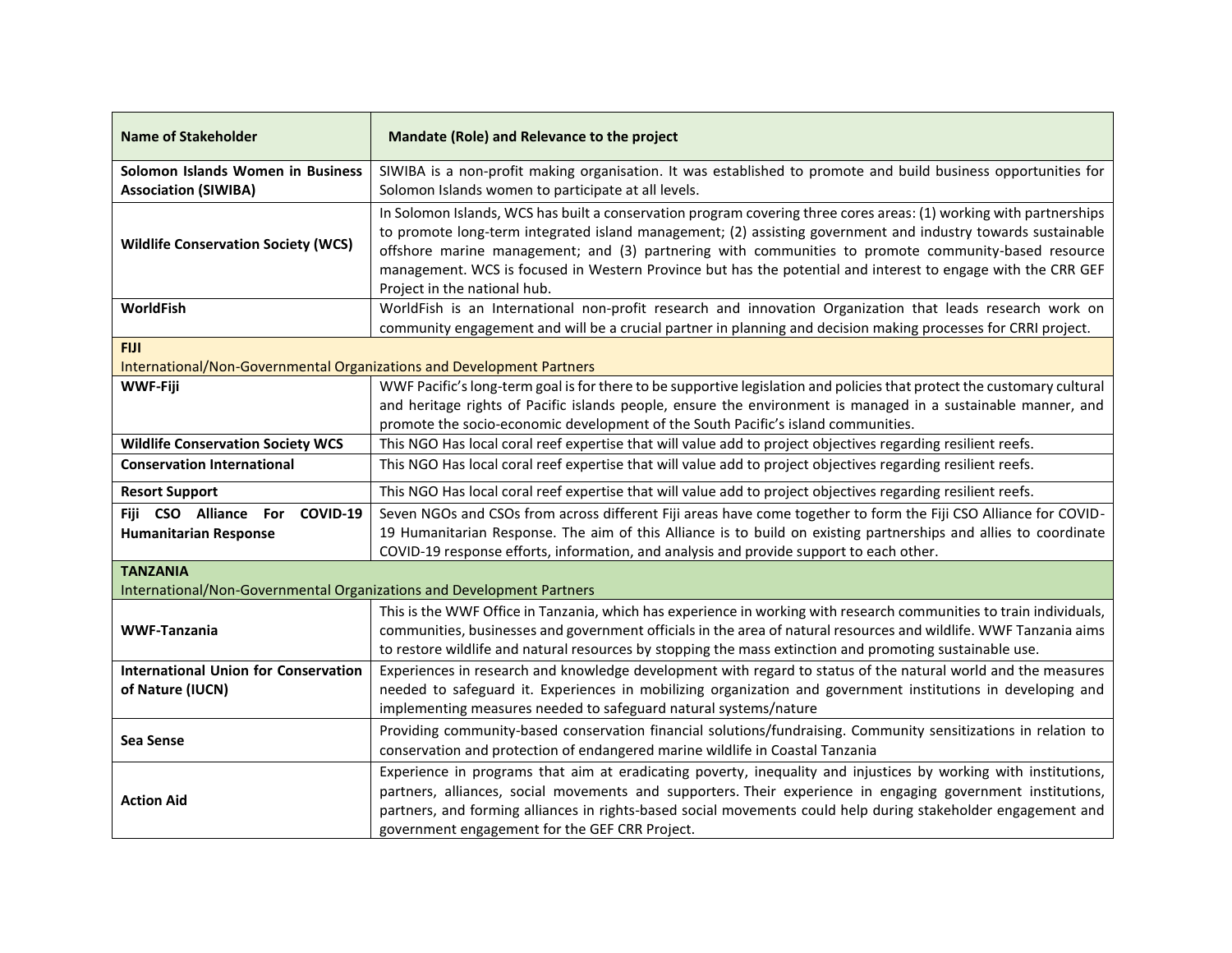| <b>Name of Stakeholder</b>                                            | Mandate (Role) and Relevance to the project                                                                                                                                                                                         |  |  |  |  |  |
|-----------------------------------------------------------------------|-------------------------------------------------------------------------------------------------------------------------------------------------------------------------------------------------------------------------------------|--|--|--|--|--|
| <b>World Fish Center</b>                                              | WorldFish is working with the Tanzania government and development partners to increase aquaculture production,                                                                                                                      |  |  |  |  |  |
|                                                                       | reduce post-harvest fish losses, enhance the role of fish in nutrition, boost fish consumption by women and children,                                                                                                               |  |  |  |  |  |
|                                                                       | and encourage better management of small-scale coastal and inland fisheries. WorldFish is one of the few                                                                                                                            |  |  |  |  |  |
|                                                                       | organizations doing aquaculture and fisheries research in Tanzania and would provide useful information during this<br>project's implementation.                                                                                    |  |  |  |  |  |
| Tanzania Media Women's Association                                    | TAMWA's Mission is to advocate for women and children's rights by conducting awareness-raising activities for                                                                                                                       |  |  |  |  |  |
| Zanzibar                                                              | cultural, policy, and legal changes in society through media use. This Mission is meant to facilitate the realization of                                                                                                            |  |  |  |  |  |
|                                                                       | the association's Vision of a peaceful Tanzania society, which respects human rights with a gender perspective.                                                                                                                     |  |  |  |  |  |
| <b>UNDP Tanzania</b>                                                  | Experiences in mobilizing and raising funds for environmental and natural resource governance may help the CRR<br>GEF project in determining methods of fund mobilization.                                                          |  |  |  |  |  |
| <b>INDONESIA</b>                                                      |                                                                                                                                                                                                                                     |  |  |  |  |  |
| International/Non-Governmental Organizations and Development Partners |                                                                                                                                                                                                                                     |  |  |  |  |  |
| <b>WWF Indonesia</b>                                                  | WWF Indonesia is part of the WWF global network which helps in contributing to capacity building networks and                                                                                                                       |  |  |  |  |  |
|                                                                       | share lessons learned at global level. In addition, WWF Indonesia is also development partners of CTI-CFF in which                                                                                                                  |  |  |  |  |  |
|                                                                       | this project could help in strengthening national country, Indonesia, in contributing to the achievement of the goals                                                                                                               |  |  |  |  |  |
|                                                                       | in the CTI-CFF.                                                                                                                                                                                                                     |  |  |  |  |  |
| <b>Coral Triangle Center</b>                                          | Coral Triangle Center is an organization that provide training for MPA competency within the CTI-CFF areas. Capacity<br>building issue would be beneficial to involve the CTC who already has the curriculum, methods and networks. |  |  |  |  |  |
| Conservation International-Yayasan                                    | Conservation International facilitates the initiative of the trust fund in Raja Ampat. The lessons learned could be                                                                                                                 |  |  |  |  |  |
| kehati                                                                | explored on how this could be leveraged in other areas.                                                                                                                                                                             |  |  |  |  |  |
| <b>RARE</b>                                                           | RARE is very active in the discussion of innovative funding at national level. In addition, the Fish Forever program                                                                                                                |  |  |  |  |  |
|                                                                       | would strengthen the awareness and innovative financial solutions. The networks build by RARE could be integrate<br>in this project.                                                                                                |  |  |  |  |  |
| The Nature Conservancy - TNC                                          | TNC has work on the ground in innovative funding. The lessons learned could be evidence for formulating policy and                                                                                                                  |  |  |  |  |  |
|                                                                       | how it could be leverage in other places.                                                                                                                                                                                           |  |  |  |  |  |
| Yayasan Taka Indonesia                                                | Yayasan Taka Indonesia conducted training on coral reef management to local authorities and people on coral reef                                                                                                                    |  |  |  |  |  |
|                                                                       | management in Alor, NTT Province. They experience working in Alor as one of priority BCU. This will contribute to                                                                                                                   |  |  |  |  |  |
|                                                                       | the implementation of the project.                                                                                                                                                                                                  |  |  |  |  |  |
| Yayasan Reef Check Indonesia                                          | Yayasan reef Check Indonesia conducted monitoring on coral reef bleaching event nationwide. They trained local                                                                                                                      |  |  |  |  |  |
|                                                                       | communities and local authorities in coral reef monitoring and surveillance. The expertise and network could                                                                                                                        |  |  |  |  |  |
|                                                                       | contribute to this project implementation.                                                                                                                                                                                          |  |  |  |  |  |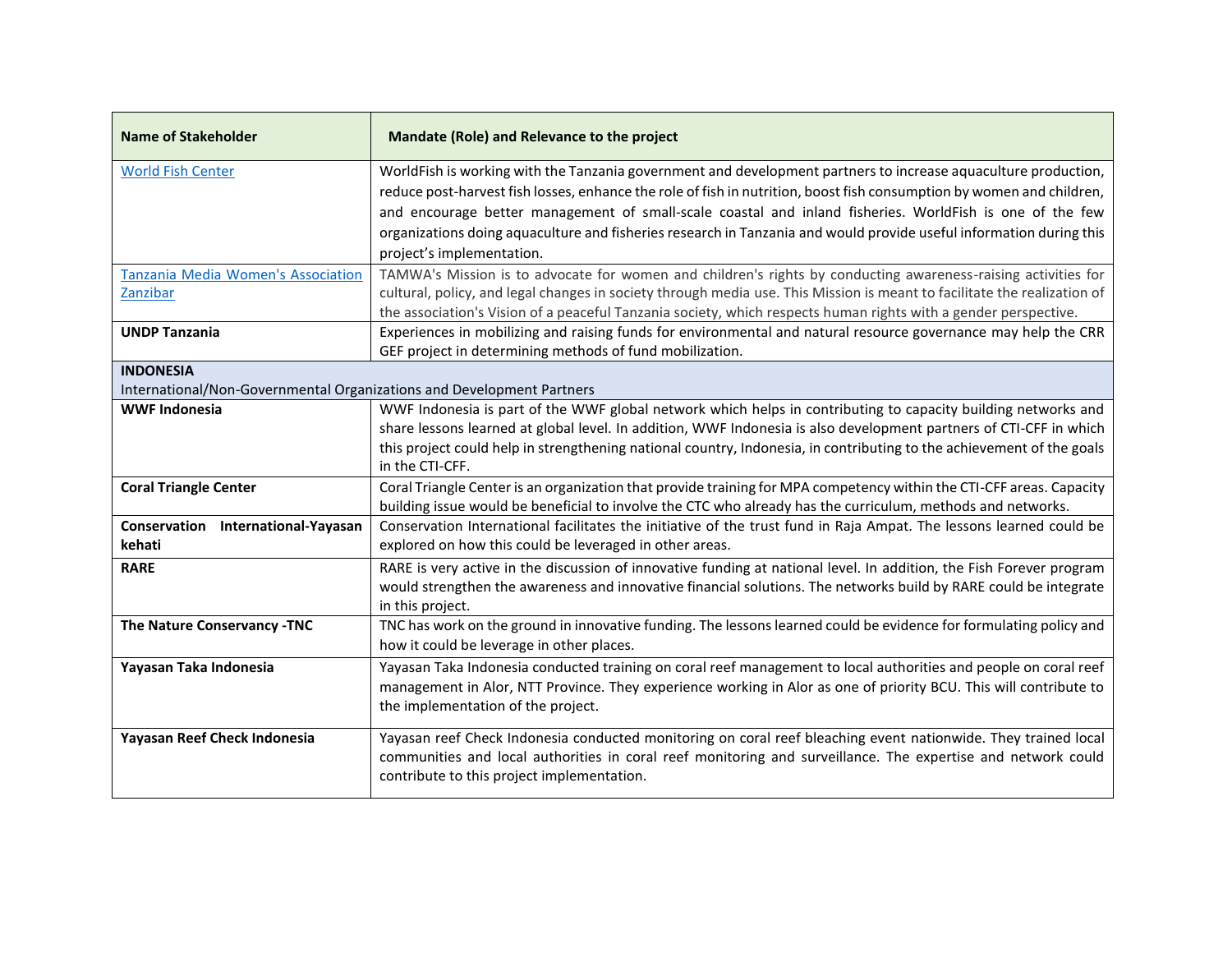| <b>Name of Stakeholder</b>                                                                                                                                           | Mandate (Role) and Relevance to the project                                                                                                                                                                                                                                                                                                                                                                                                                                                                                                                                                                                                                                      |  |  |  |  |  |
|----------------------------------------------------------------------------------------------------------------------------------------------------------------------|----------------------------------------------------------------------------------------------------------------------------------------------------------------------------------------------------------------------------------------------------------------------------------------------------------------------------------------------------------------------------------------------------------------------------------------------------------------------------------------------------------------------------------------------------------------------------------------------------------------------------------------------------------------------------------|--|--|--|--|--|
| <b>MADAGASCAR</b>                                                                                                                                                    |                                                                                                                                                                                                                                                                                                                                                                                                                                                                                                                                                                                                                                                                                  |  |  |  |  |  |
| International/Non-Governmental Organizations and Development Partners                                                                                                |                                                                                                                                                                                                                                                                                                                                                                                                                                                                                                                                                                                                                                                                                  |  |  |  |  |  |
| <b>WWF-Madagascar</b>                                                                                                                                                | To support marine/coastal conservation in additional mixed ecosystem protected areas. Experiences in co-<br>management systems with local communities, support to MNP for more than 20 years, experiences in development<br>of CSOs, CBOs and non-governmental platforms to strengthen their participation in MPA support and to increase<br>their influence with respect to marine policy and legislation.<br>WWF is GEF Agency for another project relating to Madagascar's marine protected areas network and is also<br>coordinating a regional program: The Northern Mozambique Channel initiative involving all of the countries that are<br>within this geographical area |  |  |  |  |  |
| <b>WCS</b>                                                                                                                                                           | To develop expanded network of climate resilient, sustainable and effectively managed Marine Protected Areas.<br>Experiences in the promotion of MPAs and LMMA development in partnership with local communities                                                                                                                                                                                                                                                                                                                                                                                                                                                                 |  |  |  |  |  |
| <b>Blue Ventures</b>                                                                                                                                                 | Has worked in MPA and LMMA development, particularly a pioneer of the LMMA initiative. Approaches focus on<br>improved management of fisheries and other marine resources.                                                                                                                                                                                                                                                                                                                                                                                                                                                                                                       |  |  |  |  |  |
| <b>CI</b>                                                                                                                                                            | Present in Madagascar for more than 30 years, CI has been involved in the marine and coastal field for several years,<br>particularly in the north of the country. It has extensive experiences in organizing communities and developing<br>knowledge for the benefit of conservation.                                                                                                                                                                                                                                                                                                                                                                                           |  |  |  |  |  |
| <b>Reef Doctor</b>                                                                                                                                                   | Marine Conservation and social development. REEF DOCTOR has long invested in Madagascar while conducting long<br>term reef health monitoring and restoring degraded coral reef.                                                                                                                                                                                                                                                                                                                                                                                                                                                                                                  |  |  |  |  |  |
| <b>PHILIPPINES</b><br>Research/Academic Institutions                                                                                                                 |                                                                                                                                                                                                                                                                                                                                                                                                                                                                                                                                                                                                                                                                                  |  |  |  |  |  |
| <b>University of the Philippines - Marine</b><br><b>Science Institute (UP-MSI)</b>                                                                                   | In line with the overall mandate of the University of the Philippines to perform its unique and distinctive leadership<br>in higher education and development, the primary function of UP MSI is to conduct research to provide information<br>and to understand the marine and coastal environment, and plan for their conservation and sustainable use.<br>UP MSI also provides various forms of community and public service, and scholarly and technical assistance to the<br>government, private sector and civil society, as part of UP's mandate to serve as a public service university.                                                                                 |  |  |  |  |  |
| Batangas State University - Verde<br><b>Island</b><br>Passage<br><b>Center</b><br>for<br><b>Oceanographic Research and Aquatic</b><br>Life Sciences (BSU VIP-CORALS) | VIP CORALS is generally mandated as the research, technical and extension services of BSU on the marine resources<br>and its marine environment in the Verde Island Passage. The Project can synergize with VIP CORALS in conducting<br>coral reef research and marine conservation and protection in VIP.                                                                                                                                                                                                                                                                                                                                                                       |  |  |  |  |  |
| Palawan State University (PSU)<br>University Research Office (URO) and<br><b>Marine Science Laboratory (MSL)</b>                                                     | The URO is mandated as the frontline unit of PSU for its research programs and activities; while the MSL is the main<br>research facility and coordinating base for marine research. The PSU is a relevant research stakeholder if the Project<br>is going to engage Palawan, the Philippines' last frontier, as one of its resilient reef sites.                                                                                                                                                                                                                                                                                                                                |  |  |  |  |  |
| Western<br><b>Philippines</b><br><b>University</b><br>(WPU)                                                                                                          | The University is mandated to provide research and advanced education, higher technological, professional<br>instruction and training in the fields of agriculture, fisheries, forestry, engineering, environment, education, arts,<br>sciences, and rural development.                                                                                                                                                                                                                                                                                                                                                                                                          |  |  |  |  |  |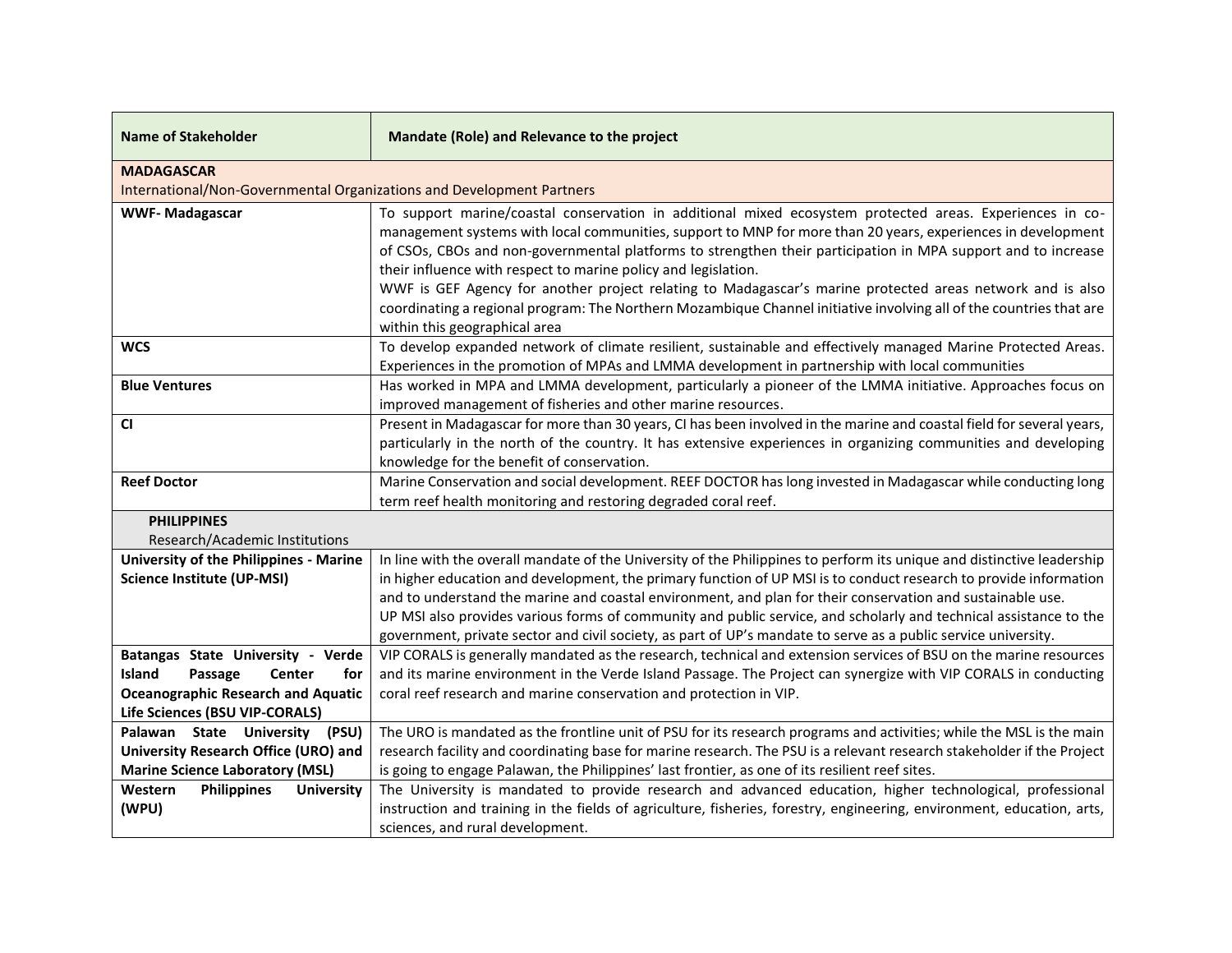| <b>Name of Stakeholder</b>                                                                      | Mandate (Role) and Relevance to the project                                                                                                                                                                                                                                                                                                                                                                                                                                                                                                                        |  |  |  |  |
|-------------------------------------------------------------------------------------------------|--------------------------------------------------------------------------------------------------------------------------------------------------------------------------------------------------------------------------------------------------------------------------------------------------------------------------------------------------------------------------------------------------------------------------------------------------------------------------------------------------------------------------------------------------------------------|--|--|--|--|
| <b>SOLOMON ISLANDS</b>                                                                          |                                                                                                                                                                                                                                                                                                                                                                                                                                                                                                                                                                    |  |  |  |  |
| Research/Academic Institutions                                                                  |                                                                                                                                                                                                                                                                                                                                                                                                                                                                                                                                                                    |  |  |  |  |
| Solomon Islands National University<br>(SINU)                                                   | SINU is the national university that offers diploma and degree programs in environmental management and fisheries<br>management. SINU through its Faculty of Agriculture, Fisheries and Forestry has the potential to support the<br>knowledge management and capacity building networks. This Faculty prioritizes research directed at biodiversity<br>conservation, rehabilitation of degraded areas, and reforestation                                                                                                                                          |  |  |  |  |
| Solomon Islands Association of Rural<br><b>Training Centers (SIARTC)</b>                        | Solomon Islands Association of Rural Training Centers (SIARTC) is the umbrella body for Rural Vocational Training<br>Centers (RTCs), non-formal educational institutions for young men and women across rural Solomon Islands RTC<br>trainees graduate with the appropriate knowledge and practical skills for self-sufficiency, productivity and<br>responsible citizenship within the rural community. SIARTC is spread through eight provinces of the Solomon Islands.<br>It provides the potential to build learning networks that reaches the rural populace. |  |  |  |  |
| <b>Island Knowledge Institute (IKI)</b>                                                         | Islands Knowledge Institute was founded to build indigenous knowledge created by island peoples and within island<br>spaces, both physical and theoretical.                                                                                                                                                                                                                                                                                                                                                                                                        |  |  |  |  |
| <b>FIJI</b><br><b>Research/Academic Institutions</b>                                            |                                                                                                                                                                                                                                                                                                                                                                                                                                                                                                                                                                    |  |  |  |  |
| University of the South Pacific (USP)                                                           | Capacity to support research and local biological surveys - Institute of Applied Sciences.                                                                                                                                                                                                                                                                                                                                                                                                                                                                         |  |  |  |  |
| <b>TANZANIA</b><br>Research/Academic Institutions                                               |                                                                                                                                                                                                                                                                                                                                                                                                                                                                                                                                                                    |  |  |  |  |
| Institute of Resource Assessment-<br>(IRA) University of Dar es Salaam<br>(UDSM)<br><b>UDBS</b> | Extensive and diverse experience in conducting multidisciplinary/interdisciplinary research and in building local,<br>national and regional level capacity on issues related to natural resource assessment and environmental<br>management in general including climate change adaptation and vulnerability assessments.                                                                                                                                                                                                                                          |  |  |  |  |
| Institute of Marine Science (IMS),<br>University of Dar es salaam and                           | Research and Development, Training and provision of scientific services in Marine Sciences and Technology for<br>better exploration, exploitation and management of coastal and marine living and non-living resources. Experience<br>in a wide variety of tools and methods to enhance outreach and communication between research and decision-<br>making communities will be useful for this project.                                                                                                                                                           |  |  |  |  |
| Western<br>Indian<br>Ocean<br><b>Marine</b><br><b>Science Association (WIOMSA)</b>              | Educational, scientific and technological development of all aspects of marine sciences in the Western Indian Ocean                                                                                                                                                                                                                                                                                                                                                                                                                                                |  |  |  |  |
| <b>INDONESIA</b><br>Research/Academic Institutions                                              |                                                                                                                                                                                                                                                                                                                                                                                                                                                                                                                                                                    |  |  |  |  |
| <b>Indonesian Institute of Sciences (LIPI)</b>                                                  | The institute is responsible for Updating coral reef data                                                                                                                                                                                                                                                                                                                                                                                                                                                                                                          |  |  |  |  |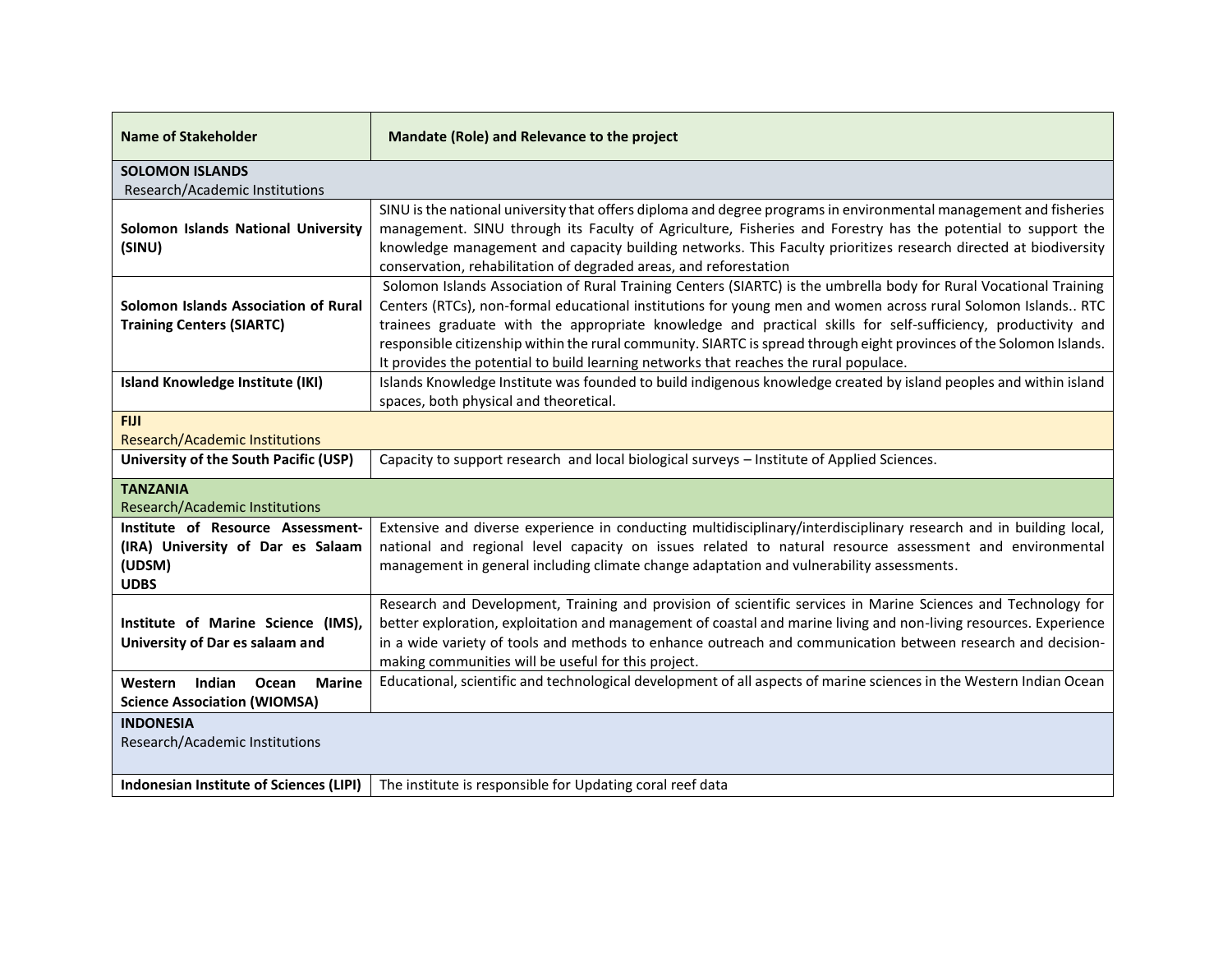| <b>Name of Stakeholder</b>                                         | Mandate (Role) and Relevance to the project                                                                                                                                                                                  |  |  |  |  |  |
|--------------------------------------------------------------------|------------------------------------------------------------------------------------------------------------------------------------------------------------------------------------------------------------------------------|--|--|--|--|--|
| <b>KIT Royal Tropical Institute</b>                                | KIT is an independent center of expertise and education for sustainable development. KIT Is a partner in a project                                                                                                           |  |  |  |  |  |
|                                                                    | that aims to improve the livelihoods of at least 5,000 fishing households across 20 communities in Indonesia's                                                                                                               |  |  |  |  |  |
|                                                                    | Southeast Sulawesi province. The institute could help the project by identifying opportunities to improve value                                                                                                              |  |  |  |  |  |
|                                                                    | chains, reduce post-harvest losses and improve household, micro, and small business management.                                                                                                                              |  |  |  |  |  |
| <b>National Institute of Aeronautics and</b>                       | This institute may be able to assist with Coral reef mapping and climate change                                                                                                                                              |  |  |  |  |  |
| Space (LAPAN)                                                      |                                                                                                                                                                                                                              |  |  |  |  |  |
| <b>MADAGASCAR</b>                                                  |                                                                                                                                                                                                                              |  |  |  |  |  |
| Research/Academic Institutions                                     |                                                                                                                                                                                                                              |  |  |  |  |  |
| Institute of Marine and Halieutic                                  | Training and Research in the field of Marine Sciences, Fisheries and Aquaculture, the Marine and Coastal                                                                                                                     |  |  |  |  |  |
| Sciences (IH.SM)                                                   | Environment. Responsible for the training of Senior Technicians - Fishery Engineers and Biological Oceanographers                                                                                                            |  |  |  |  |  |
|                                                                    | (License, Masters and Doctorate). Has potential to bring scientific inputs for coral reef conservation at the local,<br>national and global level                                                                            |  |  |  |  |  |
| National Center for Oceanographic                                  | Continuous research and monitoring on the evolution of marine pollution, the degradation of fish habitats under                                                                                                              |  |  |  |  |  |
| <b>Research (CNRO)</b>                                             | anthropogenic effects and those of climate change. The research results can help fill knowledge gaps. The center                                                                                                             |  |  |  |  |  |
|                                                                    | can also benefit from the global knowledge and learning platforms and products that the project will implement.                                                                                                              |  |  |  |  |  |
| Oceanographic Research Station in                                  | Used to prepare for the future under the climate through scientific research in connection with the socio-economic                                                                                                           |  |  |  |  |  |
| <b>Vangaindrano (SROV)</b>                                         | development of the country. Local branch of CNRO. The research station in the south-east (Vangaindrano) is set up                                                                                                            |  |  |  |  |  |
|                                                                    | to be able to be in phase with all the requirements of marine scientific studies in Madagascar                                                                                                                               |  |  |  |  |  |
| <b>Regional Bodies</b>                                             |                                                                                                                                                                                                                              |  |  |  |  |  |
| <b>ASEAN Centre for Biodiversity (ACB)</b>                         | ACB is an intergovernmental organization formed as ASEAN's response to the challenge of biodiversity loss. It                                                                                                                |  |  |  |  |  |
|                                                                    | facilitates regional cooperation among its members on the conservation and sustainable use of biodiversity, and                                                                                                              |  |  |  |  |  |
|                                                                    | equitable benefit sharing. ACB can help in the regional coordination with other ASEAN members when it comes to                                                                                                               |  |  |  |  |  |
|                                                                    | capacity building, monitoring of resilient reefs and connected ecosystems, and sharing of knowledge through their                                                                                                            |  |  |  |  |  |
| in<br><b>Environmental</b>                                         | biodiversity information network.                                                                                                                                                                                            |  |  |  |  |  |
| <b>Partnerships</b><br><b>Management for the Seas of East Asia</b> | PEMSEA is the region's coordinating mechanism for the implementation of the Sustainable Development Strategy<br>for the Seas of East Asia (SDS-SEA). PEMSEA provides integrated coastal and marine management solutions that |  |  |  |  |  |
| (PEMSEA)                                                           | support the blue economy, ecosystem protection and rehabilitation, and adaptive and resilient communities.                                                                                                                   |  |  |  |  |  |
|                                                                    | PEMSEA also has knowledge products and capacity development services on Integrated Coastal Management (ICM),                                                                                                                 |  |  |  |  |  |
|                                                                    | as well as State of the Coast Reporting System that can be useful for the Project.                                                                                                                                           |  |  |  |  |  |
| <b>Pacific</b><br>Women<br><b>Shaping</b><br><b>Pacific</b>        | Pacific Women supports Pacific countries to meet the 2012 Pacific Islands Forum Leaders' Gender Equality                                                                                                                     |  |  |  |  |  |
| Development                                                        | Declaration commitments and is active in 14 countries.                                                                                                                                                                       |  |  |  |  |  |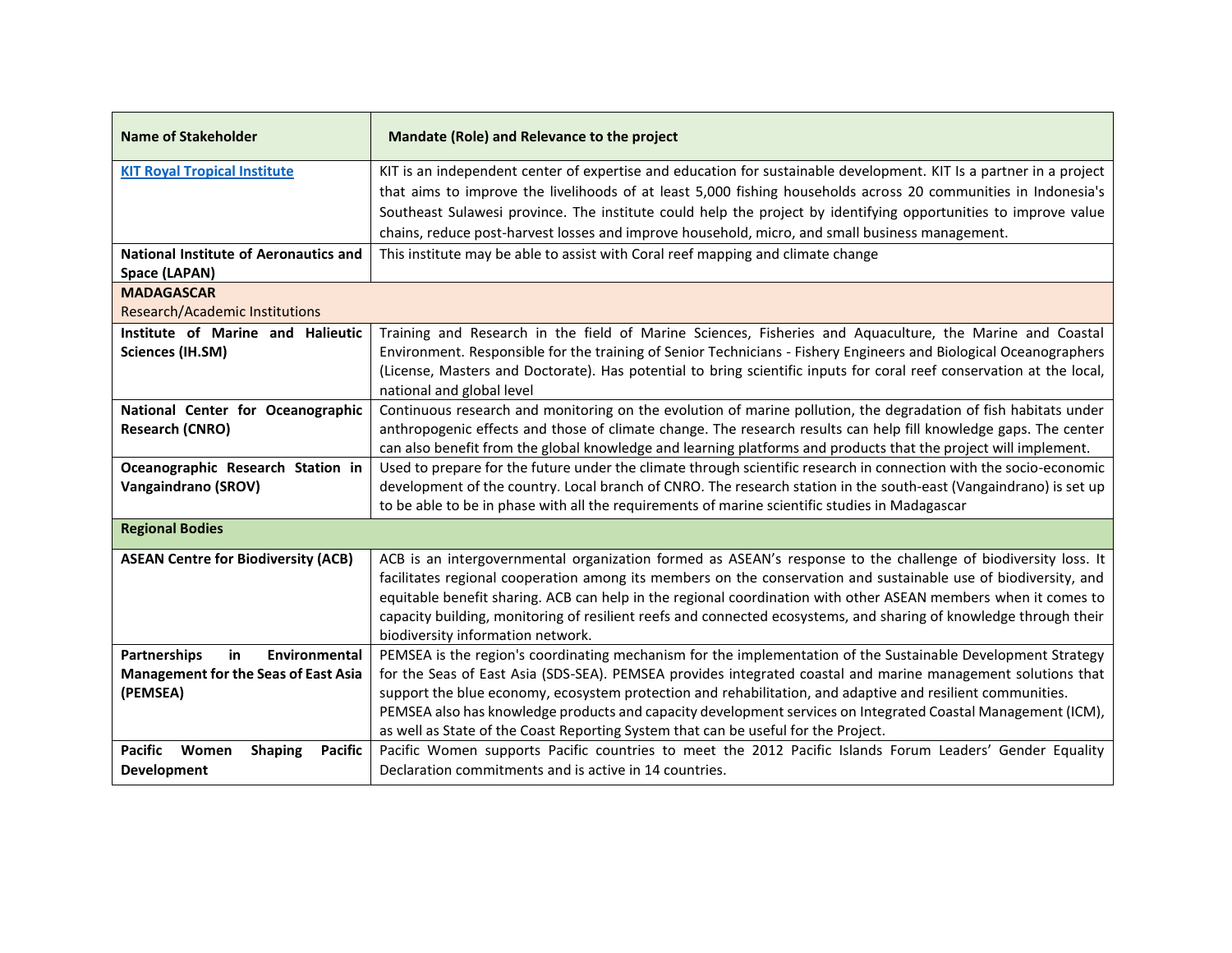| Name of Stakeholder                                                   | Mandate (Role) and Relevance to the project                                                                                                                                                                                                                                                                                                                                                                                                                                                                                                                              |
|-----------------------------------------------------------------------|--------------------------------------------------------------------------------------------------------------------------------------------------------------------------------------------------------------------------------------------------------------------------------------------------------------------------------------------------------------------------------------------------------------------------------------------------------------------------------------------------------------------------------------------------------------------------|
| <b>MIHARI</b><br>Mitantana HArena and Ranomasina<br>avy eny Ifotony   | Marine resources management at the local level, encompasses 219 fishing communities and over 80 marine<br>protected areas. MIHARI Network shares best practices in sustainable fishing practices between fishers, members,<br>NGO partners and develops management guidelines to safeguard Madagascar's marine resources. MIHARI has<br>grown quickly into one of Africa's largest and most active civil society networks advocating for small-scale fishing<br>communities' fundamental human rights.                                                                   |
| African Women Fish Processors and<br><b>Traders Network AWFISHNET</b> | AWFishNet was established in April 2017. It draws its members from African Union member states to facilitate<br>collaboration and cooperation among members.                                                                                                                                                                                                                                                                                                                                                                                                             |
| <b>FLMMA Network</b>                                                  | Founded in 2000, the LMMA Network incorporates communities, NGOs, government agencies and researchers in<br>Indonesia, the Philippines, Papua New Guinea, Palau, Pohnpei, Fiji and the Solomon Islands. The LMMA Network<br>was founded on the belief that local communities are best positioned to manage coastal resources, but are often<br>left unempowered through international initiatives or government efforts. The project will engage the FLMMA<br>network in Indonesia, Philippines, Fiji and Solomon Islands to help spotlight voices in local communities. |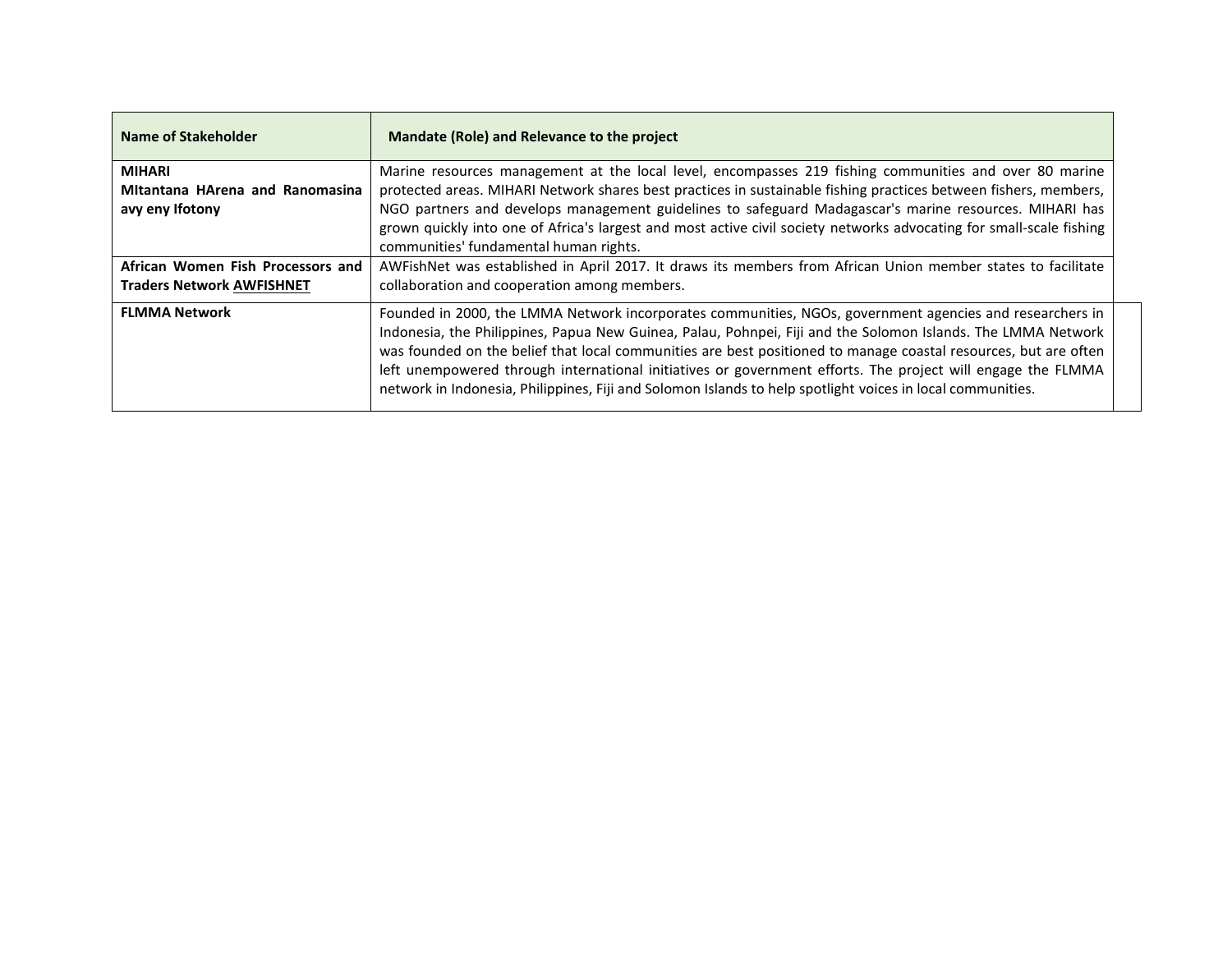# Appendix 2: Systematic Documentation of Stakeholder Consultations

# **PHILIPPINES STAKEHOLDER ENGAGEMENT DURING PPG PHASE**

| Location<br>and<br>dates of<br>meeting | Type of<br>informat<br>ion<br>disclosed                                        | Individuals,<br>groups<br>and/or<br>organizations<br>consulted | <b>Key</b><br>issues<br>discussed                                                                     | Key concerns raised                                                                                                                   | Responses to issues raised, including commitments or follow up<br>actions                                                                                                                |
|----------------------------------------|--------------------------------------------------------------------------------|----------------------------------------------------------------|-------------------------------------------------------------------------------------------------------|---------------------------------------------------------------------------------------------------------------------------------------|------------------------------------------------------------------------------------------------------------------------------------------------------------------------------------------|
| Virtual<br>Inception                   | Inception<br>meeting                                                           | Identified<br>stakeholders                                     | <b>GEF-CRRI</b><br>Overview,                                                                          | site selection                                                                                                                        | Currently, there is only one site identified (Palawan). Chosen sites in<br>Palawan need to be reviewed.                                                                                  |
| Worksho<br>via<br>zoom                 | (DENR offices,<br>covers --<br>Oral PPT<br>NGAs, NGOs,<br>Academe/<br>Presenta | Project/PPG<br>Overview, PPG<br>Engagement,                    | Value-added<br>Benefit of<br>the<br>initiative to the current actions of<br>the Philippine government | The initiative is complementary to the CMEMP of the<br>government.                                                                    |                                                                                                                                                                                          |
| August 4,<br>2021                      | tions and<br>Plenary<br><b>Discussio</b>                                       | Research<br>Institutions,<br>Regional                          | Relevant and<br>Local<br>Initiatives,<br>Immediate<br>Next Steps and<br>Project<br>Timeline           | <b>Existing initiatives</b>                                                                                                           | Consideration of those initiatives will be conducted.<br>Complementation of initiatives.                                                                                                 |
|                                        | ns                                                                             | Bodies,<br>Development<br>partners)                            |                                                                                                       | Co-financing                                                                                                                          | Co-financing from the government shall be determined but will<br>not be required to a large amount.                                                                                      |
|                                        |                                                                                |                                                                |                                                                                                       | selection<br>Site<br>criteria:<br>Possibility for consideration of<br>areas or sites that are in the<br>middle or medium range.       | Reefs that have lower risks have a higher likelihood of survival<br>from climate change stressors. Areas should also have<br>oceanographic processes that can ameliorate climate change. |
|                                        |                                                                                |                                                                |                                                                                                       | Official engagement of government<br>institutions                                                                                     | DENR BMB and FASPS will determine the next steps. Ad-hoc TWG will<br>be done to fast track the process                                                                                   |
|                                        |                                                                                |                                                                |                                                                                                       | Management of the initiative at<br>the country level.<br>Presence of an international<br>entity presenting activities per<br>country. | Implementation arrangement will be discussed. DENR BMB will<br>handle the project implementation and receive the GEF fund.                                                               |
|                                        |                                                                                |                                                                |                                                                                                       | Documentary requirements to<br>GEF (Prodoc, CER/CO request)                                                                           | Project documents follow the template of the WWF-GEF<br>agency. Before submission, GEF-CRR will share the full<br>document to stakeholders and government agencies.                      |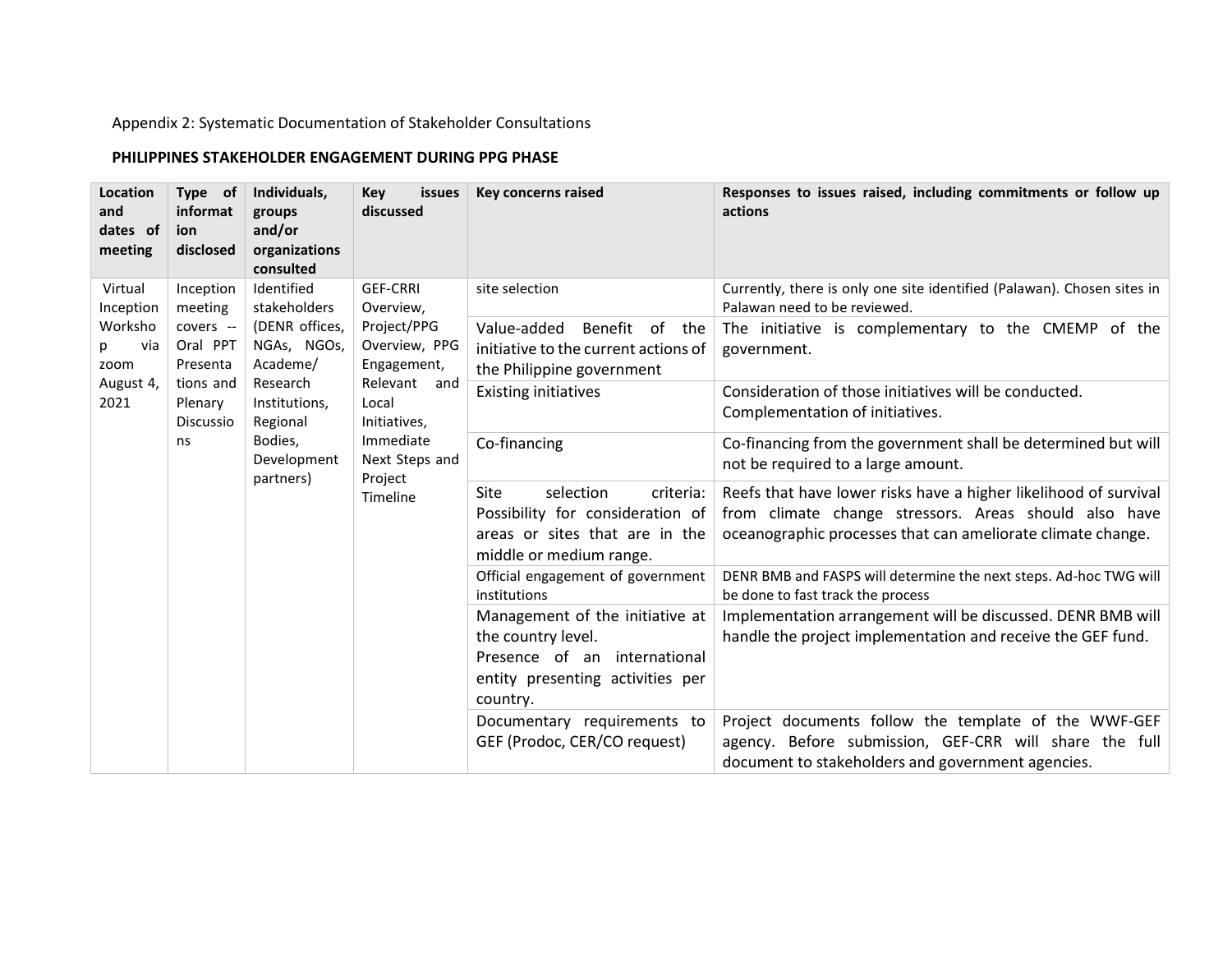| Location<br>and<br>dates of<br>meeting                                       | Type of<br>informat<br>ion<br>disclosed                                 | Individuals,<br>groups<br>and/or<br>organizations<br>consulted | <b>Key</b><br><b>issues</b><br>discussed                                                      | Key concerns raised                                                                                                                                                                                                                                   | Responses to issues raised, including commitments or follow up<br>actions                                                                                                                                                                                                                                                                                                       |
|------------------------------------------------------------------------------|-------------------------------------------------------------------------|----------------------------------------------------------------|-----------------------------------------------------------------------------------------------|-------------------------------------------------------------------------------------------------------------------------------------------------------------------------------------------------------------------------------------------------------|---------------------------------------------------------------------------------------------------------------------------------------------------------------------------------------------------------------------------------------------------------------------------------------------------------------------------------------------------------------------------------|
|                                                                              |                                                                         |                                                                |                                                                                               | Output<br>$1.1.1$ and $2.2$ :<br>PIF<br>Clarification<br>of the crucial<br>capacity needs assessment as<br>part of output 1.1.1. In addition,<br>for output 2.2, consideration for<br>other<br>aspects<br>besides<br>unsustainable fishing practices. | Capacity needs assessment will be put under finance as one of<br>the key activities for different countries. It is also considered as<br>one of the key elements that needs to be conducted to identify<br>these existing gaps. Fishing practices is just one of the<br>examples. Parts of cost-benefit analysis are the identification of<br>existing threats of each country. |
|                                                                              |                                                                         |                                                                |                                                                                               | conducting valuation studies                                                                                                                                                                                                                          | Valuation mentioned was identified as a gap at the global level.<br>These can have a different approach and be specific on the<br>approach for the Philippines. This can be funded upon<br>consultation of the team.                                                                                                                                                            |
|                                                                              |                                                                         |                                                                |                                                                                               | Livelihood<br>should<br>be<br>at<br>community enterprise level                                                                                                                                                                                        | The project really wants to promote the community enterprises<br>and businesses. The challenge is how we help communities to<br>build these plans and cases. There will be a set of selected<br>community businesses that are ready to receive financial<br>support from varying institutions after the project.                                                                |
|                                                                              |                                                                         |                                                                |                                                                                               | Relevance of Biodiversity Finance<br>Initiative Project to component 3                                                                                                                                                                                | BIOFIN provides a strong baseline for the initiative.<br>Complementarity with BIOFIN will be determined upon<br>identification of these specific sites                                                                                                                                                                                                                          |
|                                                                              |                                                                         |                                                                |                                                                                               | FASPS clearance before the<br>submission<br>of the<br>project<br>document.                                                                                                                                                                            | As long as the ProDoc has been reviewed by the TWG, it is good<br>enough for FASPS                                                                                                                                                                                                                                                                                              |
| 1 <sup>st</sup> Virtual<br>Hoc<br>Ad<br><b>TWG</b><br>Meeting<br>via<br>Zoom | <b>TWG</b><br>meeting<br>covers --<br>Oral PPT<br>Presenta<br>tions and | Ad HOC TWG<br><b>Members</b>                                   | <b>TWG Roles and</b><br>Responsibilitie<br>s, Co-financing,<br>ProDoc<br>overview,<br>Project | TWG Roles and Responsibilities                                                                                                                                                                                                                        | Roles are not too demanding in terms of generating data for the<br>ProDoc. It's more on the validation and technical inputs for the<br>ProDoc, and attendance to meetings as representatives of key<br>stakeholders. DENR-BMB has been identified as TWG Chair, Rare as<br>Co-chair, and the PPG Team & WWF PH as secretariat.                                                  |
|                                                                              | Plenary                                                                 |                                                                |                                                                                               | Institutional Implementation e.g.<br>NTF, sub-grantees                                                                                                                                                                                                | Clarified with WWF-GEF Agency                                                                                                                                                                                                                                                                                                                                                   |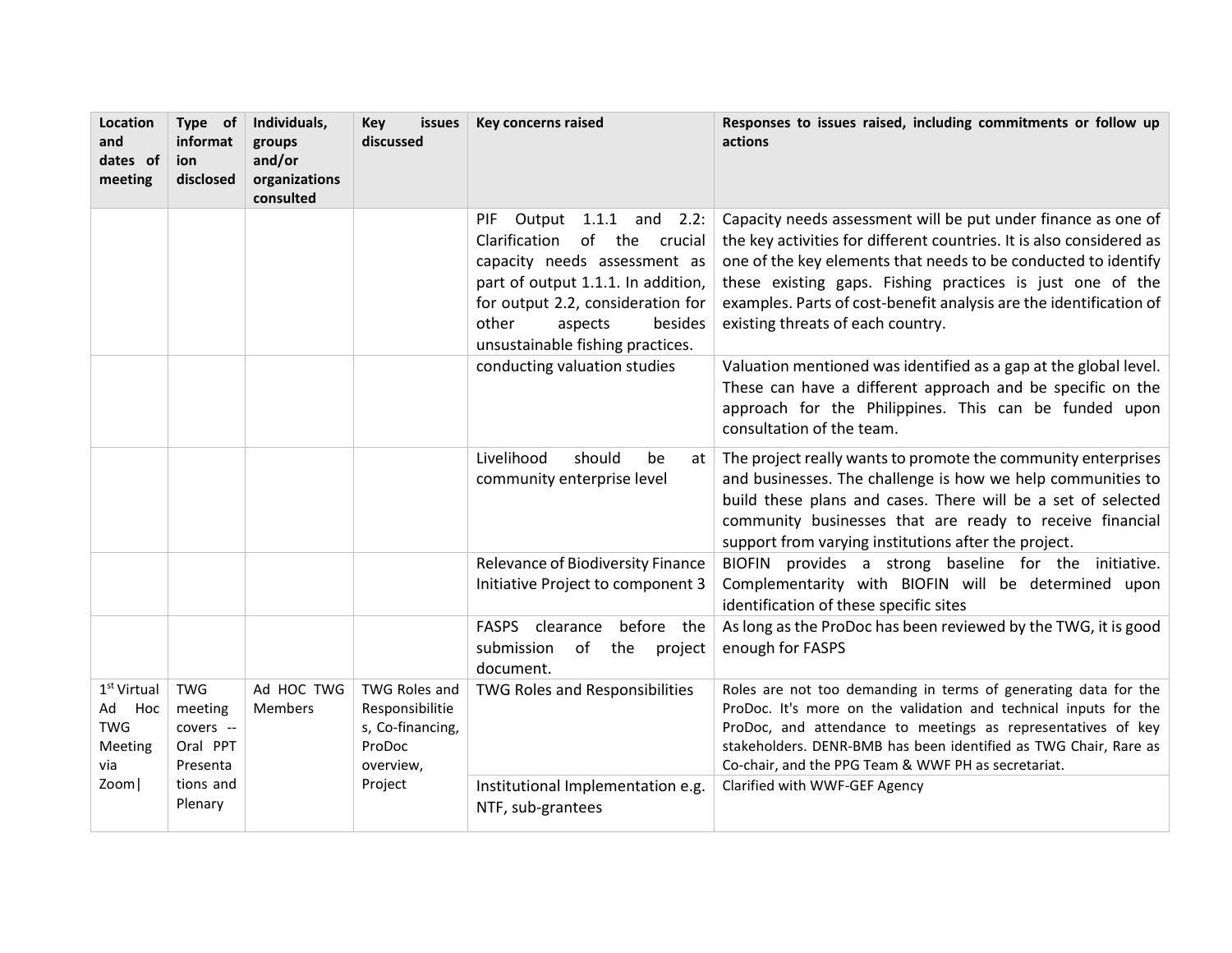| Location<br>and<br>dates of<br>meeting                                                     | Type of<br>informat<br>ion<br>disclosed                                                               | Individuals,<br>groups<br>and/or<br>organizations<br>consulted | Key<br>issues<br>discussed                                                                                                   | Key concerns raised                                          | Responses to issues raised, including commitments or follow up<br>actions                                                                                                                                                                                                                                                |
|--------------------------------------------------------------------------------------------|-------------------------------------------------------------------------------------------------------|----------------------------------------------------------------|------------------------------------------------------------------------------------------------------------------------------|--------------------------------------------------------------|--------------------------------------------------------------------------------------------------------------------------------------------------------------------------------------------------------------------------------------------------------------------------------------------------------------------------|
| October<br>8,2021                                                                          | Discussio<br>ns                                                                                       |                                                                | Components<br>Overview                                                                                                       | General fund flow from GEF to<br>country and co-financing    | Co-financing is not required since it will come from international<br>agencies and philanthropies, but in-kind assistance is very much<br>welcomed.<br>Flow of funding will be via GEF to WWF US to UQ to the national<br>hub/country. The process of downloading and utilization of funds will<br>be up to the country. |
|                                                                                            |                                                                                                       |                                                                |                                                                                                                              | Data sharing                                                 | The TWG can discuss what information we are willing to share that<br>will suffice the requirements of the project but will not compromise<br>the Philippines especially in disputed areas and in terms of<br>bioprospecting.                                                                                             |
|                                                                                            |                                                                                                       |                                                                |                                                                                                                              | National coral reef hub                                      | MSN was suggested as an already existing network that can be<br>capacitized as a coral reef hub, instead of creating a new one.                                                                                                                                                                                          |
| 2nd<br>Virtual<br>Hoc<br>Ad                                                                | <b>TWG</b><br>meeting<br>covers --                                                                    | Ad HOC TWG<br>Members                                          | Institutional<br>arrangement,<br>ProDoc                                                                                      | selection and sub-grantee<br><b>NTF</b><br>access to funds   | Discussion on the complexity of determining who will act as the NTF<br>in Philippines                                                                                                                                                                                                                                    |
| <b>TWG</b><br>Meeting<br>via                                                               | Oral PPT<br>Presenta<br>tions and                                                                     |                                                                | updates,<br>workplan<br>and<br>budget                                                                                        | Cancellation/extending<br>the<br>submission of ProDoc        | The PPG for CRR should consider a no-cost extension, just like other<br>projects, 2 months at most.                                                                                                                                                                                                                      |
| Zoom <br>October<br>29, 2021                                                               | Plenary<br>Discussio<br>ns                                                                            |                                                                |                                                                                                                              | Project Components 1-4 activities<br>and related initiatives | Different activities indicated in the workplan will be allotted budget<br>based on the prioritization and existing related initiatives.                                                                                                                                                                                  |
| 3 <sup>rd</sup><br>Virtual<br>Hoc<br>Ad<br><b>TWG</b><br>Meeting<br>via<br>Zoom <br>Novemb | <b>TWG</b><br>meeting<br>covers --<br>Oral PPT<br>Presenta<br>tions and<br>Plenary<br>Discussio<br>ns | Ad HOC TWG<br>Members                                          | <b>NTF</b><br>Arrangement<br>and<br>TOR,<br>Results<br>framework,<br>Final workplan<br>and<br>budget,<br>Final<br>agreements |                                                              |                                                                                                                                                                                                                                                                                                                          |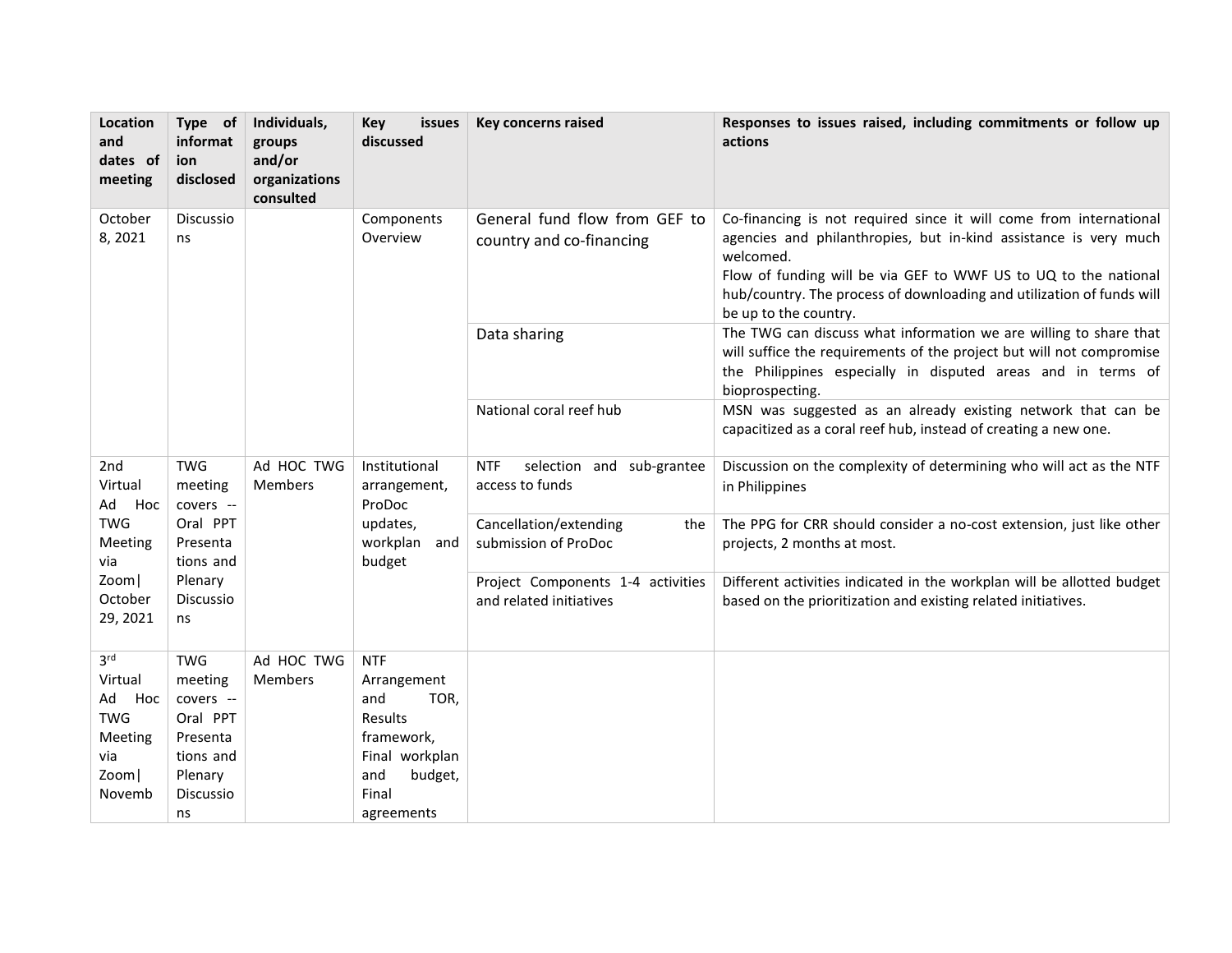| Location<br>and<br>dates of<br>meeting | <b>Type</b><br>of<br>informat<br>ion<br>disclosed | Individuals,<br>groups<br>and/or<br>organizations<br>consulted | Key<br>issues  <br>discussed | <b>Key concerns raised</b> | Responses to issues raised, including commitments or follow up<br>actions |
|----------------------------------------|---------------------------------------------------|----------------------------------------------------------------|------------------------------|----------------------------|---------------------------------------------------------------------------|
| 29,<br>er<br>2021                      |                                                   |                                                                |                              |                            |                                                                           |

# **SOLOMON ISLANDS STAKEHOLDER ENGAGEMENT DURING PPG PHASE**

| Location and dates of<br>meeting undertaken        | information<br><b>Type</b><br><b>of</b><br>disclosed                                                                                       | Individuals,<br>groups<br>and/or organizations<br>consulted<br><b>Individual</b> | Key issues discussed                                                                                                                                                                                                                            | Key concerns raised                                                                                                                                                                                 | to issues<br><b>Responses</b><br>raised,<br>including<br>commitments<br>or<br>follow up actions                                                                                      |
|----------------------------------------------------|--------------------------------------------------------------------------------------------------------------------------------------------|----------------------------------------------------------------------------------|-------------------------------------------------------------------------------------------------------------------------------------------------------------------------------------------------------------------------------------------------|-----------------------------------------------------------------------------------------------------------------------------------------------------------------------------------------------------|--------------------------------------------------------------------------------------------------------------------------------------------------------------------------------------|
| MECDM Headquarters,<br>$7th$ April 2021            | Brief overview of progress<br><b>GEF</b><br>updates<br>on<br>component of CRRI project                                                     | Mr Chanel IROI, GEF<br><b>National Focal Point</b>                               | will<br><b>PPG</b><br><b>GEF</b><br>be<br>underway<br>soon<br>beginning<br>with<br>an<br>inception workshop. An<br>outline<br>of<br>the PPG<br>for Solomon<br>process<br>Islands and engagement<br>NWG to provide<br>of<br>technical oversight. | The need to clarify the<br>GEF and GCF proposa<br>processes and<br>how<br>exactly<br>they<br>compliment<br>each<br>other so that the<br>Government<br>understands and can<br>better provide support | Inception<br>The<br>will be<br>workshop<br>designed<br>to<br>ensure<br>there<br>is<br>clear<br>understanding on the<br>complementary<br>aspects between the<br>GEF and GCF proposals |
| MECDM Headquarters,<br>29 <sup>th</sup> May 2021   | Brief update on progress<br>to date on GEF and GCF<br>proposal stages. Discuss<br>the composition of the<br>NWG for the GEF PPG<br>process | Ms<br>Agnetha<br>Vave-<br>Karamui, CTI National<br>Coordinator                   | NWG focal points and<br>composition.<br><b>Discuss</b><br>dates for the Inception<br>Workshop and who to<br>include in the invitations                                                                                                          | NWG to be<br>led<br>bv<br>Coral<br>triangle focal<br>point i.e Agnetha                                                                                                                              | A proposed NWG set<br>up to be discussed and<br>finalized<br>at<br>the<br>Inception workshop                                                                                         |
| Conference<br>Mendana<br>room $-10^{th}$ June 2021 | PowerPoint presentation<br>delivered<br>English by<br>in<br>CRRI team on what the                                                          | See workshop report                                                              | Overview of global CRRI<br>project, GEF CRRI PPG                                                                                                                                                                                                | The NWG must be co-<br>led with the Climate<br>division<br>change<br>to                                                                                                                             | NWG was set up with<br>CTI Coral Triangle focal<br>point<br>and                                                                                                                      |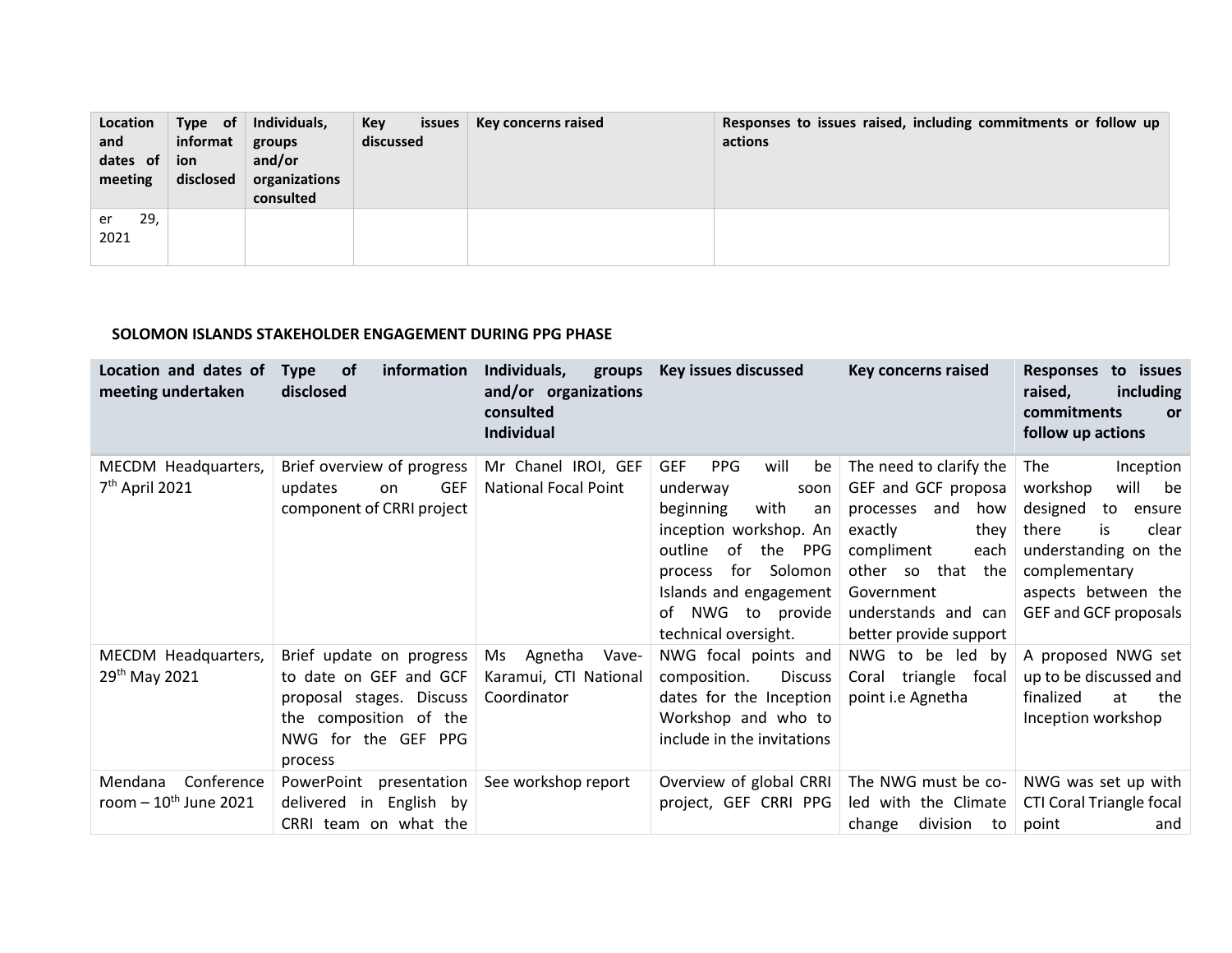| Location and dates of<br>meeting undertaken                                                                         | information<br><b>Type</b><br>of<br>disclosed                                                    | Individuals,<br>groups<br>and/or organizations<br>consulted<br>Individual                                                                                                                                  | Key issues discussed                                                                    | <b>Key concerns raised</b>                                                                                 | Responses to issues<br>raised,<br>including<br>commitments<br><b>or</b><br>follow up actions |
|---------------------------------------------------------------------------------------------------------------------|--------------------------------------------------------------------------------------------------|------------------------------------------------------------------------------------------------------------------------------------------------------------------------------------------------------------|-----------------------------------------------------------------------------------------|------------------------------------------------------------------------------------------------------------|----------------------------------------------------------------------------------------------|
|                                                                                                                     | CRRI project is and how<br>the GEF PPG process will<br>be undertaken in Solomon<br>Islands       |                                                                                                                                                                                                            | NWG<br>process,<br>composition                                                          | balance<br>ensure<br>a<br>discussion<br>and<br>leadership<br>on coral<br>reefs<br>and<br>climate<br>change | ClimateChange<br>division rep as focal<br>points.                                            |
| MECDM - Environment<br>Conservation<br>and<br>Conference<br>Division<br>Room, 9th August 2021                       | Oral presentation in Pijin<br>English on components of<br>the National Inputs                    | 1 <sup>st</sup> National Working<br>Group<br>MECDM, Ministry of<br>Foreign Affairs (Ocean<br>and Climate Desk),<br>Live and Learn, WCS,<br>Climate<br>Change<br>WWF,<br>Division,<br>Ministry of Fisheries | National<br>inputs<br>component 1.1-1.3                                                 |                                                                                                            |                                                                                              |
| Environment<br>MECDM-<br>and<br>Conservation<br>Conference<br><b>Division</b><br>room, 13 <sup>th</sup> August 2021 | Oral<br>presentation<br>on<br>of<br>components<br>the<br>National<br>Inputs/Situational analysis | 2 <sup>nd</sup> National Working<br>Group                                                                                                                                                                  | National<br>Inputs<br>component 1.4-1.5                                                 |                                                                                                            |                                                                                              |
| MECDM - Environment<br>and<br>Conservation<br>Conference<br>Division<br>room, 17 <sup>th</sup> August 2021          | Oral<br>presentation<br>on<br>of<br>the<br>components<br>National<br>Inputs/Situational analysis | 3rd National Working<br>Group                                                                                                                                                                              | National<br>Inputs<br>component 1.6-2.2                                                 |                                                                                                            |                                                                                              |
| MECDM - Environment<br>and<br>Conservation<br>Conference<br>Division<br>room, 19 <sup>th</sup> August 2021          | Oral<br>presentation<br>on<br>of<br>the<br>components<br>National<br>Inputs/Situational analysis | 4 <sup>th</sup> National Working<br>Group                                                                                                                                                                  | National inputs 2.3                                                                     |                                                                                                            |                                                                                              |
| Climate<br>Change<br>9 <sup>th</sup><br>Division<br>Office,<br>August 2021                                          | Oral update on progress<br>of GEF PPG process                                                    | Mr Hudson Kauihona,<br>Climate<br>Director,<br><b>Change Division</b>                                                                                                                                      | Progress of GEF PPG and<br>inclusion of Climate<br>change rep as focal point<br>for NWG |                                                                                                            |                                                                                              |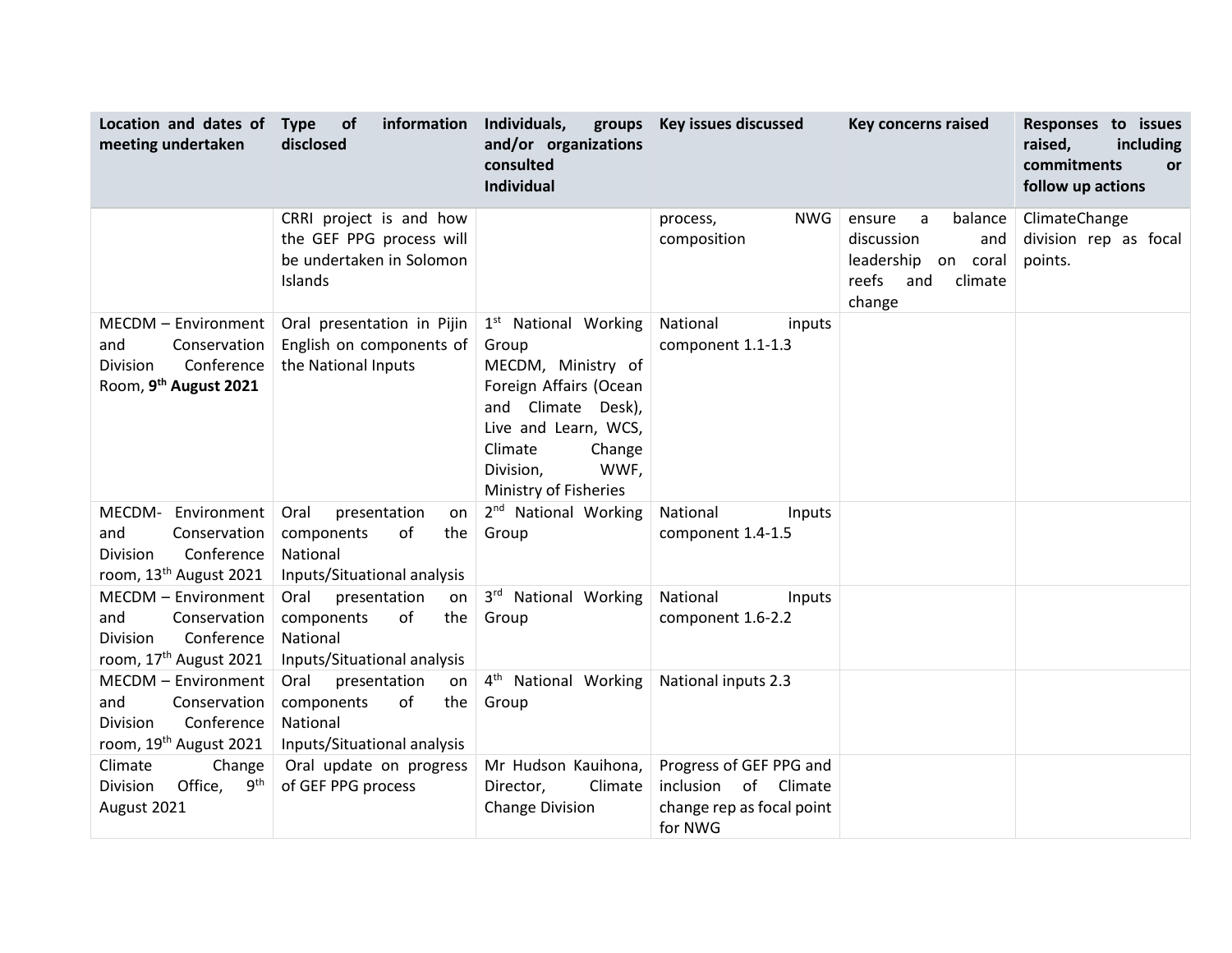| Location and dates of<br>meeting undertaken                                                                  | of<br>information<br><b>Type</b><br>disclosed                                                                                                         | Individuals,<br>groups<br>and/or organizations<br>consulted<br><b>Individual</b>                                              | <b>Key issues discussed</b>                                                                | <b>Key concerns raised</b>                                                                                                                                                                                                                                               | Responses to issues<br>raised,<br>including<br>commitments<br><b>or</b><br>follow up actions                                                                                                                                                                                                                                                                                                                |
|--------------------------------------------------------------------------------------------------------------|-------------------------------------------------------------------------------------------------------------------------------------------------------|-------------------------------------------------------------------------------------------------------------------------------|--------------------------------------------------------------------------------------------|--------------------------------------------------------------------------------------------------------------------------------------------------------------------------------------------------------------------------------------------------------------------------|-------------------------------------------------------------------------------------------------------------------------------------------------------------------------------------------------------------------------------------------------------------------------------------------------------------------------------------------------------------------------------------------------------------|
| Anthony<br>Saru<br>of<br><b>Building, Ministry</b><br>Provincial Government,<br>18 <sup>th</sup> August 2021 | Introduce the WWF CRRI<br>Project                                                                                                                     | John<br>Mr<br>Misitee,<br>Deputy<br>Secretary,<br>Ministry of Provincial<br>&<br>Government<br>Institutional<br>Strengthening | Introduce the WWF CRRI<br>Project and its intentions<br>to work at the provincial<br>level | Happy with the project<br>and willing to support<br>with communication<br>provincial<br>to<br>governments                                                                                                                                                                |                                                                                                                                                                                                                                                                                                                                                                                                             |
| MECDM Headquarters,<br>26 <sup>th</sup> August 2021                                                          | presentation<br>Oral<br>on<br>progress of GEF<br><b>PPG</b><br>process and next steps.<br>Invite<br>Partners<br>to<br>Conference in September<br>2021 | Mr Chanel IROI, GEF<br><b>National Focal Point</b>                                                                            | Progress of PPG process                                                                    | No issues of concern                                                                                                                                                                                                                                                     | Happy with progress<br>updates<br>and<br>confirmed<br>participation<br>for<br>upcoming<br>Partners<br>Conference in Sept                                                                                                                                                                                                                                                                                    |
| Mendana<br>Hotel<br>Conference room, 5-6th<br>October 2021                                                   | Power-point presentation<br>on draft pro-doc                                                                                                          | National<br>Working<br>Group                                                                                                  | Reviewed the pro-doc<br>and<br>developed<br>the<br>budget                                  | Main concern is on<br>how component 3 will<br>look<br>like<br>in<br>communities<br>under<br>marine<br>customary<br>Recognising<br>tenure.<br>CMT is a complex and<br>sensitive<br>and<br>may<br>potential<br>pose<br>tensions<br>for<br>3<br>component<br>implementation | <b>NWG</b><br>included<br>research and study on<br>customary<br>characteristic of each<br>BCU.<br>Findings<br>will<br>inform<br>governance<br>structures to engage<br>with, tensions that<br>need to be recognized,<br>types of investment<br>suitable for the BCU<br>and how it will be<br>sustained over time to<br>communities<br>ensure<br>and each BCU truly<br>benefit<br>from<br>this<br>investment. |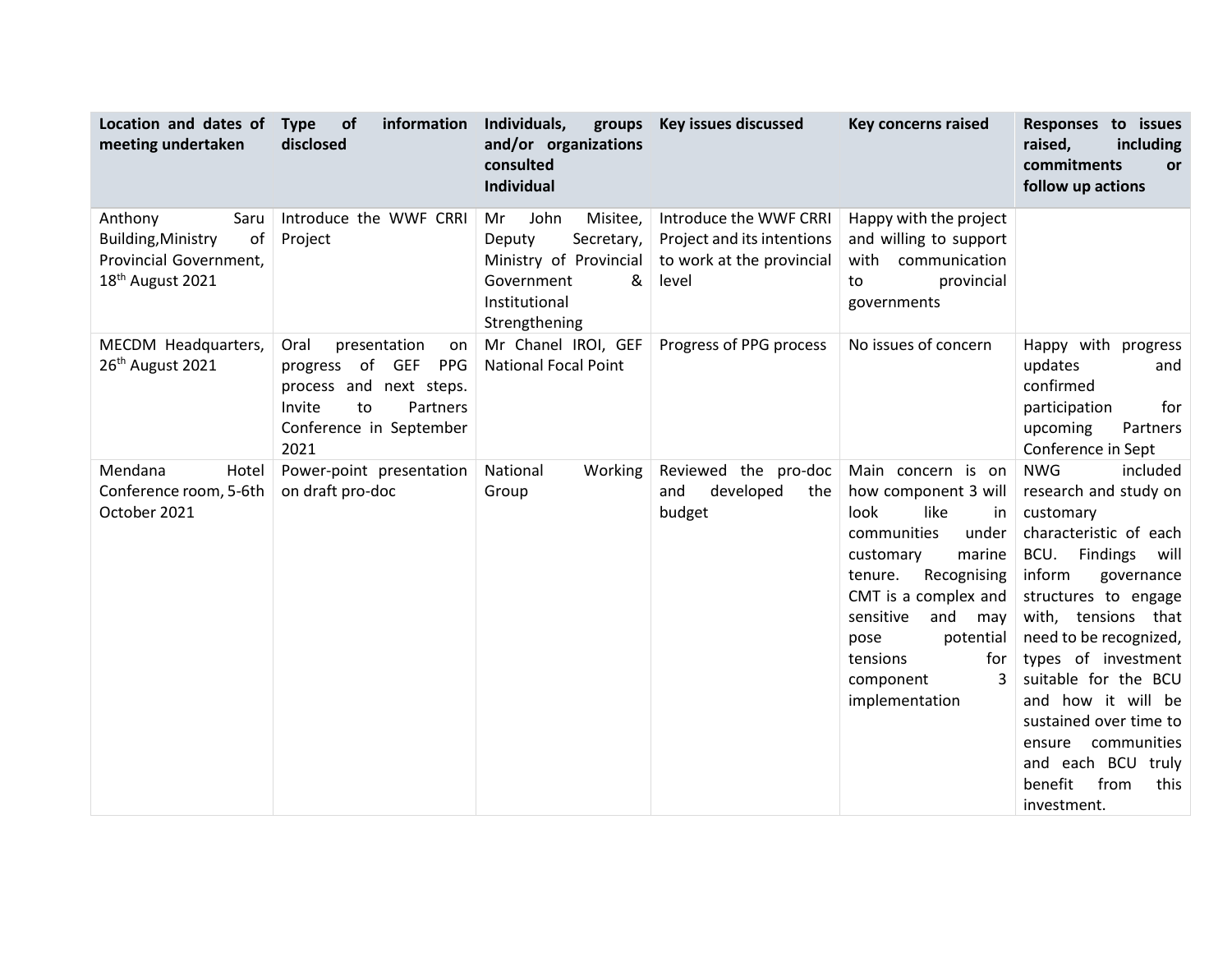| Location and dates of<br>meeting undertaken   | information<br><b>Type</b><br>of<br>disclosed | Individuals,<br>groups<br>and/or organizations<br>consulted<br><b>Individual</b> | Key issues discussed                             | Key concerns raised                                                                                                                                                | Responses to issues<br>including<br>raised,<br>commitments<br><b>or</b><br>follow up actions |
|-----------------------------------------------|-----------------------------------------------|----------------------------------------------------------------------------------|--------------------------------------------------|--------------------------------------------------------------------------------------------------------------------------------------------------------------------|----------------------------------------------------------------------------------------------|
| <b>MECDM</b><br>Headquaters,<br>19th November | Oral presentation on GEF<br>PPG progress      | Melchior<br>Mataki, I<br>Dr<br>Secretary<br>Permanent<br><b>MECDM</b>            | Provide<br>update<br>on<br>Project design status | acknowledged<br>and<br>taken by<br>approach<br>WWF team to ensure<br><b>MECDM</b><br>Project<br>management team is<br>throughout<br>involved<br>the design process | PS happy with updates $ $ PS supports the GEF<br>Project submission                          |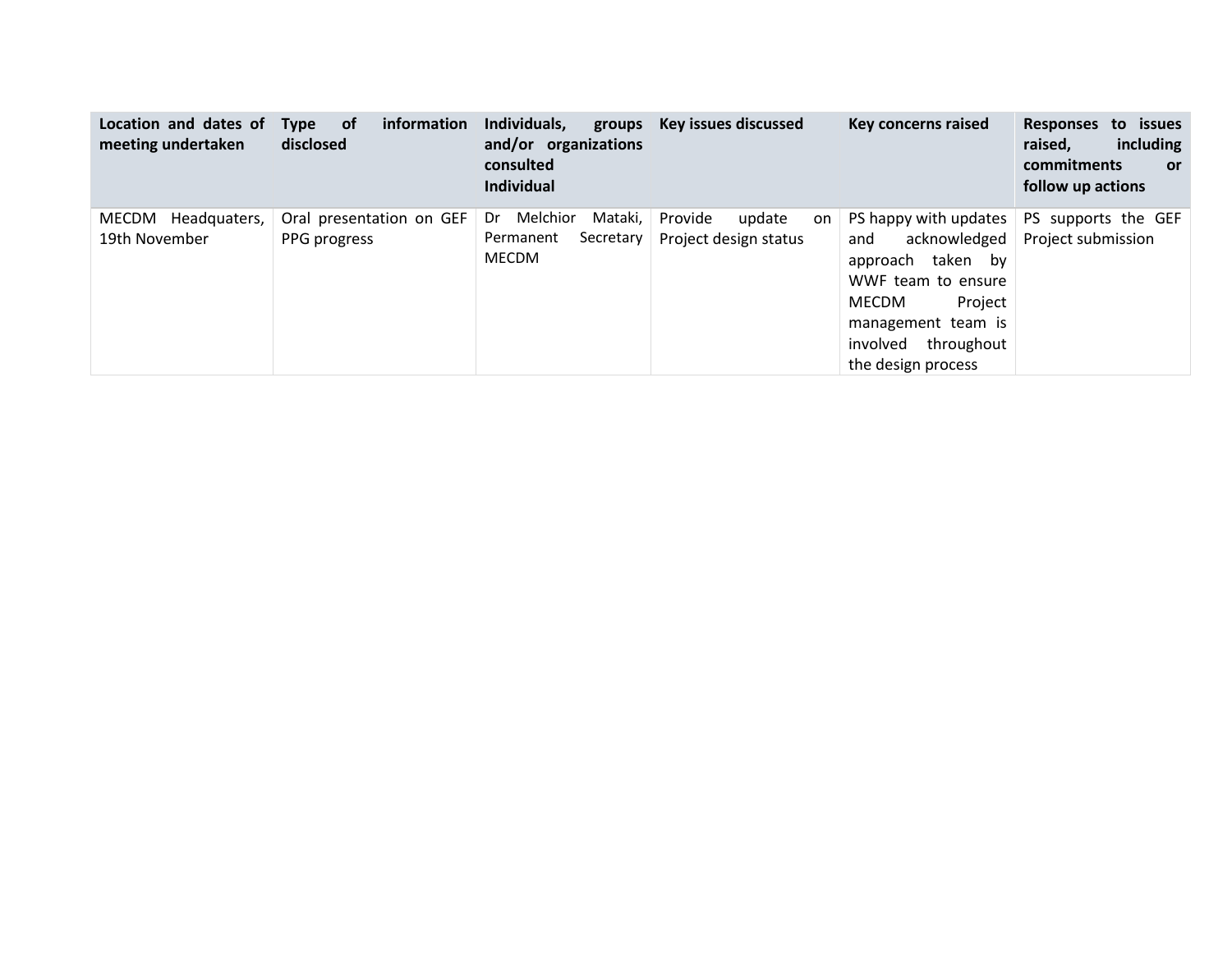## **FIJI STAKEHOLDER ENGAGEMENT DURING PPG PHASE**

| <b>Location</b><br>and dates of<br>meeting<br>undertaken                                 | Type of info.<br>disclosed                                                                    | Individuals,<br>groups<br>and/or organizations<br>consulted                                                                                                                                                                                                                                                                                       | <b>Key issues discussed</b>                                                                                                                                                                                                                                                                                                                                                                                          | <b>Key concerns raised</b>                                                                                                                                                                            | <b>Responses to issues</b><br>raised,<br>including<br>commitments<br><b>or</b><br>follow up actions                                                                                                                                                                                                                                                                                                             |
|------------------------------------------------------------------------------------------|-----------------------------------------------------------------------------------------------|---------------------------------------------------------------------------------------------------------------------------------------------------------------------------------------------------------------------------------------------------------------------------------------------------------------------------------------------------|----------------------------------------------------------------------------------------------------------------------------------------------------------------------------------------------------------------------------------------------------------------------------------------------------------------------------------------------------------------------------------------------------------------------|-------------------------------------------------------------------------------------------------------------------------------------------------------------------------------------------------------|-----------------------------------------------------------------------------------------------------------------------------------------------------------------------------------------------------------------------------------------------------------------------------------------------------------------------------------------------------------------------------------------------------------------|
| August 20th<br>2021<br>Virtual<br>meeting<br>on<br>Zoom.<br><b>WWF</b><br>Host:<br>Fiji. | Zoom<br>meeting with<br>highlight<br>of<br>report<br>/presentation<br>of the CRRI<br>Project. | NGOs/CSOs:<br>(i)FLMMA<br>Isoa<br>$\overline{\phantom{m}}$<br>Koroiwaqa/Alifereti<br>Tawake<br>(ii) WCS - Sangeeta<br>Mangubhai/Akanisi<br>(iii) CI - Mere Lakeba,<br>Semisi<br>Kristian<br>Meo,<br>Miles.<br>Resort<br>(iv)<br>Support:<br>Helen Sykes.<br>$(v)$ IUCN - Hans Wendt,<br>Alisi Nacewa.<br>(vi) WWF-Fiji<br>(vii) MOEnvt - Senivasa | (i)Need for the Project to identify<br>practical community Coral Reef<br>monitoring tools that are effective<br>and user friendly and easier to<br>gather, analyse and communicate<br>and disseminate information with<br>key groups in the village as well as<br>report to the Leaders.                                                                                                                             | Language<br>and<br>the<br>sensitivity around the<br>use of "Resilient reefs"<br>with the Project to the<br>communities as shared<br>by a NGO Partner as<br>experience from a past<br>Project in Fiji. | Incorporate as part<br>1.<br>of the Community<br>training<br>and<br>activities<br>for<br>Section 2.<br>Do further research<br>2.<br>community<br>on<br>Coral<br>reef<br>monitoring tools.<br>Need to translate<br>3.<br>project documents<br>into the<br>Itaukei<br>language<br>to<br>properly<br>highlight<br>the Resilient Reefs<br>concept clearly -<br>especially to our<br>communities<br>and<br>partners. |
| August 23rd,<br>2021- Virtual<br>meeting on<br>Zoom.<br>Host: WWF<br>Fiji                | Zoom<br>meeting with<br>highlight<br>of<br>report<br>/presentation<br>of the CRRI<br>Project. | Provincial<br>Macuata<br>Office:<br>SART<br>(Senior<br>Assistant Roko Tui) -<br>Maikeli Sauwaqa<br>ART Namuka - Litiana<br>Camaibau<br><b>PCO</b> - Makelesi Raciri<br>MOEnvt - Senivasa<br>WWF - Fiji                                                                                                                                            | i)Program of work over the next 2<br>years to strengthen Committees from<br>the village level to the District Level.<br>Support needed<br>for<br>(ii)<br>the<br>Community Consultations and to<br>bring Committees together around<br>NRM in the Province that includes the<br>4 CRR Districts.<br>(iii)Opportunity<br>to<br>involve<br>the<br>communities to decide on the mode<br>of the Committees - for the CRRI | - (i)Work with CSOs<br>/NGOS that are heavily<br>and actively involved in<br>the Province.                                                                                                            | Will<br>(i)<br>incorporate<br>for Capacity<br>requests<br><b>Building</b><br>and<br>support<br>needed<br>for<br>the<br>Community training and<br>Committee<br>strengthening of roles<br>and responsibilities into<br>Component 2.                                                                                                                                                                               |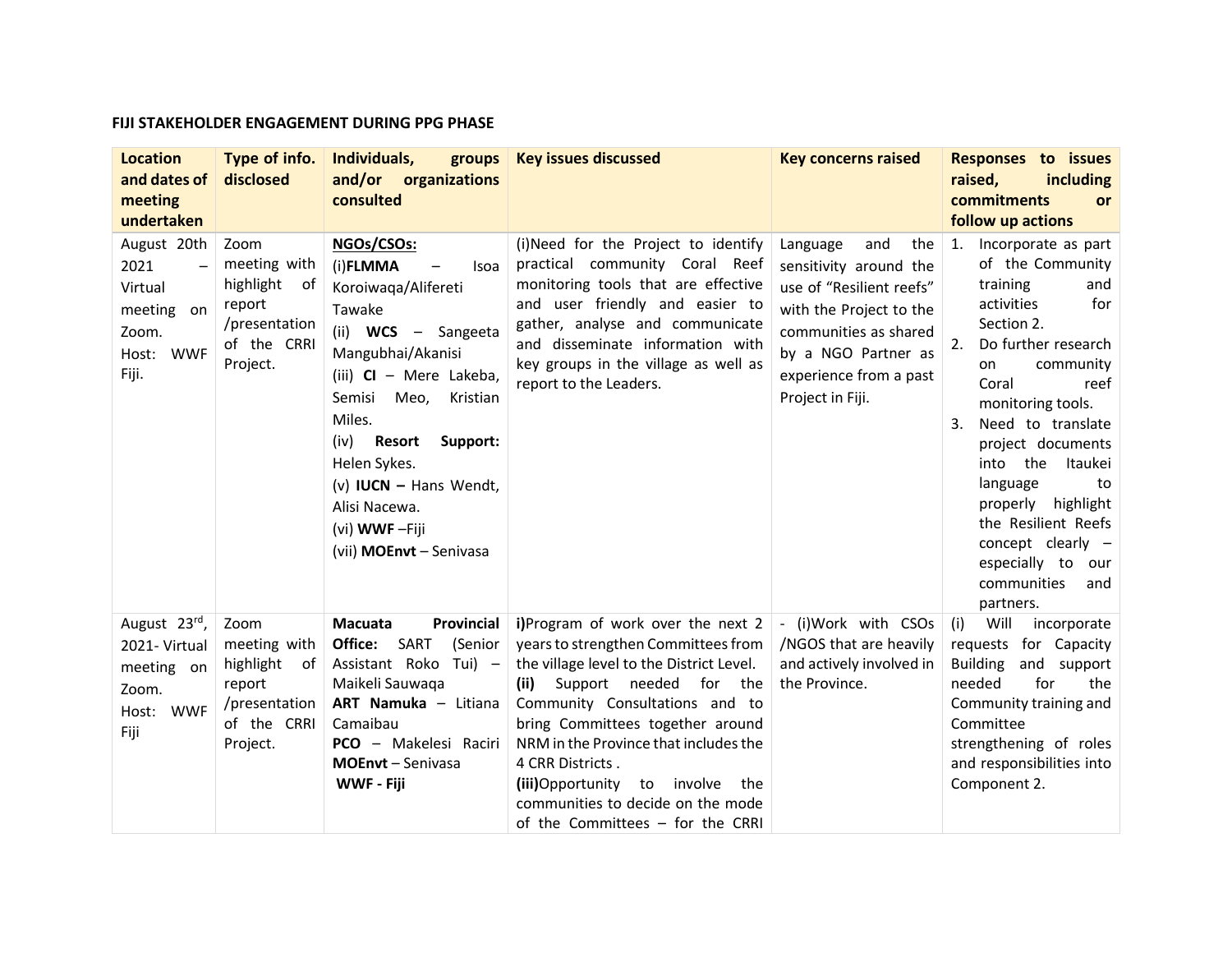| <b>Location</b><br>and dates of<br>meeting<br>undertaken                    | Type of info.<br>disclosed                                                                      | Individuals,<br>and/or organizations<br>consulted                                                                                       | groups   Key issues discussed                                                                                                                                                                                                                                                                                                                                                                                                                                                                                                                                                                                                                                                     | <b>Key concerns raised</b>      | Responses to issues<br>raised,<br><b>including</b><br>commitments<br>or<br>follow up actions |
|-----------------------------------------------------------------------------|-------------------------------------------------------------------------------------------------|-----------------------------------------------------------------------------------------------------------------------------------------|-----------------------------------------------------------------------------------------------------------------------------------------------------------------------------------------------------------------------------------------------------------------------------------------------------------------------------------------------------------------------------------------------------------------------------------------------------------------------------------------------------------------------------------------------------------------------------------------------------------------------------------------------------------------------------------|---------------------------------|----------------------------------------------------------------------------------------------|
|                                                                             |                                                                                                 |                                                                                                                                         | Districts whether it be done by<br>villages or by traditional fishing<br>ground ownership units.<br>(iv)Opportunity for WWF to share<br>lessons learnt at 1st Inception<br>Workshop on the lessons learnt and<br>best practices from the GSR 4<br>Districts at the lower end of Macuata<br>and how we can use that to better<br>implement and carry out our<br>Deliverables under this project for<br>the CRRI Districts.<br>(v)Opportunity with one of the<br>critical roles of MPO with respect to<br>community representation to the<br>NTROC ( National iTaukei Resource<br>Owners Council) - support the<br>participation but also enhance the<br>participation of the reps. |                                 |                                                                                              |
| August 26th,<br>2021<br>Virtual<br>meeting on<br>Zoom.<br>Host: WWF<br>Fiji | Zoom<br>meeting with<br>highlight $of$<br>report<br>$/$ presentation<br>of the CRRI<br>Project. | MITA - Ministry of I<br>Taukei Affairs.<br>Waisale<br>Ramoce<br>$\sim$<br>Principal<br>Policy<br>&<br>Research Officer.<br>$WWF - Fiji$ | Cultural mapping activity a key focus<br>area of MITA - opportunity through<br>the Project to use this as a form of<br>Knowledge building for the 4 districts<br>to be linked to the cultural roles of<br>the communities, values and their<br>responsibilities. It build bridges to the<br>ownership of the Project as well. The<br>Cultural mapping exercise has been<br>completed for the 12 Districts of<br>Macuata of which 8 of them fall<br>under the GSR and 4 under the CRRI<br>Districts.                                                                                                                                                                               | No major<br>concerns<br>raised. | Will be added in as part<br>of an activity under<br>Component 2.                             |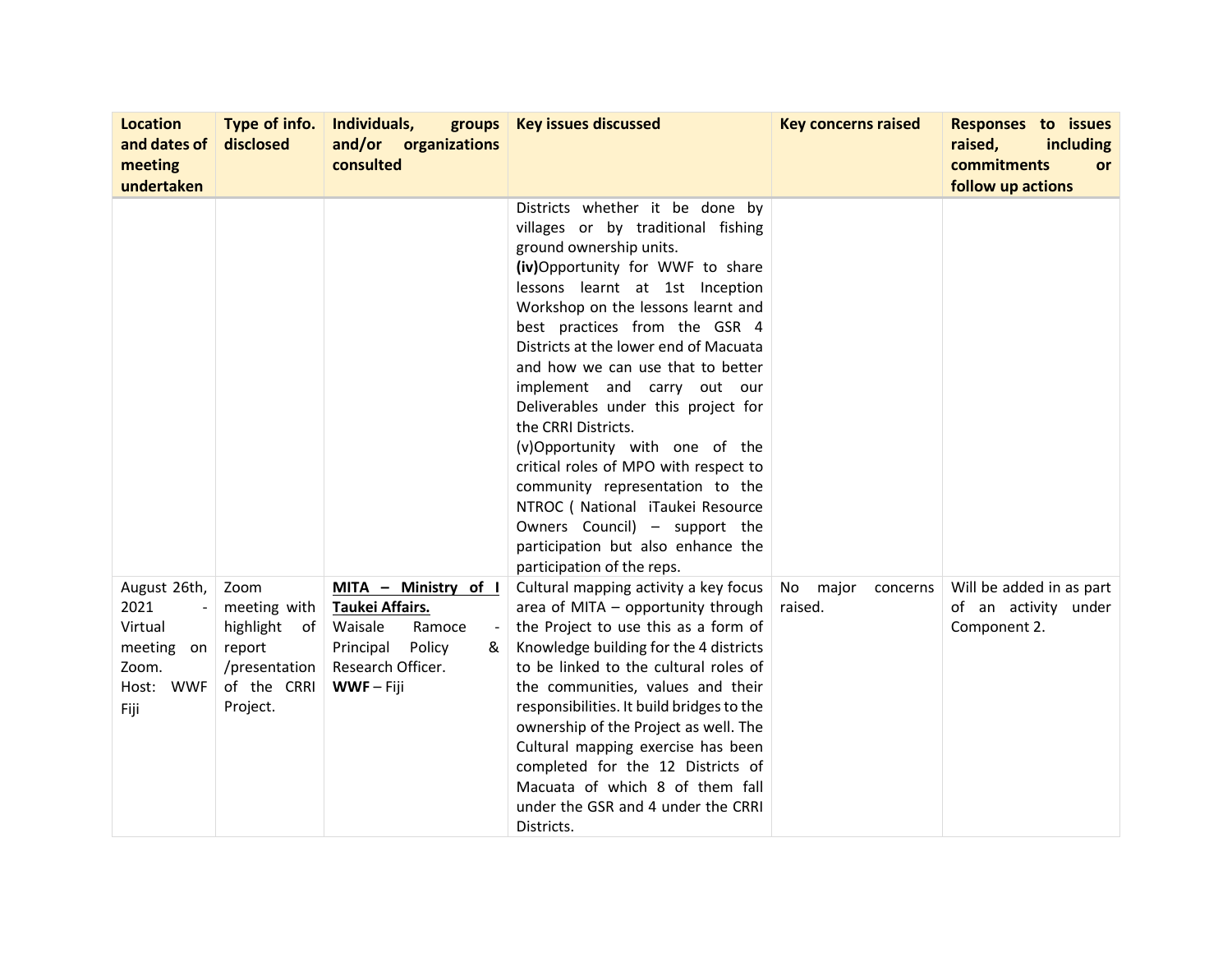| <b>Location</b><br>and dates of<br>meeting<br>undertaken | Type of info.<br>disclosed | Individuals.<br>groups<br>and/or<br>organizations<br>consulted | <b>Key issues discussed</b>          | <b>Key concerns raised</b> | <b>Responses</b><br>to issues<br>including<br>raised,<br>commitments<br><b>or</b><br>follow up actions |
|----------------------------------------------------------|----------------------------|----------------------------------------------------------------|--------------------------------------|----------------------------|--------------------------------------------------------------------------------------------------------|
| August 27 <sup>th</sup> ,                                | Zoom                       | <b>MoEconony:</b> Kushaal Raj                                  | Supportive to work with existing     | of<br>the<br>Supportive    | Follow up to all relevant                                                                              |
| 2021- Virtual                                            | meeting with               | <b>MoCTT</b><br>Commerce,                                      | Working Groups<br>mechanisms of      | Project and potential      | National Policies and                                                                                  |
| meeting on                                               | highlight<br>0f            | Trade and Transport):                                          | under the respective Ministries. A   | especially linking at a    | legislations and plans                                                                                 |
| Zoom.                                                    | report                     | Stella Taoi                                                    | possibility of one set up as per the | Policy level to recent     | under<br>Oceans/Coral                                                                                  |
| <b>WWF</b><br>Host:                                      | /presentation              | MoEnvt:                                                        | implementation of the Oceans Policy  | Policies announced by      | reefs.                                                                                                 |
| Fiji.                                                    | of the CRRI                | Senivasa W                                                     | but this is still in discussion      | Govt - National Oceans     |                                                                                                        |
|                                                          | Project                    | <b>WWF-Fiji</b>                                                |                                      | Climate<br>Policy<br>and   |                                                                                                        |
|                                                          |                            |                                                                |                                      | Change Bill all under      |                                                                                                        |
|                                                          |                            |                                                                |                                      | Ministry<br>0f<br>the      |                                                                                                        |
|                                                          |                            |                                                                |                                      | Economy.                   |                                                                                                        |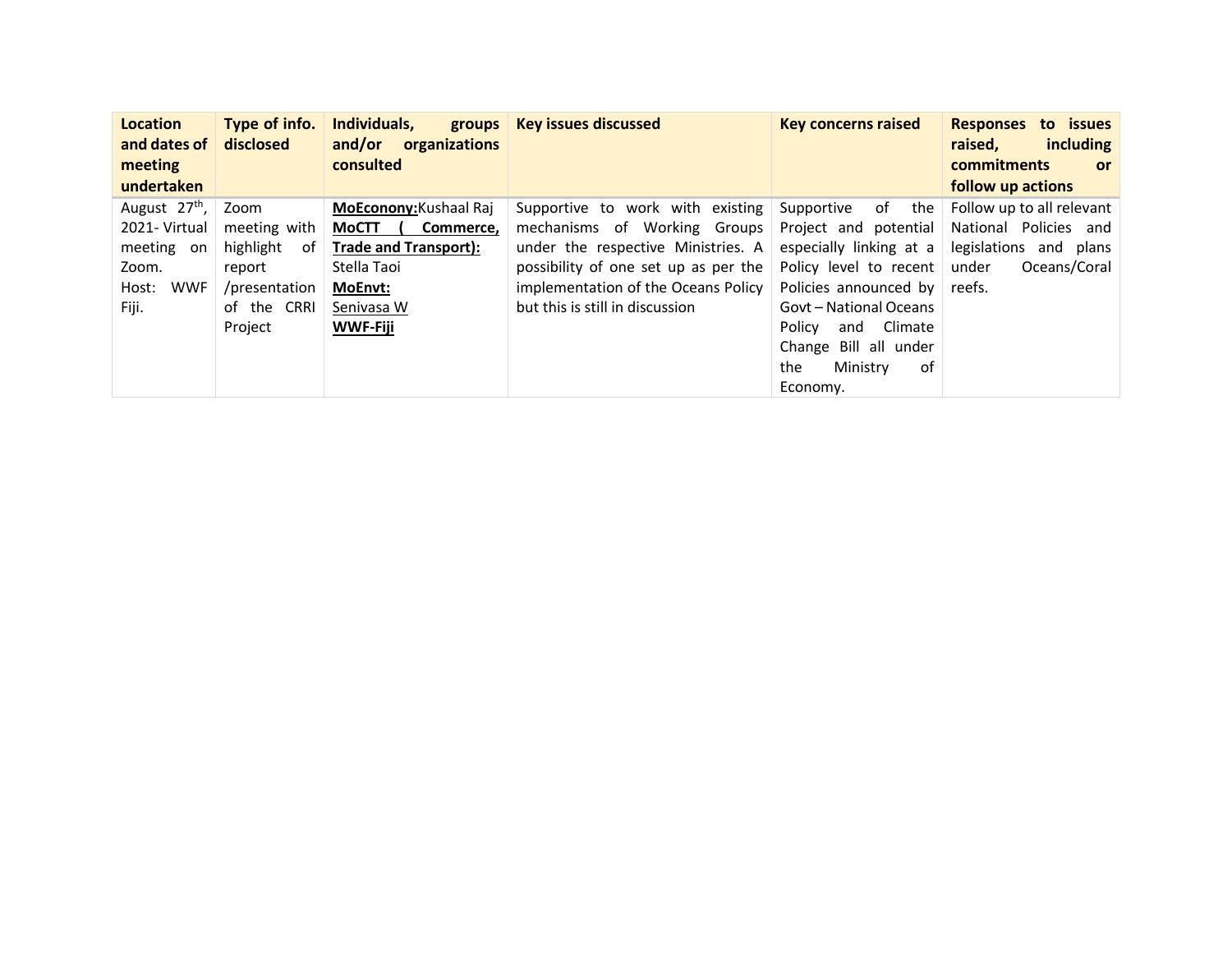| Location<br>and dates of<br>meeting<br>undertaken                                                | Type of info.<br>disclosed                                                                 | Individuals,<br>groups<br>and/or organizations<br>consulted                                                                            | <b>Key issues discussed</b>                                                                                                                                                                                                                                                                                                                                                                                                                                                                                                                                                                                                                                                                                                                                                                                                                                                                                                                       | <b>Key concerns raised</b>                                                                                                                                                                                                                                                                                | Responses to issues<br>raised,<br><b>including</b><br>commitments<br>or<br>follow up actions |
|--------------------------------------------------------------------------------------------------|--------------------------------------------------------------------------------------------|----------------------------------------------------------------------------------------------------------------------------------------|---------------------------------------------------------------------------------------------------------------------------------------------------------------------------------------------------------------------------------------------------------------------------------------------------------------------------------------------------------------------------------------------------------------------------------------------------------------------------------------------------------------------------------------------------------------------------------------------------------------------------------------------------------------------------------------------------------------------------------------------------------------------------------------------------------------------------------------------------------------------------------------------------------------------------------------------------|-----------------------------------------------------------------------------------------------------------------------------------------------------------------------------------------------------------------------------------------------------------------------------------------------------------|----------------------------------------------------------------------------------------------|
| August 30 <sup>th</sup> ,<br>2021- Virtual<br>meeting on<br>Zoom.<br><b>WWF</b><br>Host:<br>Fiji | Zoom<br>meeting with<br>highlight of<br>report<br>/presentation<br>of the CRRI<br>Project. | ITAB:<br>Talei Koconavanua<br><b>MoFisheries:</b><br>Neomai Ravitu<br>Nanise Kuridrani<br>Matanataki:<br>Jodi Smith<br><b>WWF-Fiji</b> | on what the<br>(i)Gap Analysis<br>functionalities of the<br>different<br>groups/committees are $-$ national<br>level.<br>(ii) Private Sector groupings - absence<br>the<br>Natural<br>Resource<br>in.<br>Management/Extractive Industries. It<br>would be challenging to bring<br>together a committee due to the<br>nature of Private Sector businesses.<br>(iii) Opportunity to strengthen site<br>champions, existing groups like<br>youth, fish wardens to do monitoring<br>and feedback to Teams and Provincial<br>office.<br>(iv)Concept of Solesolevaki and<br>integrating cultural values into our<br>businesses are set $-$ is an area that<br>this Project could potentially look at.<br>(v) Opportunity for Matanataki to<br>work with MOF to build capacity in a<br>Unit or individuals to be able to<br>assess concepts for PPP. Especially<br>since there are potentials with<br>commodities<br>like<br>coral,<br>Seacucumber, etc. | The project should be<br>understood<br>as<br>an<br>enabling project that<br>provides/lays<br>the<br>essential<br>analytical<br>for<br>the<br>bases<br>conservation of coral<br>reefs and<br>will<br>SO,<br>facilitate<br>the<br>development<br>and<br>implementation<br>of<br>future<br>projects/programs | Continue to receive<br>additional inputs until<br>30 August.                                 |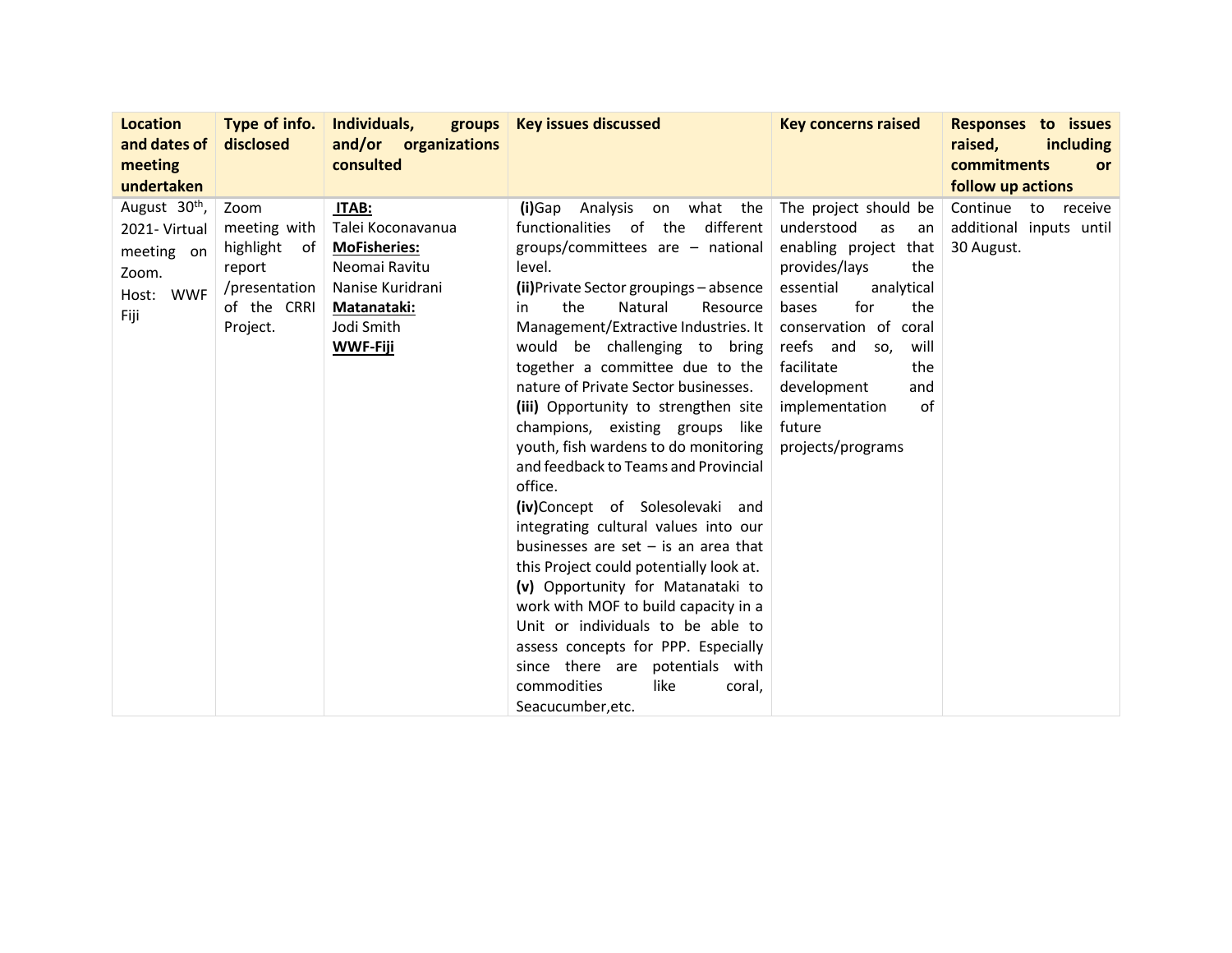| <b>Location</b><br>and dates of<br>meeting<br>undertaken | Type of info.<br>disclosed                                                                                                            | Individuals,<br>groups<br>and/or<br>organizations<br>consulted | <b>Key issues discussed</b>                                                                                                                                                             | <b>Key concerns raised</b>                                                                                                                                                                                                                                                                                                                                                                                                                                                                                                                    | Responses to issues<br>raised,<br><b>including</b><br>commitments<br><b>or</b><br>follow up actions                                                                        |
|----------------------------------------------------------|---------------------------------------------------------------------------------------------------------------------------------------|----------------------------------------------------------------|-----------------------------------------------------------------------------------------------------------------------------------------------------------------------------------------|-----------------------------------------------------------------------------------------------------------------------------------------------------------------------------------------------------------------------------------------------------------------------------------------------------------------------------------------------------------------------------------------------------------------------------------------------------------------------------------------------------------------------------------------------|----------------------------------------------------------------------------------------------------------------------------------------------------------------------------|
| 3rd<br>November,-<br>2021- Phone<br>call session.        | Discussion of<br>potential<br>activities WCS<br>be<br>can<br>involved<br>iwth<br><b>CRRI</b><br>the<br>Project<br>and<br>the NTF role | (I) WCS-Sangeeta M                                             | (i) Potential for WCS to be involved in<br>reef surveys and technical advise as<br>WCS is involved in this projecft at a<br>global level as well. (ii) Potential NTF<br>responsibility. | (i) There will need to<br>clear<br>planning<br>be<br>around the timeline of<br>the surveys and what is<br>expected of WCS. (ii)<br>NTF - WCS will not be<br>able to play this role<br>due to the immense<br>reponsiblities<br>that<br>come with playing such<br>a role and the capacity<br>needed to cover such a<br>Project in 4 years. As it<br>is WCS Fiji is about to<br>have a change<br>in.<br>leadership so its a big<br>responsibility<br>and<br>there is no capacity<br>currently to be Grants<br>Manager<br>this<br>for<br>project. | Continued<br>(i)<br>discussions<br>and<br>planning around the<br>surveys for the new year<br>with WCS to be held. (ii)<br>Need to talk to other<br>potential NTF agencies. |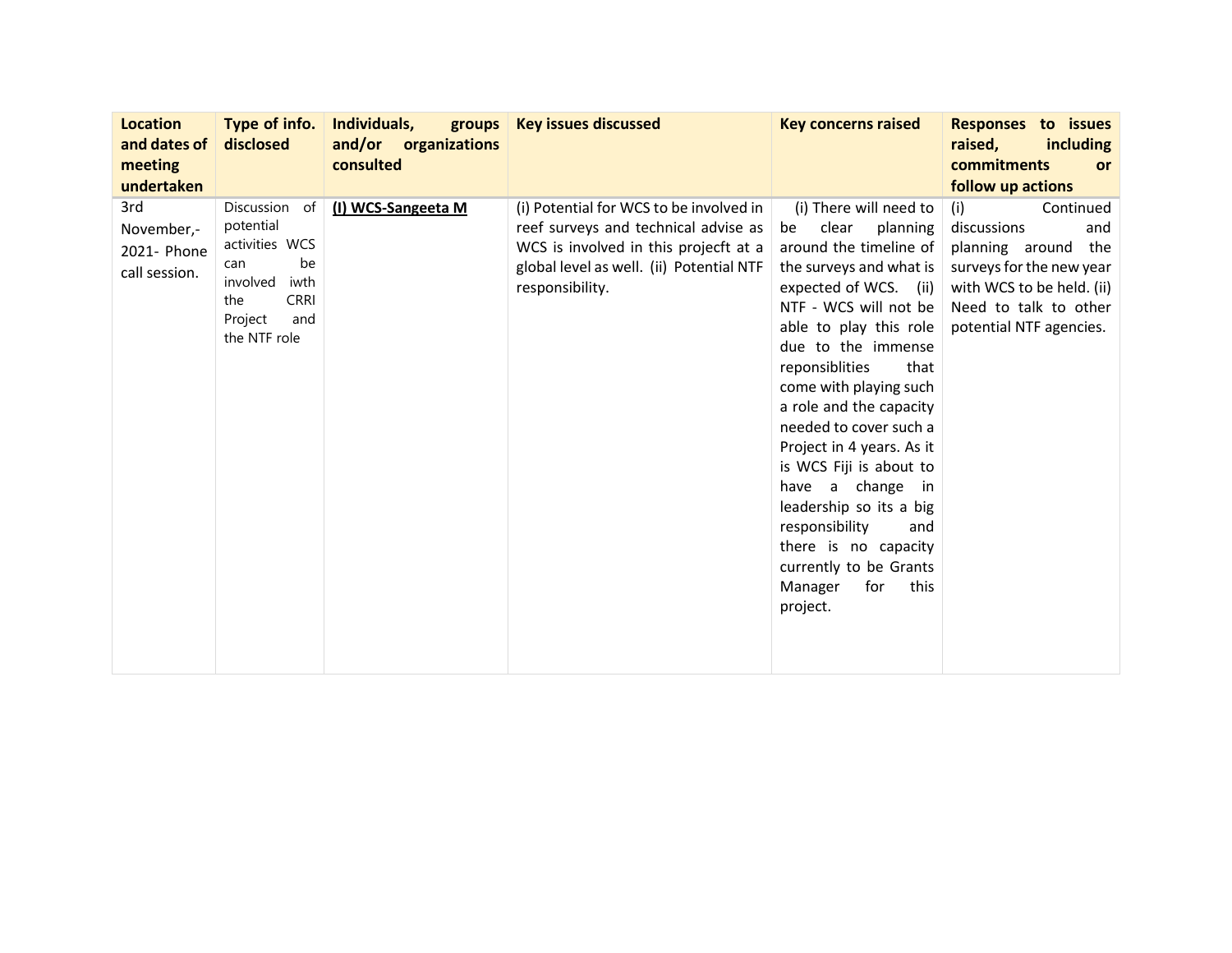| <b>Location</b><br>and dates of<br>meeting<br>undertaken | Type of info.   Individuals,<br>disclosed | groups<br>and/or organizations<br>consulted                                                                                                                                  | <b>Key issues discussed</b>                                                              | <b>Key concerns raised</b>                                                                                                                                                                                                                                                                                                                  | <b>Responses to issues</b><br>raised,<br>including<br>commitments<br><b>or</b><br>follow up actions          |
|----------------------------------------------------------|-------------------------------------------|------------------------------------------------------------------------------------------------------------------------------------------------------------------------------|------------------------------------------------------------------------------------------|---------------------------------------------------------------------------------------------------------------------------------------------------------------------------------------------------------------------------------------------------------------------------------------------------------------------------------------------|--------------------------------------------------------------------------------------------------------------|
| 11/30/2021:<br>face -to-face<br>meeting.                 | Potential NTF<br>Agency.                  | Applied Science (IAS-<br>USP). (ii) Manager -<br>Teddy Fong (iii) Scientific<br>Officer<br>Rosemary<br>$\sim$ $-$<br>(iv) WWF - $F$ .<br>Dautei.<br>Areki & M. Vakalalabure. | $(i)$ Director - Institute of $(i)$ Lobby discussions to IAS - on<br>potential NTF role. | (i) Query on who are<br>members of the Board.<br>(ii) Keen to apply for<br>the EOI. (iii) Good<br>working<br>relationship<br>with Focal Point -<br>MOEnvironment.<br>(iv)Mobilising of staff<br>within and internally is<br>no problem to help<br>support the Program.<br>(v) IAS - baseline work<br>in the 4 Districts in the<br>early 90s | Team<br><b>WWF</b><br>continue to update IAS<br>on progress on the EOI<br>work and update on the<br>project. |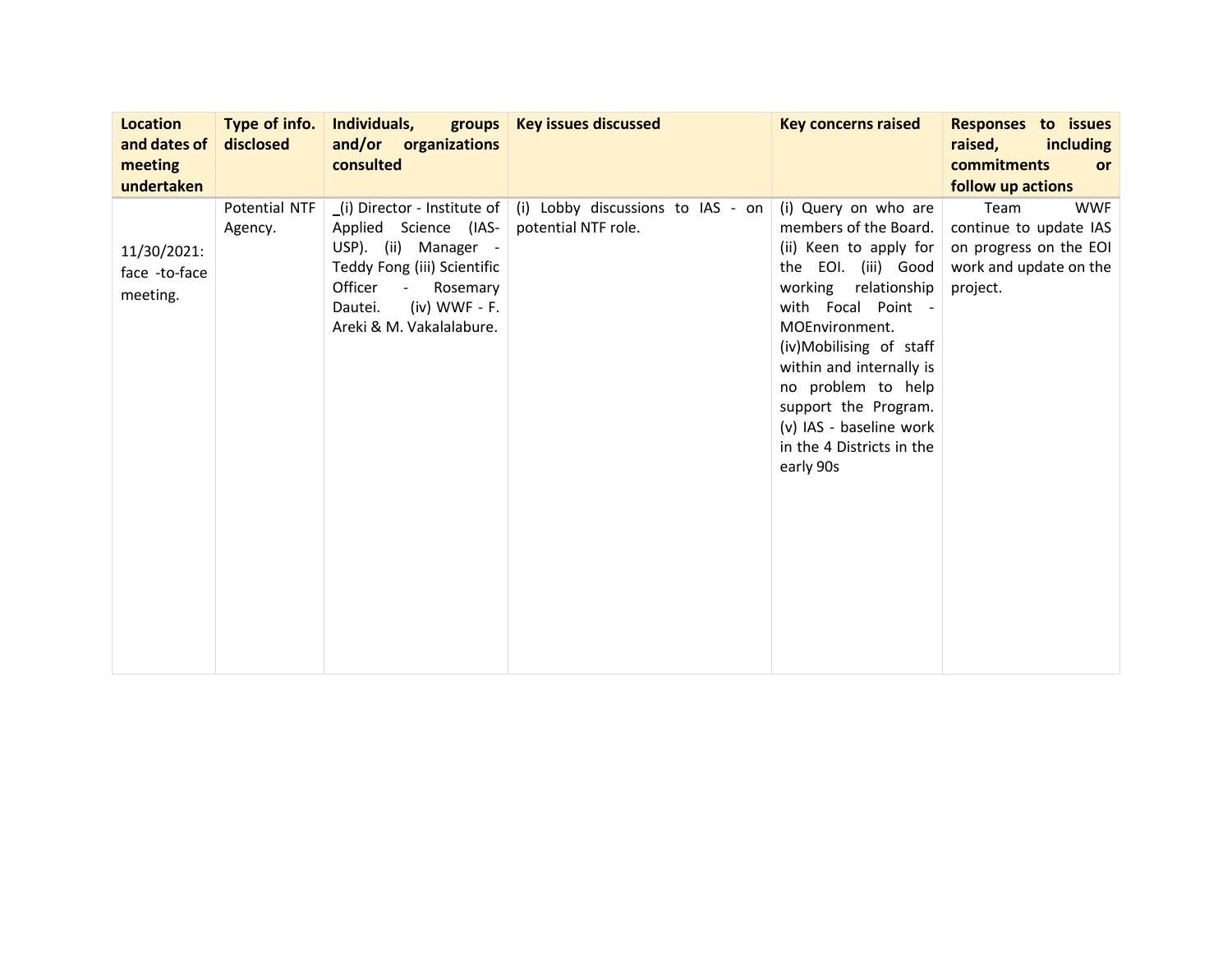# **TANZANIA STAKEHOLDER ENGAGEMENT DURING PPG PHASE**

| Location and<br>of<br>dates<br>meeting<br>undertaken | <b>Type</b><br>of<br>info.<br>disclo<br>sed | Individuals,<br>groups and/or<br>organizations<br>consulted | <b>Key issues discussed</b>                                                                                                                                                                                              | <b>Key concerns raised</b>                                                                                                                                                                                                                                                                                                                                       | Responses to issues raised,<br>including commitments or<br>follow up actions                                                                                                                                                                       |
|------------------------------------------------------|---------------------------------------------|-------------------------------------------------------------|--------------------------------------------------------------------------------------------------------------------------------------------------------------------------------------------------------------------------|------------------------------------------------------------------------------------------------------------------------------------------------------------------------------------------------------------------------------------------------------------------------------------------------------------------------------------------------------------------|----------------------------------------------------------------------------------------------------------------------------------------------------------------------------------------------------------------------------------------------------|
| Dodoma<br>19/08/2021                                 | oral                                        | <b>GEF</b>                                                  | Introducing the project                                                                                                                                                                                                  | Identification of key stakeholder and<br>how to fill the situation analysis template                                                                                                                                                                                                                                                                             | Preparation<br>of<br>schedule<br>including planning inception<br>workshop                                                                                                                                                                          |
| Dodoma<br>20/08/2021                                 | Oral                                        | Ministry<br>0f<br>Tourisms                                  | in<br>Importance<br>of<br>coral<br>coastal<br>tourisms                                                                                                                                                                   | Monitoring of coral reef in Tanzania is<br>$\bullet$<br>required<br>The contribution of Coastal tourisms to<br>GDP is not well known.<br>Beach tourism also is very important<br>$\bullet$                                                                                                                                                                       | Looking for status of Coral<br>reefs through Marine Parks.<br>Looking for Number of<br>tourists per year in Marine<br>parks                                                                                                                        |
| Dodoma<br>21/08/2021                                 | Oral                                        | Ministry<br>of<br>Livestock and<br><b>Fisheries</b>         | Fishing practice that destroys the<br>corals and initiative implemented by<br>the government to stop illegal fishing.<br>Awareness and any training provided<br>to Coastal communities about the<br>importance of corals | The challenges of dealing with illegal<br>$\bullet$<br>fishing.<br>The importance of BMU on reducing<br>$\bullet$<br>the illegal fishing<br>Lack of fund to convene regular<br>$\bullet$<br>training                                                                                                                                                             | Looking for any documents<br>that indicating the status of<br>coral particularly the area<br>where illegal fishing activities<br>were at the peak                                                                                                  |
| Dar es Salaam<br>(Wanyama<br>Hotel)<br>27/08/2021    | oral                                        | <b>National Coral</b><br>Technical<br>group                 | For main components of the proposed<br>project.<br>How to get the information required<br>in the situation analysis<br>The current function of Coral Reef<br>Technical group. What are the<br>challenges faced the group | Challenges of knowledge transfer to<br>$\bullet$<br>Coastal communities<br>to<br>Fundraising<br>coastal<br>support<br>$\bullet$<br>communities in order to<br>reduce<br>pressure to the corals.<br>Brainstorming some activities that will<br>$\bullet$<br>coastal<br>communities'<br>increase<br>incomes, such as seaweed farming,<br>mariculture, fish farming | To investigate the main<br>$\bullet$<br>of<br>sources<br>income<br>currently<br>Their<br>commitment<br>$\overline{\phantom{a}}$<br>on<br>working on other social<br>economics activities<br>Commitment on stopping<br>$\bullet$<br>illegal fishing |
| Dar es Salaam<br>(Wanyama<br>Hotel)<br>28/08/2021    | Oral                                        | <b>WWF</b>                                                  | Sharing information from different<br>stakeholders.<br>How to use the gathered information<br>to fill situation analysis template                                                                                        |                                                                                                                                                                                                                                                                                                                                                                  |                                                                                                                                                                                                                                                    |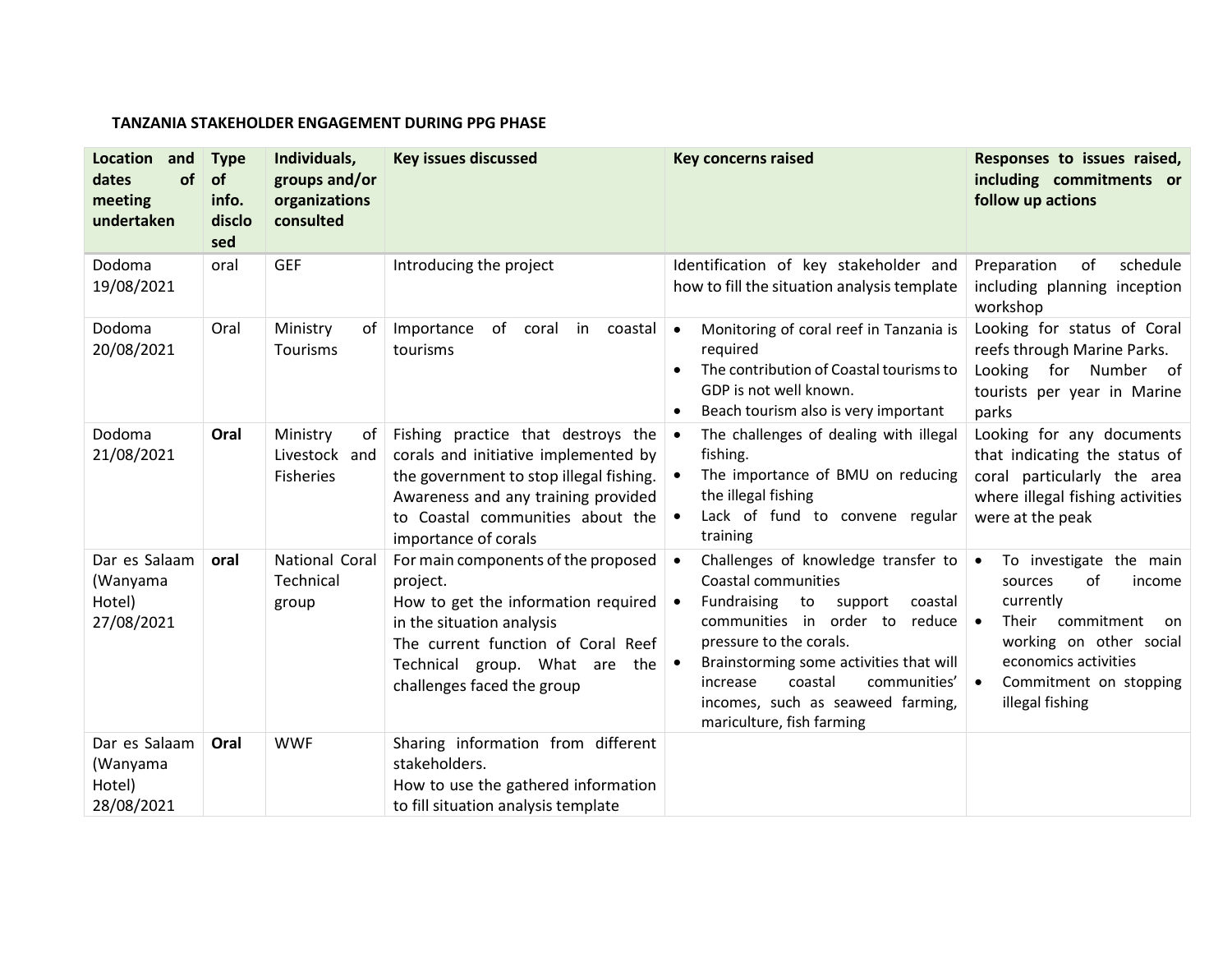| Location<br>and<br>dates<br>meeting<br>undertaken           | <b>Type</b><br>$of$ of<br>info.<br>disclo<br>sed | Individuals,<br>groups and/or<br>organizations<br>consulted                                                                                                                  | <b>Key issues discussed</b>                                                                                                                                                                                                                                                                                         | <b>Key concerns raised</b>                                                                                                                                                                                                                                                                                                                                    | Responses to issues raised,<br>including commitments or<br>follow up actions                                                                                                                                                                   |
|-------------------------------------------------------------|--------------------------------------------------|------------------------------------------------------------------------------------------------------------------------------------------------------------------------------|---------------------------------------------------------------------------------------------------------------------------------------------------------------------------------------------------------------------------------------------------------------------------------------------------------------------|---------------------------------------------------------------------------------------------------------------------------------------------------------------------------------------------------------------------------------------------------------------------------------------------------------------------------------------------------------------|------------------------------------------------------------------------------------------------------------------------------------------------------------------------------------------------------------------------------------------------|
| Bagamoyo<br>Coast Region,<br>$15^{th} - 16^{th}$<br>October | In-<br><b>Perso</b><br>n.<br><b>Works</b><br>hop | All<br>stakeholder<br>groups: BMUs,<br>CFMA leaders<br>local<br>and<br>international<br>NGOs,<br>academic and<br>research<br>institutions,<br>government<br>ministries, etc. | Topics discussed included the theory<br>of change, overall project strategy,<br>the<br>NTFs,<br>$\circ$ of<br>Project<br>role<br>administration<br>and<br>management,<br>funding flows for the project, and<br>break-out<br>there<br>were<br>group<br>institutional<br>discussions<br>the<br>on on<br>arrangements. | The NTF role should be taken on<br>$\bullet$<br>by WWF TCO<br>The steering committees and<br>$\bullet$<br>working groups in the project<br>need to be sure to include all<br>stakeholder types<br>Suggestions provided on how to<br>select sites for implementation<br>Considerations surrounding the<br>octopus fisheries should<br>be<br>taken into account | To look at the coral<br>reef studies that have<br>done<br>been<br>more<br>recently to update<br>information<br>Potentially<br>explore<br>the interest that the<br>private sector has<br>shown in coral reef<br>conservation in Mafia<br>Island |

# **INDONESIA STAKEHOLDER ENGAGEMENT DURING PPG PHASE**

| Location<br>and dates of<br>meeting<br>undertaken | <b>Type of information disclosed</b>          | Individuals,<br>groups<br>and/or<br>organization<br>s consulted | <b>Key issues discussed</b>   | <b>Key</b><br>concerns<br>raised | <b>Responses</b><br>to issues raised,<br>including<br>commitments<br><b>or</b><br>follow up actions |
|---------------------------------------------------|-----------------------------------------------|-----------------------------------------------------------------|-------------------------------|----------------------------------|-----------------------------------------------------------------------------------------------------|
| Kupang, 19-                                       | Presentation and discussion on:               | Organization                                                    | Initial<br>ideas<br>on        | Lack of human                    | This is as part of preparing                                                                        |
| 21                                                | regionally<br>Creating<br>a<br>$\bullet$      | presentation                                                    | strategies/actions<br>that    | resources.                       | document to access the fund.                                                                        |
| November                                          | grounded vision;                              | Discussion on                                                   | considered in<br>might be     | Insufficient                     | Develop a short brief (1-2 pager                                                                    |
| 2019                                              | Identifying critical barriers to<br>$\bullet$ | groups                                                          | address<br>the<br>to<br>order | training,<br>time.               | initiative<br>this<br>and<br>the<br>on                                                              |
|                                                   | overcome and opportunities                    |                                                                 | identified barriers are as    | opportunity,                     | outcomes of the workshop)                                                                           |
|                                                   | build<br>the<br>for<br>upon<br>to             |                                                                 | follows:                      | outreach,                        | Work with the Ministry of                                                                           |
|                                                   | realization of this vision;                   |                                                                 |                               | knowledge.                       | Marine to secure a meeting                                                                          |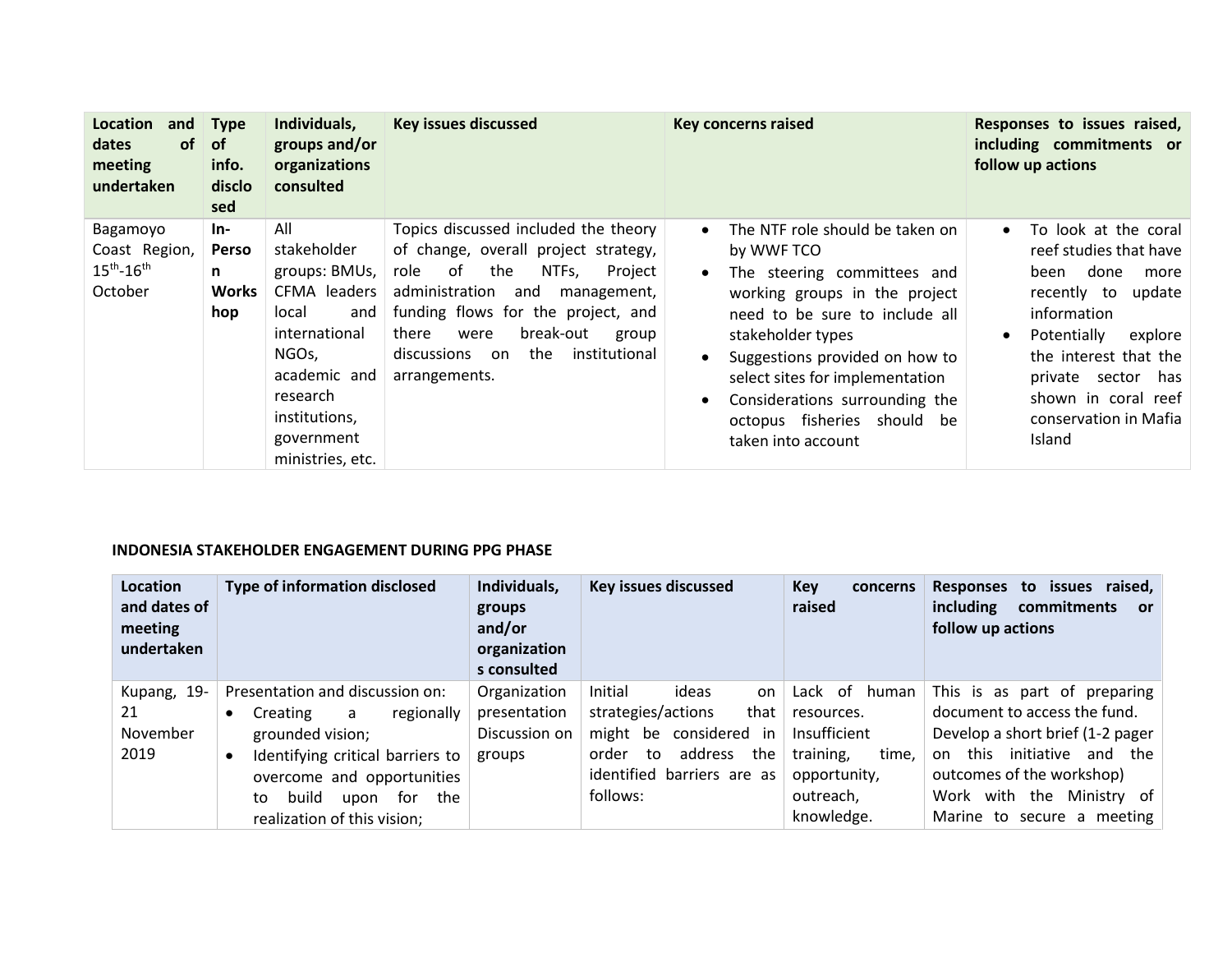| <b>Location</b><br>and dates of<br>meeting<br>undertaken | <b>Type of information disclosed</b>                                                                                                                                                                                                                                                                                | Individuals,<br>groups<br>and/or<br>organization<br>s consulted | <b>Key issues discussed</b>                                                                                                                                                                                                              | <b>Key</b><br>concerns<br>raised                                                                                               | Responses to issues raised,<br>including<br>commitments<br><b>or</b><br>follow up actions                                                                                                                                                                 |
|----------------------------------------------------------|---------------------------------------------------------------------------------------------------------------------------------------------------------------------------------------------------------------------------------------------------------------------------------------------------------------------|-----------------------------------------------------------------|------------------------------------------------------------------------------------------------------------------------------------------------------------------------------------------------------------------------------------------|--------------------------------------------------------------------------------------------------------------------------------|-----------------------------------------------------------------------------------------------------------------------------------------------------------------------------------------------------------------------------------------------------------|
|                                                          | Identifying and agree upon<br>$\bullet$<br>priority areas for action in<br>East Nusa Tengarra based on<br>the coral reefs that have been<br>identified to<br>be climate<br>resistant; and<br>Discussing upon operational<br>$\bullet$<br>modalities,<br>including<br>partnerships<br>and<br>coordination structures |                                                                 | Strengthen<br>$\bullet$<br>efforts<br>collaborative<br>national<br>between<br>government,<br>local<br>traditional<br>governments<br>authorities/leaders<br>and<br>local communities<br>Strengthen<br>$\bullet$<br>customary institutions | Lak of funds<br>Inconsistent<br>leadership<br>and<br>regulation                                                                | with and approval from the<br>Ministry of Finance, the main<br>coordinating agency for GCF                                                                                                                                                                |
| 26<br>August<br>2021                                     | Updating the CRR-GEF 7<br>Update on the status of coral<br>reefs by the LIPI and national<br>development plan from Bappenas<br>Discussion on the threats, root<br>challenges<br>in<br><b>MPA</b><br>causes,<br>management.                                                                                          | Virtual,<br>presentation<br>and<br>group<br>discussion          | Key issues discussed:<br>Root causes of threats to<br>coral reefs and challenges<br>in managing MPA as well<br>as initiatives to address the<br>root causes.                                                                             | Lack<br>0f<br>coordination<br>&<br>synergy<br>among<br>stakeholders.<br>How access data<br>from researchers                    | There<br>needs<br>knowledge<br>management because several<br>organizations conduct research.<br>To avoid data gaps, there needs<br>data pooling in which could be<br>accessed by public.<br>There needs to have a platform<br>for coral reefs discussion. |
| $\mathbf{1}$<br>September<br>2021                        | Discussion on Gender Profile                                                                                                                                                                                                                                                                                        | Individuals                                                     | profile<br>Gender<br>in<br>Indonesia                                                                                                                                                                                                     | Gender issues in<br>marine<br>and<br>fisheries sectors<br>in Indonesia                                                         | Gender issues in marine and<br>fisheries sectors in Indonesia<br>will be add on the gender profile                                                                                                                                                        |
| 26 October<br>2021                                       | Presentation and discussion on:<br>- Strategy, activities, and budget<br>for GEF-CRR<br>- Institutional arrangement                                                                                                                                                                                                 | Organization<br>consulted<br>with<br>government<br>(MMAF)       | Key issues discussed:<br>Priority on national<br>activities that related on<br>the coral reef situation in<br>Indonesia<br>- institutional arrangement<br>in Indonesia                                                                   | - Limited budget<br>from GEF-CRR<br><b>MMAF</b><br>recommends<br>WWF-Indonesia<br>the<br><b>NTF</b><br>as<br>because the legal | - Focus on national activity, and<br>activity on the ground will be<br>focusing in one MPA in the<br>priority BCU<br>- Following the NTF selection<br>process                                                                                             |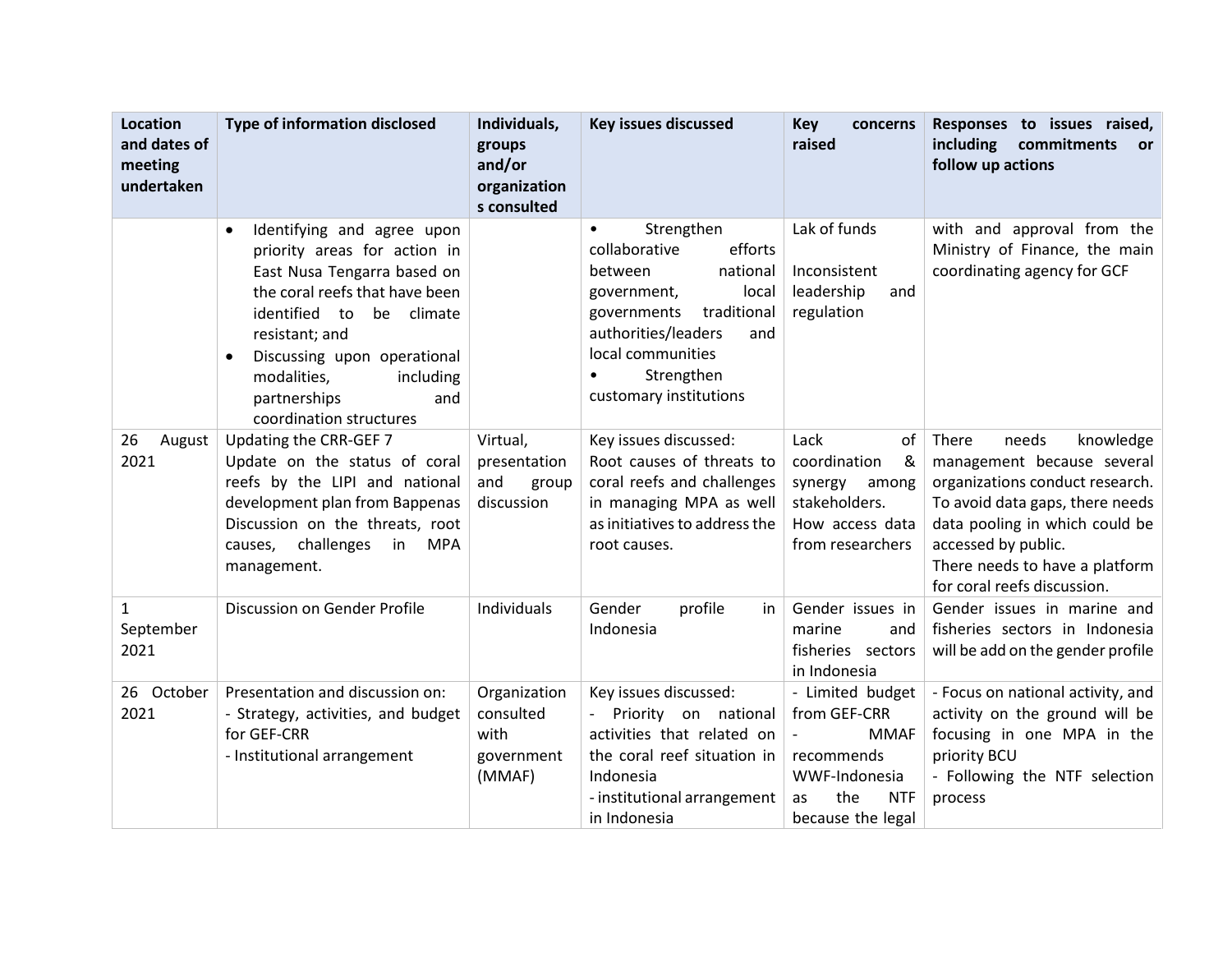| <b>Location</b><br>and dates of<br>meeting<br>undertaken | <b>Type of information disclosed</b>                                                                                                                          | Individuals,<br>groups<br>and/or<br>organization<br>s consulted | <b>Key issues discussed</b>                                                                                                                                                                                   | Key<br>concerns<br>raised                                                                                                              | Responses to issues raised,<br>including<br>commitments<br><b>or</b><br>follow up actions                          |
|----------------------------------------------------------|---------------------------------------------------------------------------------------------------------------------------------------------------------------|-----------------------------------------------------------------|---------------------------------------------------------------------------------------------------------------------------------------------------------------------------------------------------------------|----------------------------------------------------------------------------------------------------------------------------------------|--------------------------------------------------------------------------------------------------------------------|
|                                                          |                                                                                                                                                               |                                                                 |                                                                                                                                                                                                               | issues of NGO in<br>Indonesia<br>and<br>related<br>to<br>capacity<br>and<br>capability of the<br>organization                          |                                                                                                                    |
| 24 Nov 2021                                              | Presentation and discussion on: -<br><b>Detailed</b><br>project<br>and<br>implementation - Institutional<br>arrangement - Contribution to<br>national target, | <b>GEF</b><br>MMAF<br>Focal Point in<br>Indonesia               | discussed: -<br>Key issues<br>Contribution to national<br>target that relates to MPA,<br>Coral Reefs and Climate<br>Change<br>Adaptation<br>$\overline{\phantom{a}}$<br>Project<br>implementation<br>strategy | Ways<br>to<br>collaborate<br>and<br>with<br>integration<br>national<br>target<br>Criteria for the<br>implementing<br>body in Indonesia | There needs to integrate and<br>conduct a consultation meeting<br>inlining<br>the<br>detailed<br>for<br>activities |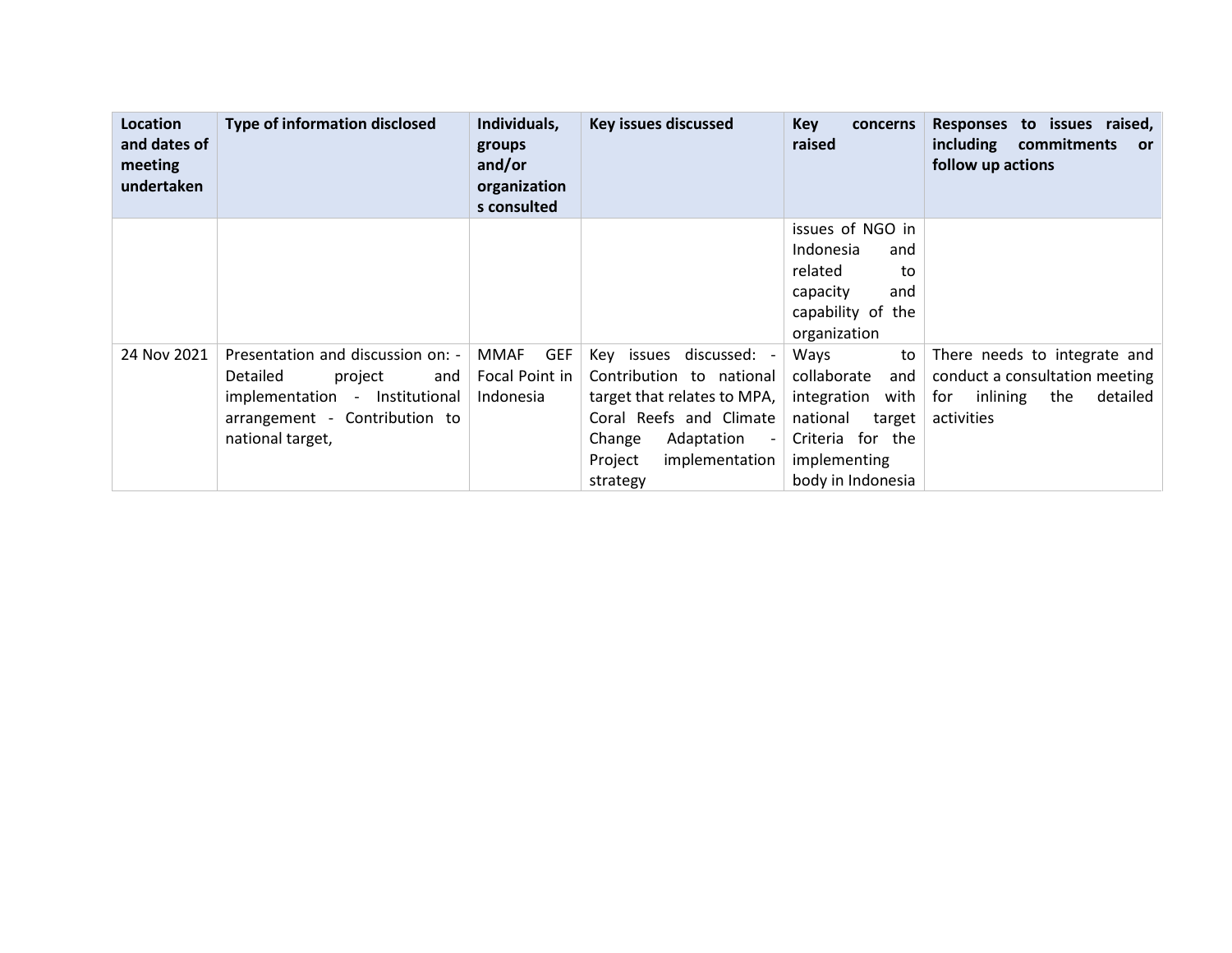## **MADAGASCAR STAKEHOLDER ENGAGEMENT DURING PPG PHASE**

| Location and dates of Type of info. disclosed<br>meeting undertaken                        |                                                                              | Individuals,<br>groups and/or<br>organizations<br>consulted | <b>Key</b><br><b>issues</b><br>discussed                                                  | <b>Key concerns raised</b>                                                                                                                                                                                                                                         | <b>Responses to issues</b><br>raised,<br>including<br>commitments<br>or<br>follow up actions |
|--------------------------------------------------------------------------------------------|------------------------------------------------------------------------------|-------------------------------------------------------------|-------------------------------------------------------------------------------------------|--------------------------------------------------------------------------------------------------------------------------------------------------------------------------------------------------------------------------------------------------------------------|----------------------------------------------------------------------------------------------|
| with<br>Online<br>meeting<br>Technical<br>National<br><b>Working Group</b><br>21 June 2021 | SEP Guidance in French                                                       | id                                                          |                                                                                           | How to fill in the Stakeholders analysis                                                                                                                                                                                                                           | of<br>the<br>Sharing<br>guidance                                                             |
| Online<br>with<br>meeting<br>Technical<br>National<br><b>Working Group</b><br>29 July 2021 | Consolidation of all inputs<br>from Stakeholders in French<br>and in English | Working group<br>members (list<br>provided)                 | Completion of $\vert$ -<br>information<br>missing                                         |                                                                                                                                                                                                                                                                    | Reception<br>of<br>additional information<br>until 4. August                                 |
| Physical<br>online<br>and<br>meeting<br>with<br>National<br><b>Validation Group</b>        | To finalize the first draft of<br>the PRODOC. In French.                     | Group<br>members<br>(list<br>provided)                      | Correction and<br>validation                                                              | The project should be understood as<br>an enabling project that provides/lays<br>the essential analytical bases for the<br>conservation of coral reefs and so, will<br>facilitate the<br>development<br>and<br>implementation<br>future<br>οf<br>projects/programs | Continue<br>to receive<br>additional inputs until<br>30 August.                              |
| October, 2021<br>Iterative exchanges with<br>MEDD to develop<br>activities and budget      | Logframe and Budget sheets                                                   | <b>MEDD</b>                                                 | Clarification on<br>activities<br>and<br>budget<br>at<br>global<br>and<br>national levels | The budget should take into account<br>the high costs of travel and the<br>consultations meetings at different<br>level                                                                                                                                            |                                                                                              |